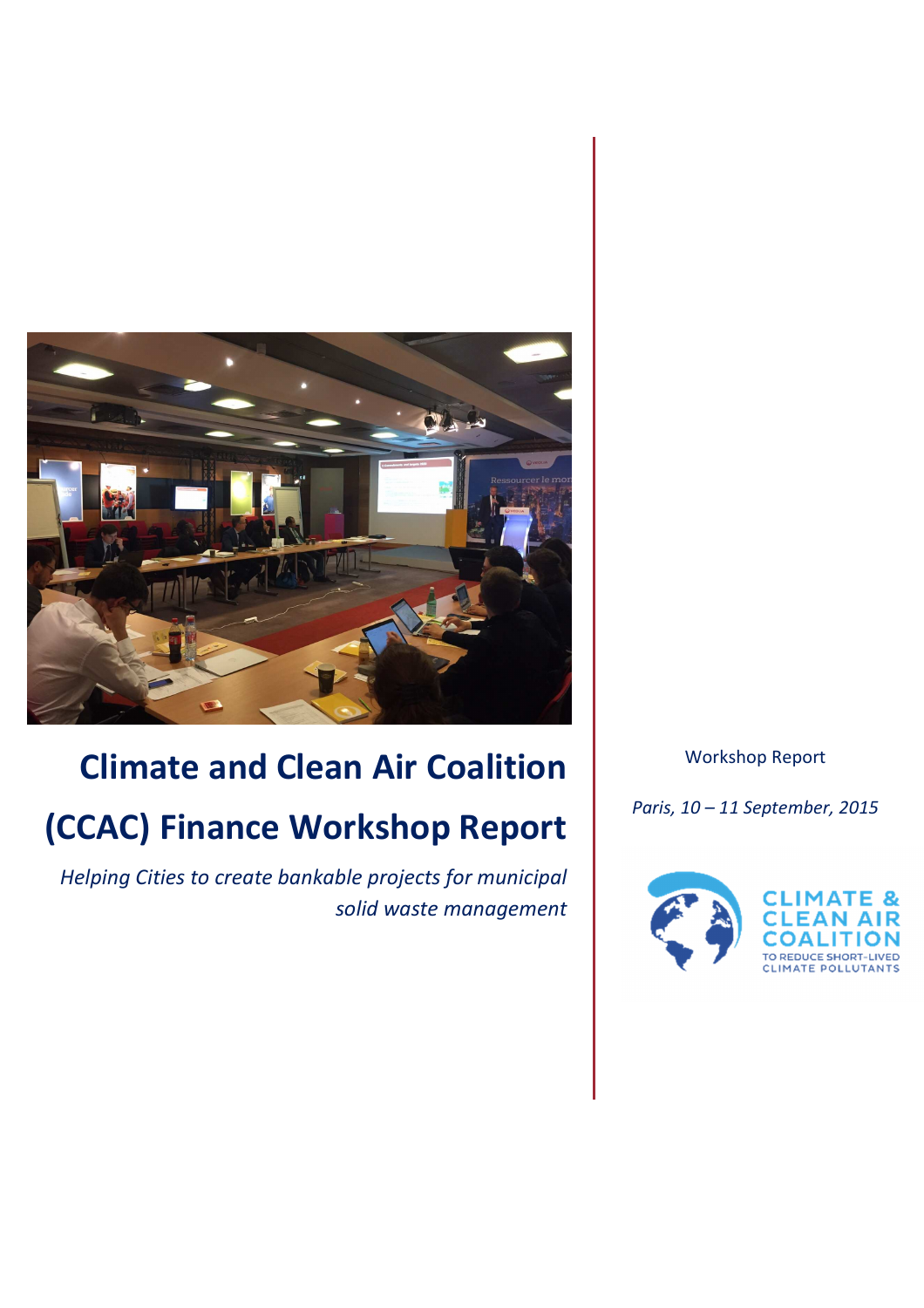



## 1 TABLE OF CONTENTS

| $\overline{2}$ |     |                                                                                          |  |
|----------------|-----|------------------------------------------------------------------------------------------|--|
| 3              |     |                                                                                          |  |
|                | 3.1 |                                                                                          |  |
|                |     |                                                                                          |  |
|                | 3.2 |                                                                                          |  |
|                |     | JEREMY GORELICK: Helping Cities To Finance Climate-Sensitive Improvements In Solid Waste |  |
|                | 3.3 |                                                                                          |  |
|                |     |                                                                                          |  |
|                | 3.4 |                                                                                          |  |
|                |     |                                                                                          |  |
|                | 3.5 |                                                                                          |  |
|                |     |                                                                                          |  |
|                | 3.6 |                                                                                          |  |
|                |     |                                                                                          |  |
|                | 3.7 | UNITED CITIES AND LOCAL GOVERNMENTS (UCLG) COMMITTEE ON LOCAL FINANCE AND                |  |
|                |     | NATHALIE LE DENMAT & CHARLOTTE LAFITTE: How To Improve Local Governments' Financing  16  |  |
| 4              |     |                                                                                          |  |
|                | 4.1 |                                                                                          |  |
|                |     |                                                                                          |  |
|                |     |                                                                                          |  |
|                |     |                                                                                          |  |
|                | 4.2 | HOW TO OVERCOME DIFFICULTIES AND BUILD BANKABLE PROJECTS? 22                             |  |
|                | 4.3 |                                                                                          |  |
|                | 4.4 |                                                                                          |  |
|                | 4.5 |                                                                                          |  |
| 5              |     |                                                                                          |  |
|                |     |                                                                                          |  |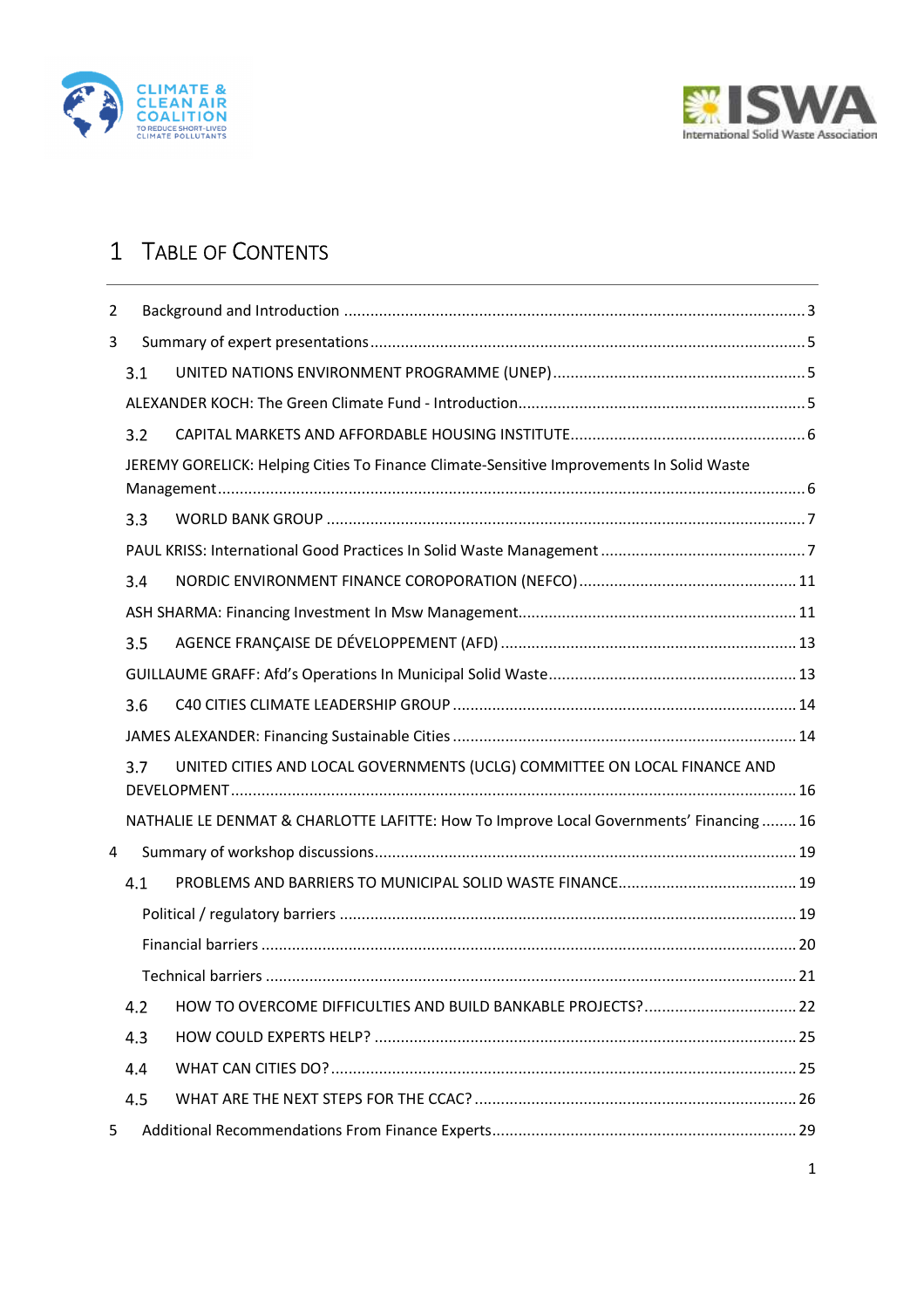



|             | 5.1 | ASH SHARMA - NORDIC ENVIRONMENT FINANCE COROPORATION (NEFCO) 29 |  |
|-------------|-----|-----------------------------------------------------------------|--|
|             | 5.2 |                                                                 |  |
| 6           |     |                                                                 |  |
| $7^{\circ}$ |     |                                                                 |  |
| 8           |     |                                                                 |  |
| 9           |     |                                                                 |  |
|             | 9.1 |                                                                 |  |
|             | 9.2 |                                                                 |  |
| 10          |     |                                                                 |  |
|             |     |                                                                 |  |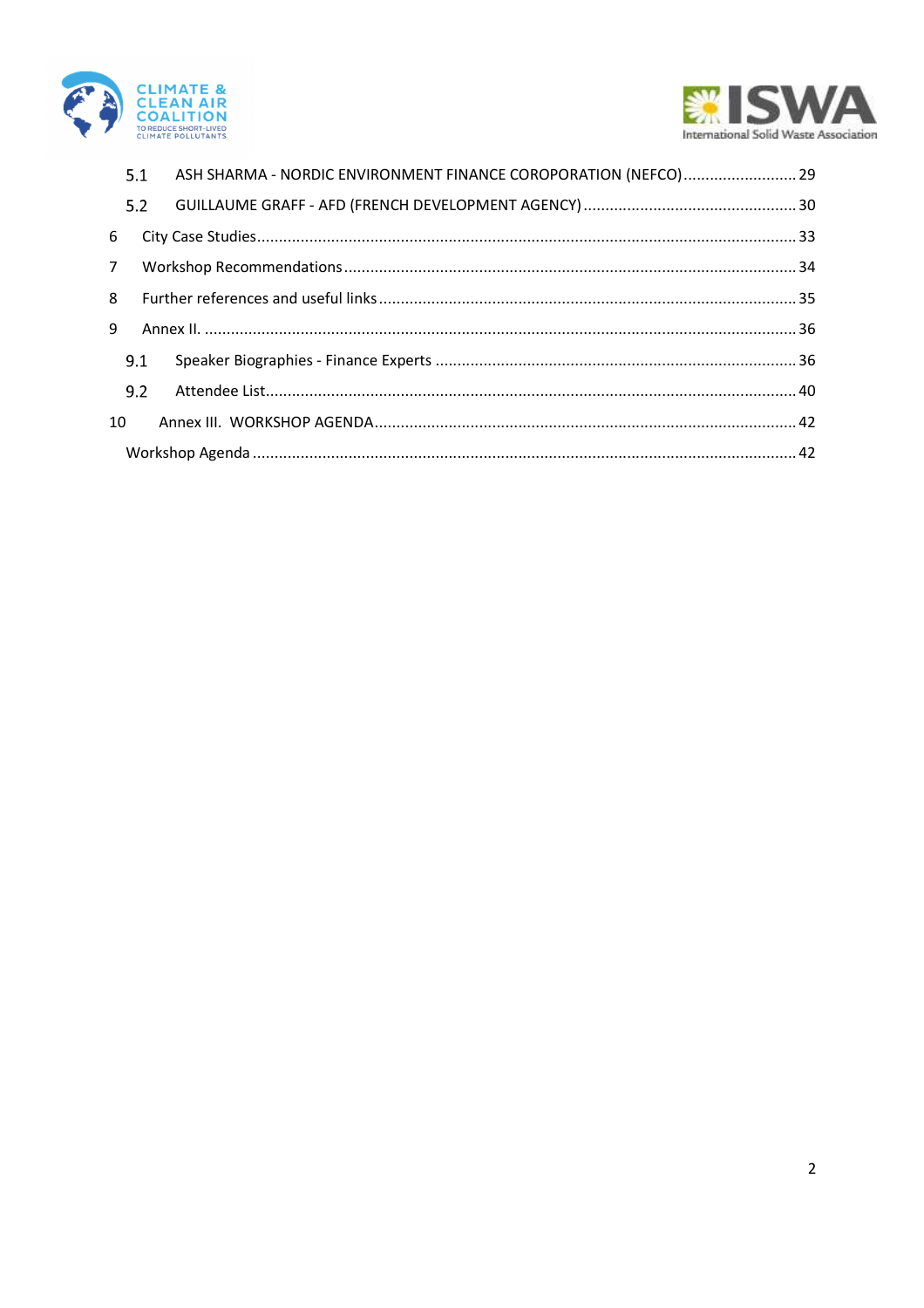



## 2 BACKGROUND AND INTRODUCTION

Today more than half the world's population is living in urban environment and this number is expected to rise further in the coming decades. With the rapid economic and urban growth and an increasing population and consumption, especially in emerging economies, sustainable solid waste management is more and more recognized as an important part of metropolitan lifestyle. Unsuitable solid waste management technologies pose negative impacts on public health, harm the environment and are financially unviable, as in the long term their external cost significantly exceeds the cost of a proper waste management system.

Sound waste management requires a complex enabling environment; beyond establishing the suitable infrastructure, technologies and ensuring good governance, the access to innovative and large scale financing of solid waste management projects is also a critical element of success. Local governments have the option to self-finance projects through their own resources, or access external funding from national governments, various financial institutions, other donors or partnerships. Finance can be leveraged for establishing strategies, constructing infrastructure or purchasing technology. However the access to external financing options often comes with high requirements and cities and local governments can struggle to fulfill these.

The Climate and Clean Air Coalition (CCAC) is dedicated to mitigating short-lived climate pollutants (SLCPs) across various sectors and as a result reduce emissions causing climate change, thus helping to improve human health and decreasing pollution of the environment. One of the CCAC's eleven initiatives is the Municipal Solid Waste Initiative (MSWI), working closely with cities and national governments globally and addressing the reduction of mainly methane and black carbon emissions within the municipal solid waste sector. The Finance Initiative (FI) takes cross-cutting actions by helping to enable financial flows towards projects and activities aiming to reduce air pollution. Recognizing the urgent need for financing in the solid waste sector, representatives of the MSWI and the FI joined forces to organize a workshop on municipal solid waste finance. The workshop was implemented with the leadership of the International Solid Waste Association (ISWA) and hosted by Veolia in Paris on the 10-11<sup>th</sup> of September, 2015.

The event targeted cities supported by the CCAC and intended to help them with identifying financing opportunities to improve their solid waste management and reduce SLCP emissions. Five cities participated from developing countries, Buenos Aires, Argentina; Cebu City, Philippines; Addis Ababa, Ethiopia; Amman, Jordan and Battambang, Cambodia, and helped to frame discussions and expert advice by posing questions and presenting their own case studies. Additionally, Kenya has been represented on the National level.

Delegates of multilateral development banks (MDBs), private sector experts and other international organisations, including the World Bank, European Investment Bank (EIB), the United Nations Environment Programme (UNEP), the Nordic Environmental Finance Cooperation (NEFCO), United Cities and Local Governments (UCLG), Agence Française De Développement (AFD), C40 Cities and ISWA along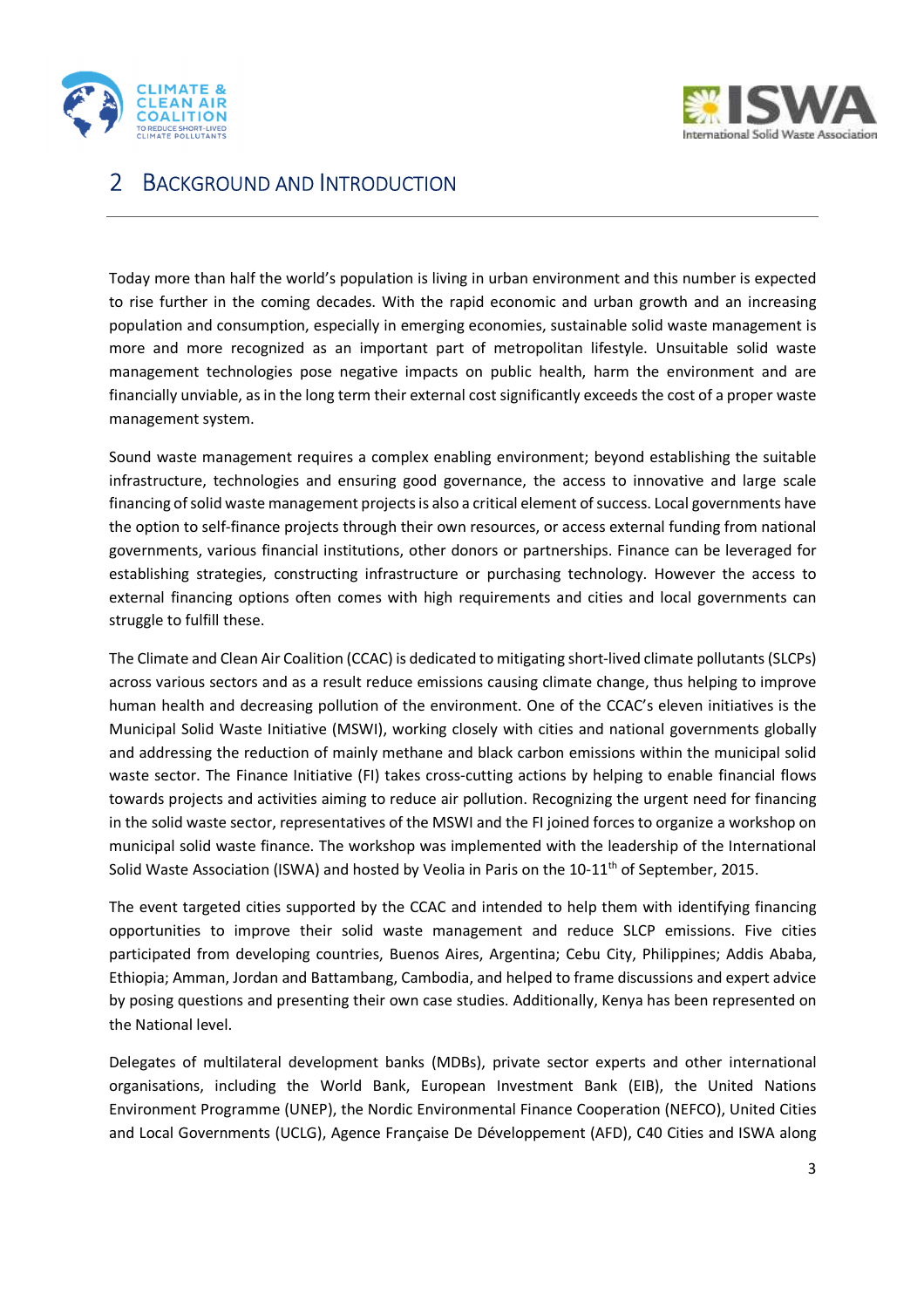



with other high profile experts met to exchange ideas on the best financial approaches for SLCP-related projects in the solid waste sector.

The workshop started with opening remarks provided by Gary Crawford, ISWA Board Member and Chair of Climate Change and Waste Management Working Group and Vice President of International Relations at Veolia. His talk was followed by an introductory presentation about CCAC and the MSW Initiative and two city case studies, Buenos Aires and Amman. Following that Alexander Koch presented on the current status of the Green Climate Fund (GCF) and explained assessment criteria for potentially funded projects. The Workshop organisers planned the event with short city case studies and experts' presentations to leave more time for interactions. Participants were divided into three breakout groups to allow for more inputs and enhanced discussions. The sessions were led and summarized by finance experts and CCAC MSWI members. The first group discussions aimed to identify financing problems and barriers local governments typically struggle with. After the break out group summaries, Jeremy Gorelick gave an account of his experiences as Senior Financial Advisor for the city of Dakar, Senegal.

The second day of the event opened with two case studies from Cebu City and Addis Ababa. Additionally, two experts presented; Paul Kriss gave a summary about the World Bank's insights and recommendations regarding good practices in solid waste management, followed by Ash Sharma who introduced the Nordic Environment Finance Corporation's (NEFCO) activities for financing investments in solid waste related projects. During the following breakout sessions groups discussed and then presented their recommendations on how to reach solutions with the support of experts, finance institutions and also how city administrations could improve their current waste management finance situation internally. Furthermore, cities and experts proposed various programmes and activities where the Climate and Clean Air Coalition could support municipal solid waste financing on an international, national or local level.

This documentation intends to provide a summary of the expert presentations and an excerpt of key points raised within the group discussions and breakout sessions that followed the presentations. The report also contains additional comments and contributions submitted by two of the participating experts, included in a separate chapter (Chapter 5).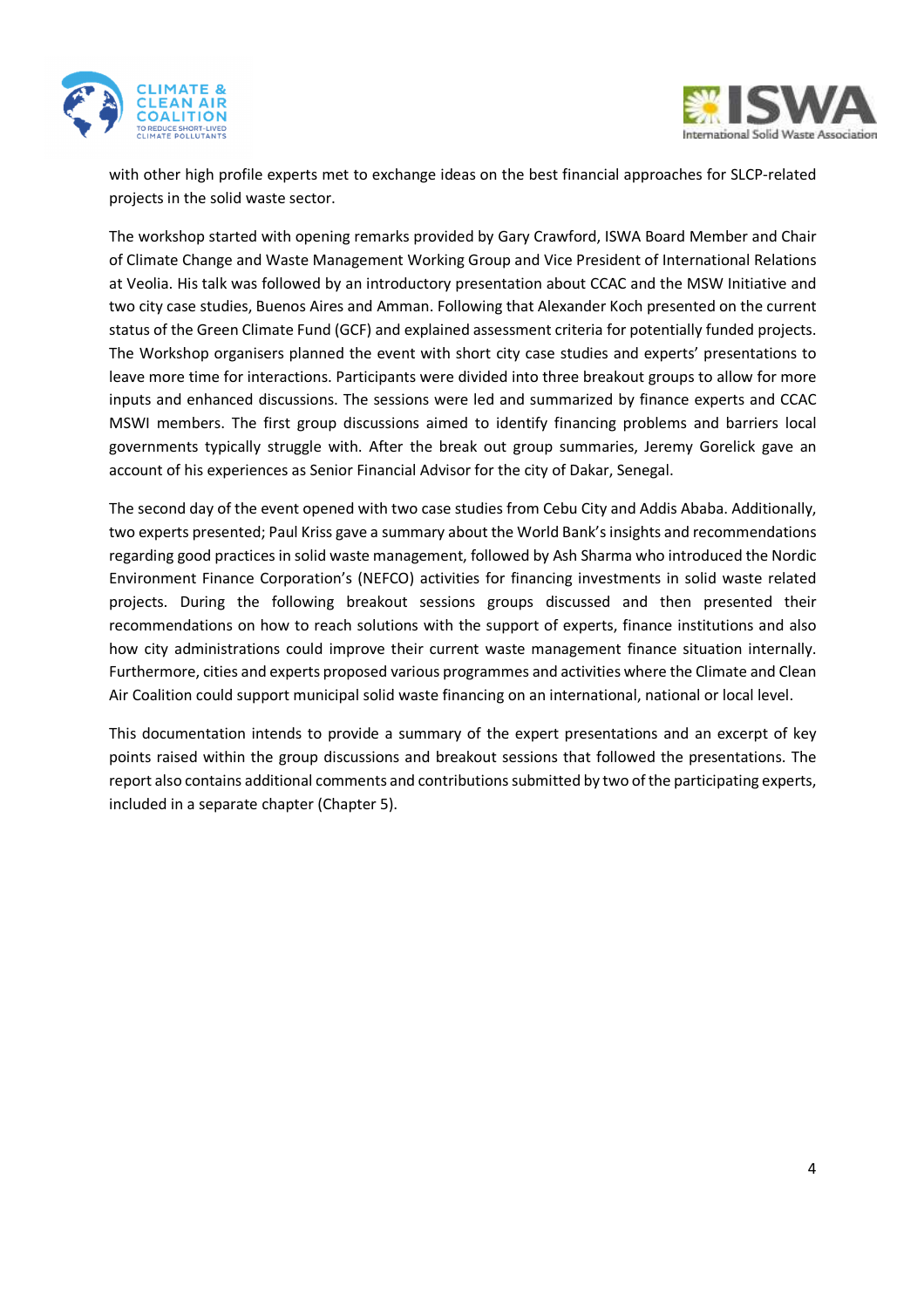



## 3 SUMMARY OF EXPERT PRESENTATIONS

## UNITED NATIONS ENVIRONMENT PROGRAMME (UNEP)

### ALEXANDER KOCH: THE GREEN CLIMATE FUND - INTRODUCTION

The GCF was launched by the COP 17 in 2011 to help achieve the objectives of the UNFCCC. The Secretariat Head Quarter was opened in December 2013 in Songdo, South Korea. The Fund is not yet fully operational and many questions remain open regarding the funded projects. The GCF is expected to play a significant role in mobilizing climate finance globally over the coming years. The Fund supports developing countries to access climate financing and hopes to upgrade its current capital to 100 billion USD by 2020.

The GCF aims to promote a paradigm shift towards low-emission and climate-resilient development. The Fund tries to slightly move away of the more localized clear-cut interventions funded earlier by the Clean Development Mechanism (CDM) and is striving to help bringing about projects on a more sectoral scale. The GCF aims to have long term interventions that can transform entire sectors of the market and induce change in daily decisions of investors and consumers, making climate change mitigation investments more attractive.

There are two key entities through whom cities can engage with the GCF:

- 1) National Designated Authorities (NDAs) or Focal Points, which are the interface between the country and the Fund. Each developing country is invited to nominate an institution to be its Focal Point (usually institutions on the national level, such as Ministry of Finance, Ministry of Environment, Inter-ministerial Commissions, etc.). One of the most important role for the NDAs is to check any type of project proposals before they go to the Fund (list of the entities nominated so far is available on the GCF website).
- 2) Accredited Entities (AEs) are responsible to submit the proposals and access the subsidy in case the GCF approves the funding. AEs also to manage the funds on behalf of the project proponents. The AE is also responsible for project monitoring and reporting. To become an AE, the specific entity has to prove its experience in the management of large scale project funding. Entities can apply for different types of fund management, for example grants management, lending, equity guarantees, etc. Consequently, these entities are often national development banks or similar institutions. Most countries do not have their AEs yet. UNEP is now also an AE – thus developing countries can either apply through their national entities, or approach UNEP directly.

The GCF hopes to approve the first project ideas in its Board meeting in Zambia (November, 2015). The total pledges in the Fund are 10 billion USD at the moment – additional pledges are expected after the COP21 in December.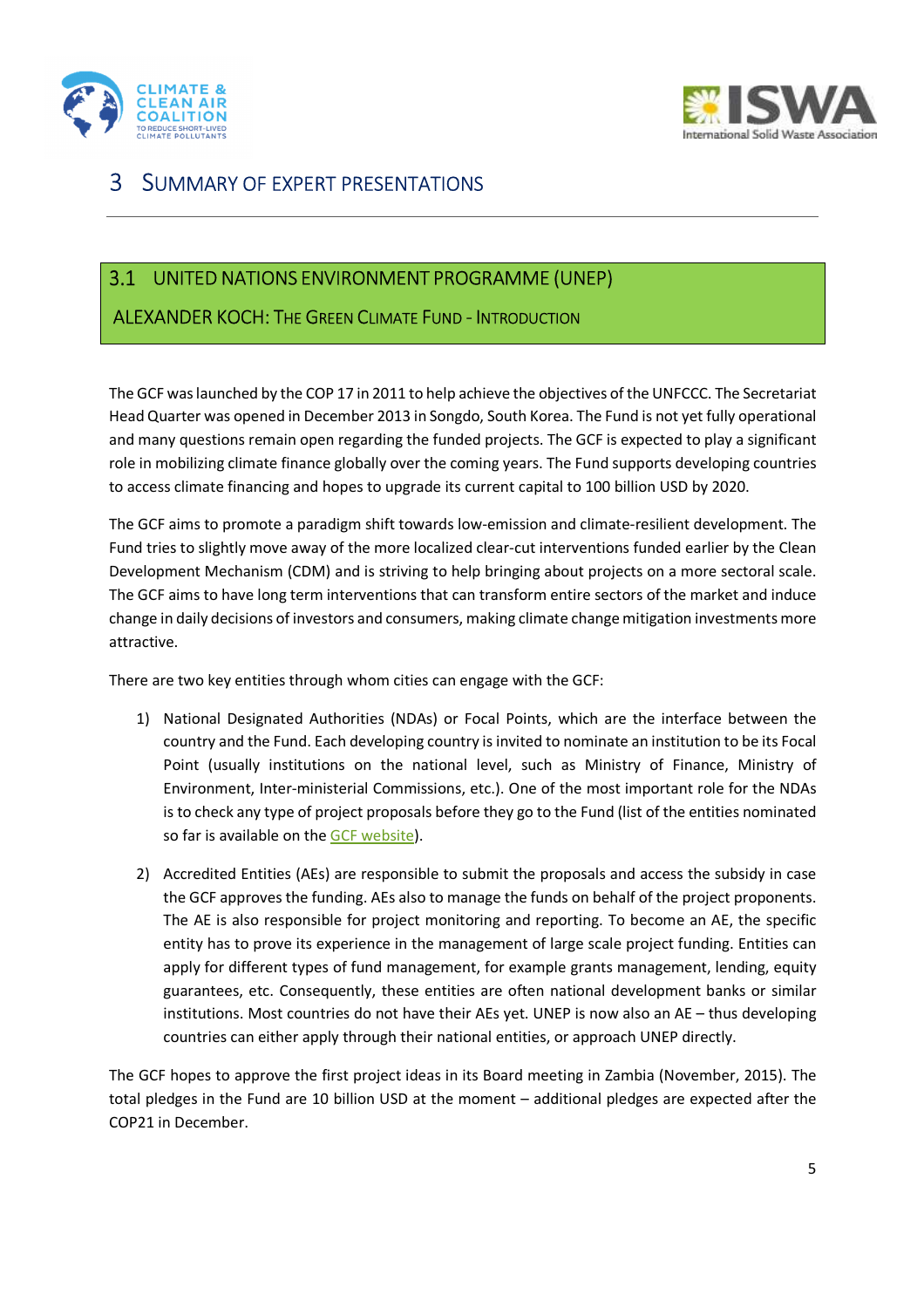



The GCF has two main strategic impact areas: adaptation and mitigation. Solid waste management projects would be suitable for e.g. the low-emission energy area (mitigation), such as capturing methane gas on landfills. However, the adaptation focus could also be relevant in some cases, e.g. waste management operations that reduce the risk of flooding might be suitable projects for the category 'infrastructure and built environment'.

The GCF established its Initial Investment Framework with regard to mitigation impact. The framework describes assessment criteria, definition, and other factors which are important in the Fund's evaluation process. One example of the assessment factors interesting for SWM projects is the 'Expected improvement in waste management contributing to emission reductions (e.g. the change in share of waste managed using low-carbon strategies and/or the change in the share of waste that is recovered through recycling and composting).

However, the GCF does not focus solely on climate related criteria. Therefore, submitted projects have to comply with other factors, such as paradigm shift potential (Can the project be scaled up? Can it strengthen and enable environments?), sustainable development potential, potential for social, or environmental co-benefits, potential benefits for vulnerable population, financing needs and many more.

There are currently four applying scales in the assessment of funding proposals: 1) Micro proposals (up to and incl. 10 million USD), 2) small proposals (above 10 million – 50 million USD, incl.), 3) medium proposals (above 50 million – 250 million USD, incl.) and 4) large proposals (above 250 million USD).

The advantages of projects run through the GCF are a buy-down in upfront capital costs, eased cash flows and the higher risk tolerance of the mechanism.

# **Contact details:**  Alexander KOCH - alexander.koch@unep.org

……

## CAPITAL MARKETS AND AFFORDABLE HOUSING INSTITUTE

JEREMY GORELICK: HELPING CITIES TO FINANCE CLIMATE-SENSITIVE IMPROVEMENTS IN SOLID WASTE MANAGEMENT

Jeremy Gorelick introduced the work which has been done on financing waste management activities in the City of Dakar. The city received a 500,000 USD grant from the Gates Foundation to create a project concept for launching municipal bonds. The Foundation approved the project idea which was prepared by the City of Dakar with the professional support of Jeremy Gorelick, who is also a Senior Financial Advisor of the City. Subsequently, another 5 million dollars were provided by the Gates Foundation to launch the municipal bonds within 5 years. Preparations started out with establishing basic criteria including discussing the city's creditworthiness, general infrastructure projects, etc. A shallow credit reading was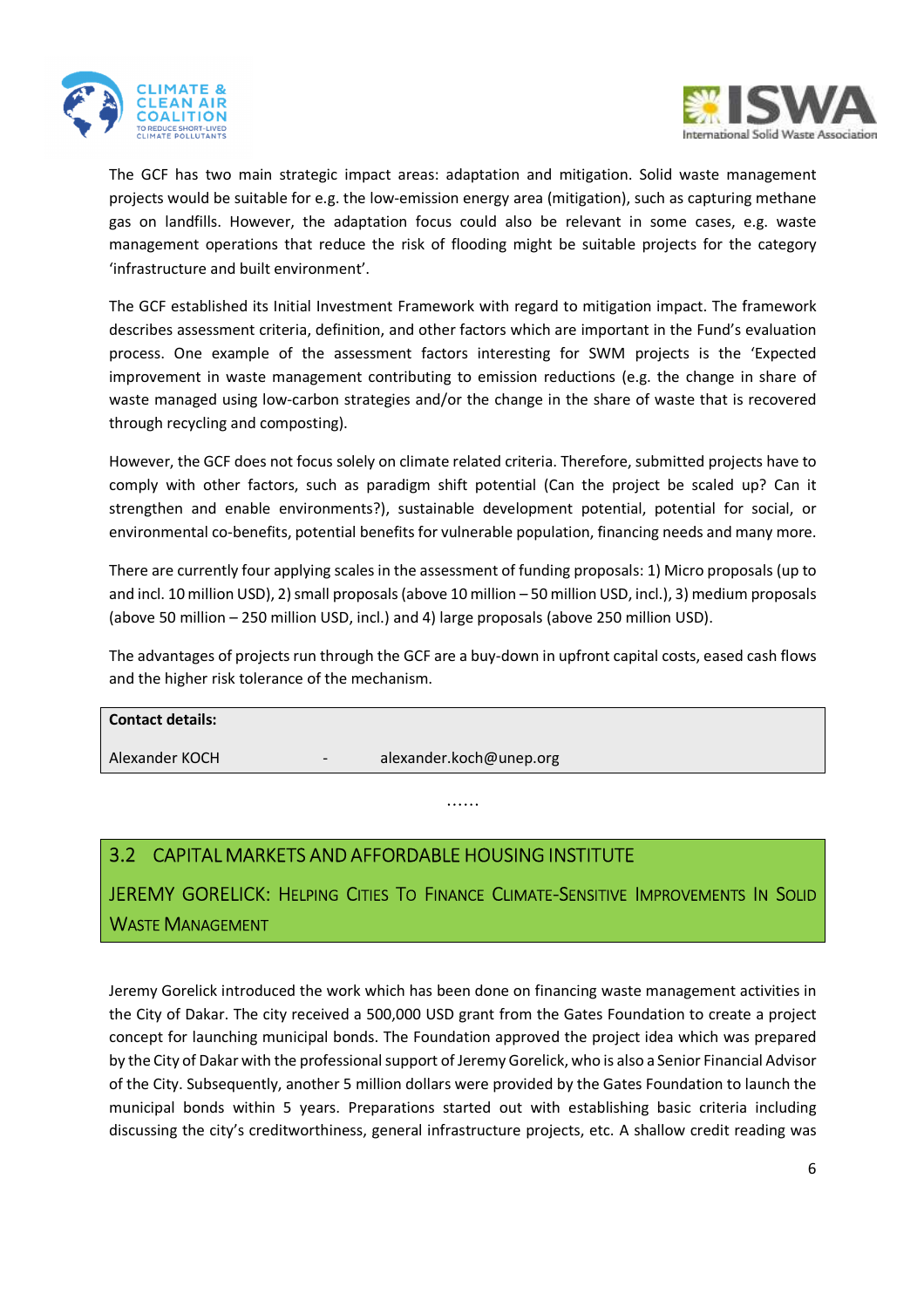



done through Moody's – who assessed the city's strengths and weaknesses. This assessment became a blueprint for rectifying flaws and making strengths even stronger. The city received a rating from Bloomfield, which is a local city rating agency. The evaluation was an important sign of credibility for the local markets. After this, the investment project was set up and the bonds were prepared for the launch – Dakar received permissions from the central government and from the local market regulator to execute the project. The launch would have happened in February 2015. However, shortly before that date the central government claimed that it does not feel comfortable with the city going to the market. At the moment, the case is still unresolved, but it will hopefully end with the city's approval being re-granted.

Consequently, an endorsement from the central government is essential for the success of similar projects. Furthermore, the cities need to be highly motivated to invest in sustainable development as part of their long term strategic goals - otherwise the change of government could result in a change of priorities on the agenda. Also, the city needs to be financially stable, with regular, verifiable reporting of budgets and year-end accounting. The city needs to understand that the funds must be repaid and it needs to be both willing and able to pay off the whole debt.

Financial stability entails a regular verifiable recording of budget and proper accounting. The budget does not have to match with year round accounting necessarily, but the year round accounting needs to reflect sensible results. Political security and transparency are further requirements for long-term projects.

At last, political stability with high transparency across all levels of government is an essential characteristics of good candidate cities.

### **Questions where cities need to have a affirming answer in order to be ready for financing:**

- $\triangleright$  Does the municipality/city have the right to enter into long-term debt obligations?
- $\triangleright$  Would private investors view the municipality/city as being creditworthy? Why?
- $\triangleright$  Does the municipality/city have robust and verifiable financial statements, demonstrating project feasibility?

**Contact details:**  Jeremy GORELICK - jeremy.gorelick@villedakar.org

……

### WORLD BANK GROUP

PAUL KRISS: INTERNATIONAL GOOD PRACTICES IN SOLID WASTE MANAGEMENT

Paul Kriss presented on common characteristics, typical pitfalls and good international practices in solid waste management worldwide.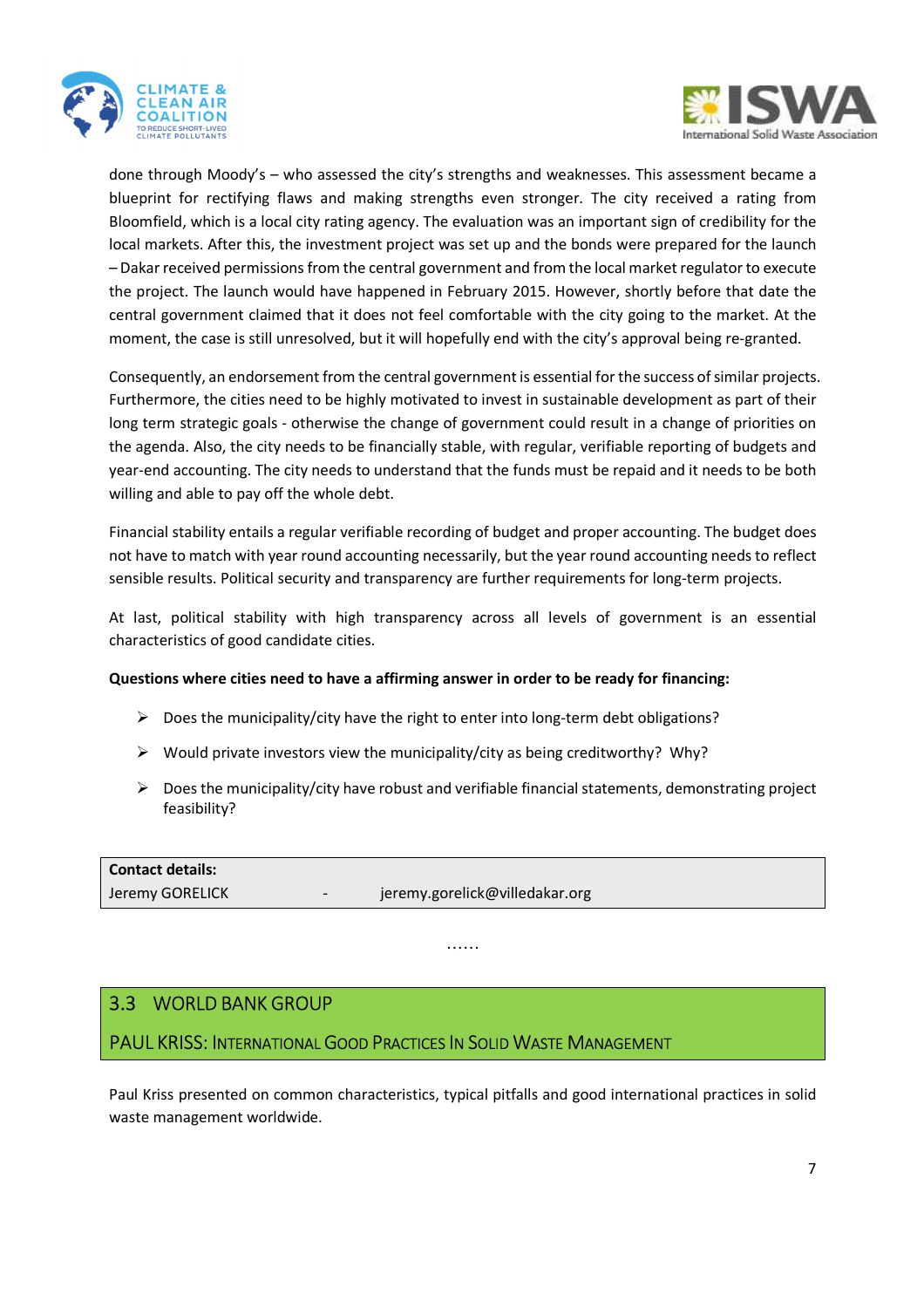



### **Common characteristics and trends in countries**

#### **Common issues along the waste chain:**

- Growing waste generation rate (ranges from 0.9-2.1 kg day/capita).
- Typically high waste collection rate in cities (80-95%), however, with a vast difference between high and low income cities.
- Usually high bill collection.
- Low tariffs, so that revenues do not cover costs. There are exceptions, but this is a common problem which creates a chain reaction of all kinds of autonomy between municipalities and countries.
- Separation at source has started but remains on pilot/small scale in developing countries.
- Insufficient landfill space and many open dumps.
- Badly operated landfills with only a few (functioning) weighbridges.
- Little recycling and only slowly emerging Extended Producer Responsibility (EPR).
- Little or no communication and education campaigns on waste minimization.

#### **Legal and institutional framework:**

- Municipalities have a legal mandate, but are often not in 'the driver's seat'. It is usually the Ministries of Finance or Environment who are leading the negotiations.
- There is little to no regional cooperation.
- A lack or inconsistent SWM policy and strategy at the national level is typical.
- A lack of regional SWM strategies is a usual problem.
- Private sector participation is still low. Private sector is present in some cases and projects are upcoming, but it still is in a development phase and difficult to introduce due to financial issues.

#### **On the planning side:**

- There is none or not reliable data or an information system for waste management.
- Countries use outdated per capita generation norms and measurements in cubic meter.

### **Some typical pitfalls (more typical in ECA – Europe and Central Asia):**

Developing countries want to **adopt high-end technologies** (i.e. incineration plants, mechanical and biological treatment, gasification, etc.) assuming this will bring revenues (from sale of electricity and recyclables) while they expect drastically reduced waste quantities… **but**:

- $\triangleright$  Eventually landfilling remains the cheapest disposal option for most countries.
- $\triangleright$  There is no (or poorly enforced) regulation that requires countries to divert waste from landfilling, thus economic incentives are missing to adopt more expensive solutions. Landfilling banning regulations are only existing in Europe – however they create tensions even between Eastern and Western Europe.
- High-end technologies have high capital expenditure (CAPEX) and operational expenditure (OPEX) and may be too complex to operate.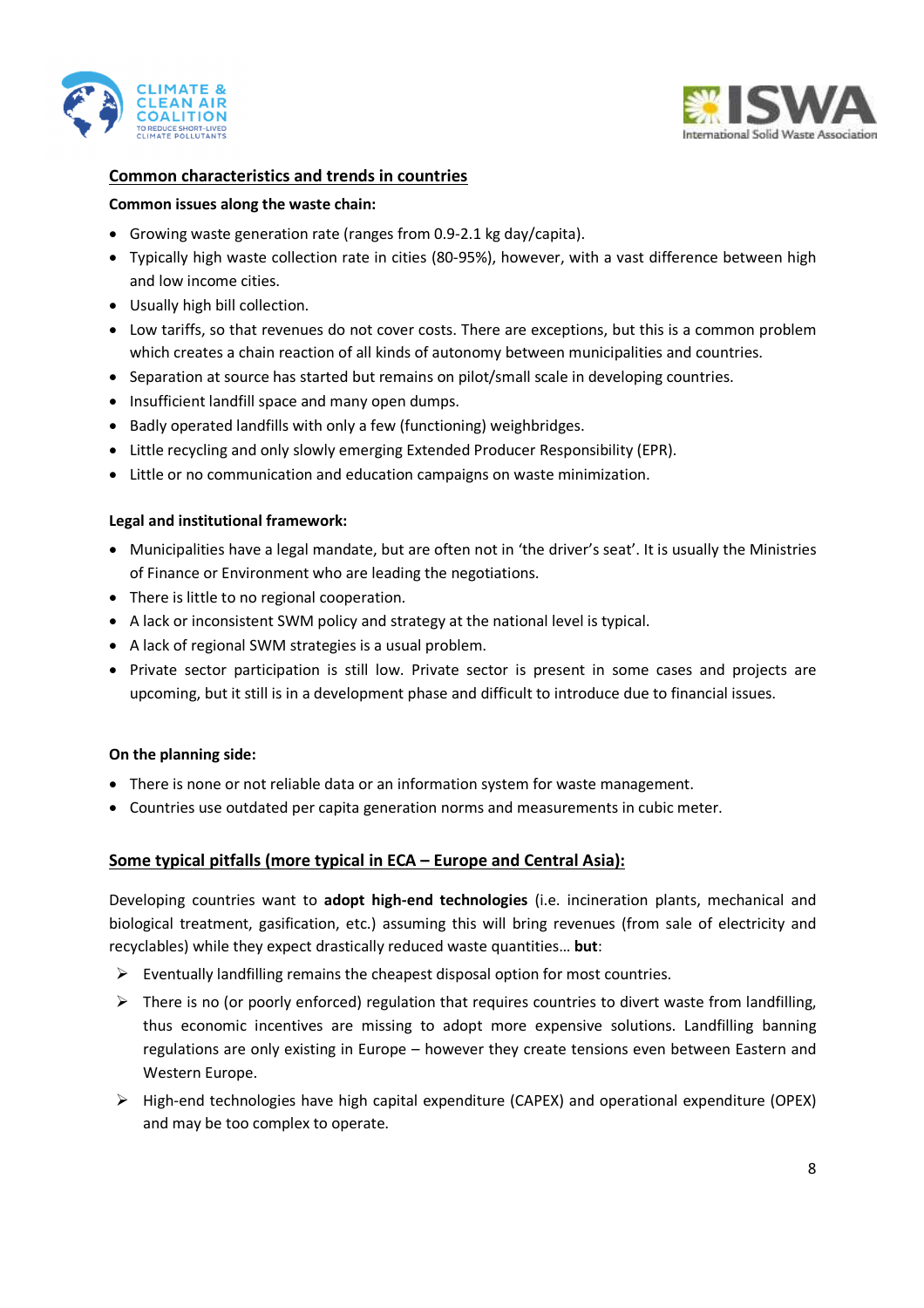



**Each municipality wants its own landfill** and there is very little regional cooperation and only a few regional landfills…**but:** 

- $\triangleright$  Building and operating a landfill may not be financially sustainable for small municipalities.
- $\triangleright$  Many examples where sanitary landfills are built to highest standard turned into dumps a few years later due to poor maintenance and operations. Thus there is a large amount of wasted capital.

### Cities want to **introduce separation at source** at the strike of the pen…**but:**

- $\triangleright$  It takes a comprehensive communication strategy, massive communication campaigns, and years to change citizens' behavior.
- $\triangleright$  Even in the EU, separation at source remains a struggle.

Cities expect that, if given the chance, the **private sector** will **bring fast and tangible improvements**…**but:** 

- $\triangleright$  Low tariffs discourage private sector participation.
- $\triangleright$  Many cities lack capacity to critically and effectively supervise private operators. There are a lot of deforming incentives out there (such as the monopoly established in waste collection/landfill activities as contracts with the private sector were signed for 55 years terms in Battambang, Cambodia)
- $\triangleright$  Private sector is not a panacea if the legal and regulatory systems in place do not work.

### Often cities believe their **tariffs include all costs**….**but:**

- $\triangleright$  When it is investigated in detail, the cost structure excludes many cost factors that should have been included. Cost should include all investment, depreciation, operation and maintenance.
- $\triangleright$  Financial sustainability for the World Bank means all OPEX and depreciation. In most countries (except for a few, e.g. Denmark, New Zealand or Norway) the capital expenditure is usually covered on the national level from other income sources and taxes.

### Very **little attention is given to data collection..**.**but:**

- $\triangleright$  Cities cannot plan the future of the SWM system unless they have good quality data.
- $\triangleright$  Cities need systemic and reliable data to know how much waste is generated, or what are the waste characteristics, as this would determine the applied technology. And without planning for the appropriate technology cities cannot plan for a future of SWM (e.g. recyclable fraction will determine the best treatment option and technology). For example, knowing the recyclable fraction of the waste will determine the best waste treatment option.

### **The BIGGEST pitfall is that cities are overly focused on equipment and not on systems…but**:

 $\triangleright$  Equipment alone is not sufficient to improve a SWM system.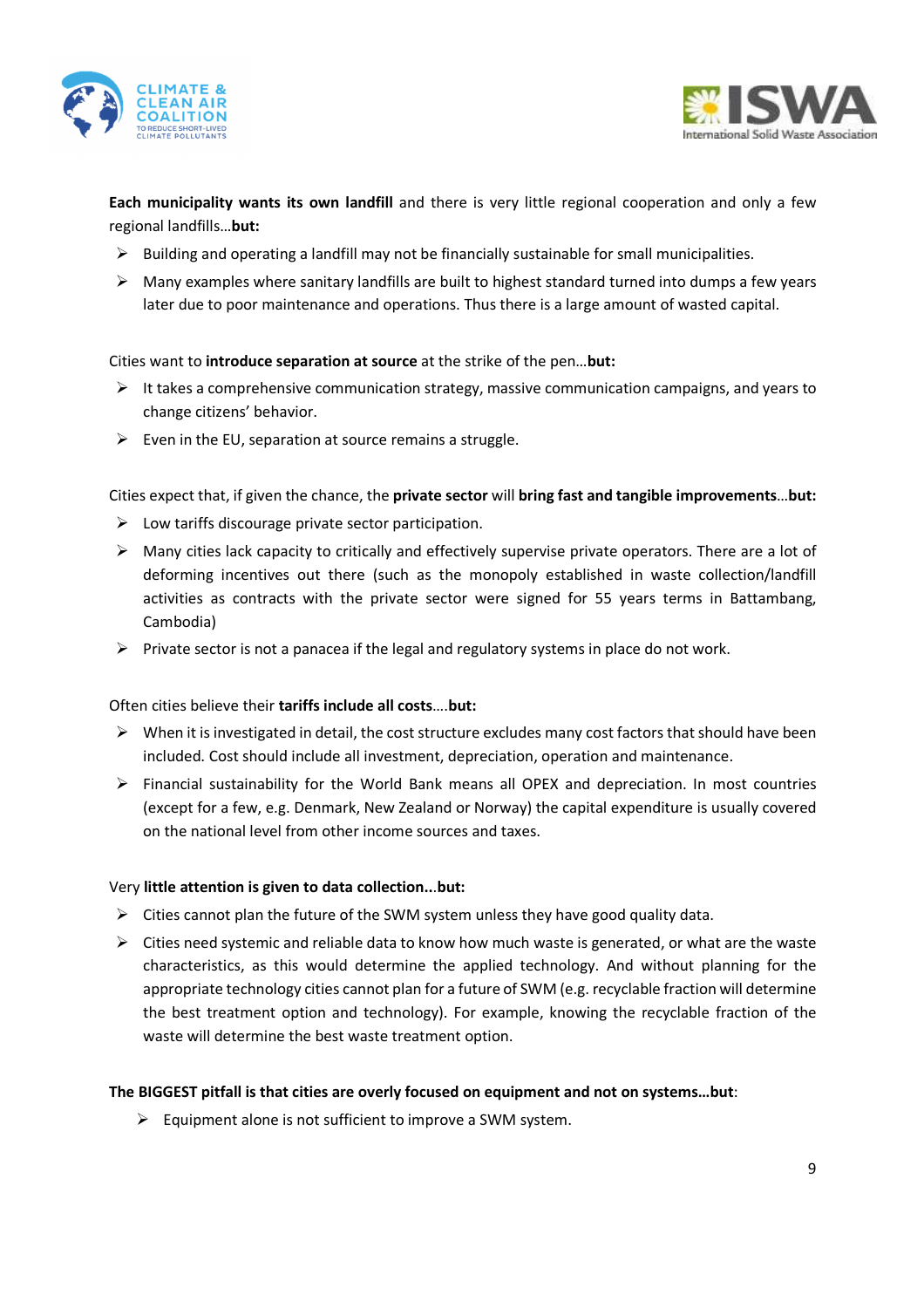



Paul Kriss also introduced the various recycling and reuse rates according to EU legislation. Fulfilling these requirements needs high investment technologies which can only be affordable in a country that has a 30-40 000 USD per capita income (Western European countries) and is not really applicable to most developing countries. Landfilling ratios and mechanisms (gate fees, landfill taxes, etc.) can vary – there are many ways to achieve good results. The bottom line is that the city has to think logically, account for the flow of money and the environmental and financial sustainability of the system.

There is a big debate globally on incineration; for example China builds 180 incinerators each year – in spite the heated debate about the benefits of this method.

### **What are good international practices?**

It is best to start with a policy (could be a brief and lean framework document that outlines some basic parameters for the sector – such as the guiding principles for the sector, ambition level, suggested pace of reforms, the role of the public institutions, etc.). Without an enforceable policy it will be very difficult to convince all levels of society to act.

Example: Azerbaijan has just drafted a very good Policy Document for the SWM Sector in Baku.

Secondly, it is advisable to develop a Strategy (based on sector development scenarios, the Strategy should set targets with dates and responsibilities for implementation, including cooperation between regions or municipalities). The Strategy should also outline the functional design of the SWM system.

Example: Big countries like Russia have Regional Strategies. Good Strategies focus on a few priorities first, not all at once. Croatia has developed a Solid Waste Plan which could be a good example. Bosnia and Herzegovina have good examples of inter-municipal cooperation.

Furthermore, it is necessary to develop a tariff setting methodology and / or guidelines for municipalities. Tariffs should be based on full-cost accounting and can be used to promote different objectives, such as environmental goals, give the correct economic signal. The Washington Consensus declares that there has to be a charge for services. However, in practice many countries do not cover the costs for basic services as it is still politically impossible to do so. In countries who succeed, even if the service costs are not covered, there is a systemic way to channel money to municipal solid waste from the treasury.

Most international experience points against a central body that sets the tariffs. However, centrally devised guidelines to municipalities on the methodology are needed.

The internationally accepted affordability benchmark for the waste fee is 1 % but could be as high as 2.5 % of household disposable income. In many ECA countries, bringing tariffs to full cost recovery remains well below the 2.5 % benchmark and often below the 1 % level. Thus, no financially sustainable system could be operated in low-income cities (for example in Addis Ababa) where it is impossible to collect this ratio.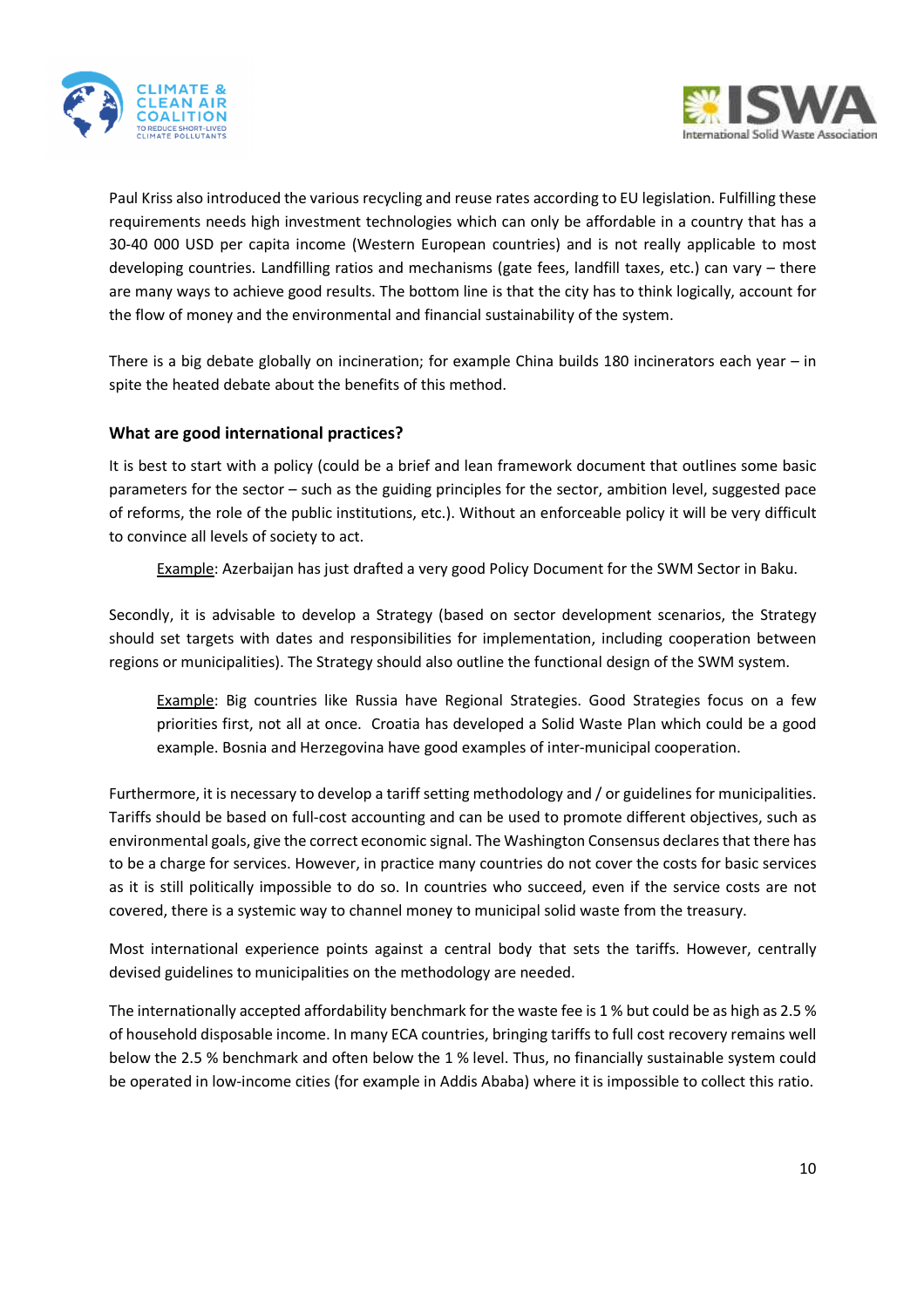



The introduction of Extended Producer Responsibility (EPR) as a means to increase recycling is another good step towards an improved waste management. The debate has started in the 'rich world', discussing who is responsible for the waste and how it will be charge for it? Additional questions are framed in developing countries, such as how to formalize the informal sector.

Example: Slovakia has introduced good Compliance Scheme for packaging waste.

It is advisable to introduce separation at source on a pilot basis at first. Communication campaigns, education and other capacity building are critical for its success and must not be underestimated. Twoway waste streams (dry and wet) are easier to administer and are also less expensive to manage. In many places people are not disciplined enough to comply with a 4-way waste stream (plastics, paper, metal, glass). Some cities in the US have replaced existing 4-way streams with a 2-way stream system.

To introduce Waste Information Systems, including use of modern (electronic) weighbridges at every landfill is one of the priority investments that a SWM system needs. However, it is not easy to realize it as waste business is not always transparent.

Example: Belarus (city of Grodno) has a good weighbridge data system in place.

Considering private sector participation could also be worthwhile. In principle, dividing a city into collection zones and having several operators is better than a single operator. Multiple operators bring competition and thus have the potential to reduce costs. There are, however, good examples where a single operator collects from the entire city. Usually rich neighborhoods are cost recoverable and cost recovery in unplanned settlements / slums is not possible. Some thinking is needed on how to divide up cities on a sensible way.

There is no best set-up or best technology. Despite the claims equipment suppliers stating the opposite, it all depends on local conditions and local priorities. Technologies need to be adopted to the local context. Local government has to be prepared to make functional decisions based on their current conditions, such as financial power, human resource capacity, and similar factors.

| <b>Contact details:</b> |     |                      |
|-------------------------|-----|----------------------|
| <b>Paul KRISS</b>       | $-$ | pkriss@worldbank.org |

……

## 3.4 NORDIC ENVIRONMENT FINANCE COROPORATION (NEFCO)

ASH SHARMA: FINANCING INVESTMENT IN MSW MANAGEMENT

The session described NAMAs (Nationally Appropriate Mitigation Actions) which are Climate mitigation action programmes first introduced under the Bali Action Plan, aimed at *transformational* change in sectors. It is argued that NAMAs are a promising financing mechanism with great applicability to the MSW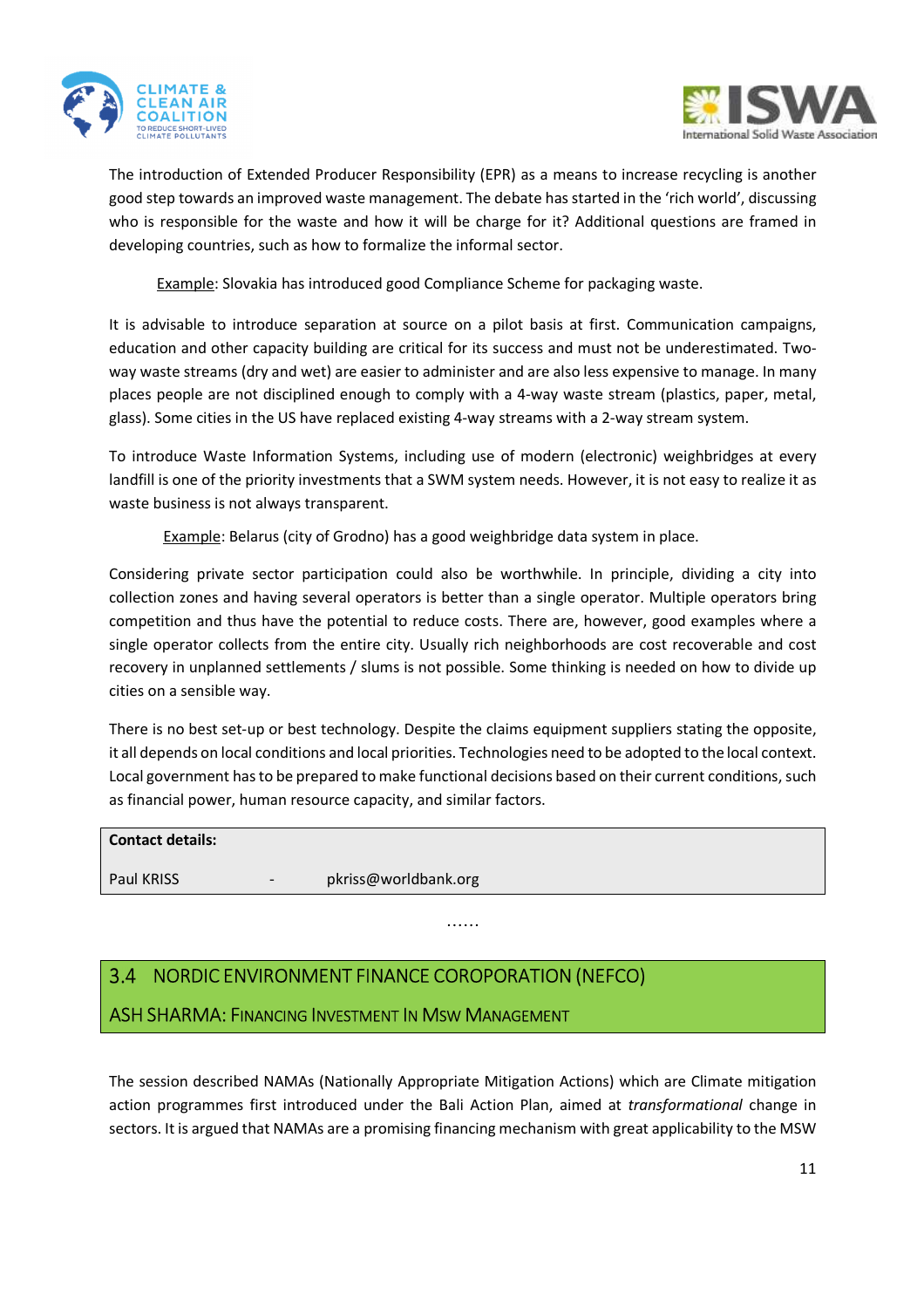



sector, as evidenced in various jurisdictions. Waste sector NAMAs offer an opportunity to combine government policies with financial instruments which can incentivise private investment, mobilise domestic finances and leverage international support from donor, funds and institutions and create a potential pipeline of bankable investments.

The Nordic Partnership Initiative in the Peruvian waste sector (2011 to date) was used as an example. The NAMA seeks to combine financial and policy/regulatory instruments in innovative and country specific ways. It is still a work-in-progress, but the first phase of the technical work and stakeholder consultations has already been completed. Further studies are required before the programme can be considered "bankable".

The presentation described both existing and innovative sources of financing for waste projects in the developing world. The new sources include:

- The fledgling New Market Mechanism, a financing instrument still under development, which is essentially a sector based crediting mechanism with payment on performance elements (similar to CDM).
- Carbon pricing offsetting carbon taxes or domestic ETS in certain jurisdictions cover waste management facilities.
- Technology specific NAMA Equity Fund, as proposed for mechanical-biological treatment in Colombia, but not progressed.
- Partial credit risk guarantees which can buy down or share risks.
- Project implementation funding, such as grants to support and create pipeline of small scale projects. These could have applicability in Africa and other under-served regions.
- Green credit lines concessional lending and extension of lending maturities, oriented toward scaling up.
- Solid waste focussed development impact bonds.

The potentially important role of Green Climate Fund (and its Private Sector Facility) and national development banks in all the above was highlighted.

The presentation concluded with examples of waste sector interventions undertaken by NEFCO using the NAMA model in Mozambique, Clean Development Mechanism (Colombia, Brazil, Africa) and Joint Implementation (Lithuania).

| <b>Contact details:</b> |        |                     |
|-------------------------|--------|---------------------|
| Ash SHARMA              | $\sim$ | Ash.Sharma@nefco.fi |

……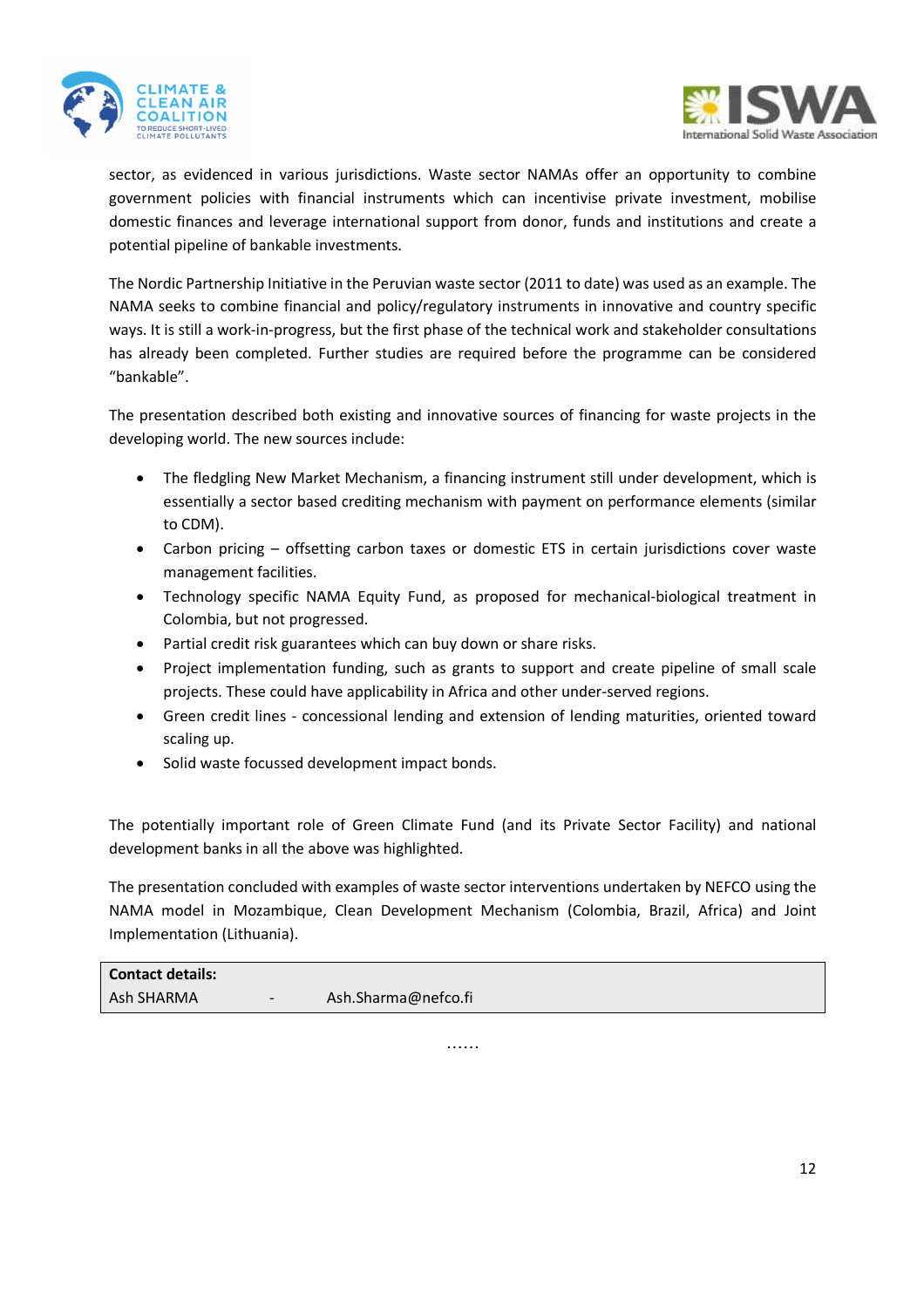

l



#### AGENCE FRANÇAISE DE DÉVELOPPEMENT (AFD)  $3.5$

GUILLAUME GRAFF: AFD'S OPERATIONS IN MUNICIPAL SOLID WASTE

The French development agency (AFD) promotes the development of sustainable, inclusive and environmentally friendly cities. It tries to improve the delivery of local public services, and considers that the local authorities are the most competent to provide solutions tailored to people's aspirations. Hence, it has developed a range of interventions that aim at strengthening local governments, via direct or indirect support, and through different means of action: infrastructure costs funding, technical or strategic studies, capacity building programs and partnerships.



In the field of urban solid waste management, AFD's support can be very flexible depending on the maturity of the sector in the country in terms of (i) quality of service, (ii) regulations' implementation, (iii) allocation of responsibilities between stakeholders, (iv) sector's financing, (v) availability of technologies, and (vi) private sector involvement. In all cases AFD considers the organization of the whole sector, in order to select the best levels of action, which can be organizational, financial, technical or institutional.

In low or middle income countries, the main issue is often an insufficient political leadership that leads to a poor organization of the service, the lack of funding to cover the basic running costs, and no access to necessary land for the waste treatment infrastructures. In those cases, AFD recommends to start with diagnosis studies including waste characterization, and medium to long term strategies to help authorities improve the service through easy-to-implement, step-by-step measures such as improvements of the precollect and collect organization, citizens' awareness and participation, and strengthening of the financial sustainability through cost efficiency and improved tax collection. Waste treatment solutions such as sanitary landfills may also be funded, as long as they are included in an integrated sectorial approach to ensure their sustainability. They also have to respect high level environmental and social standards<sup>1</sup>, to

<sup>&</sup>lt;sup>1</sup> Projects funded by AFD must follow the environmental and social performance standards of the World Bank group.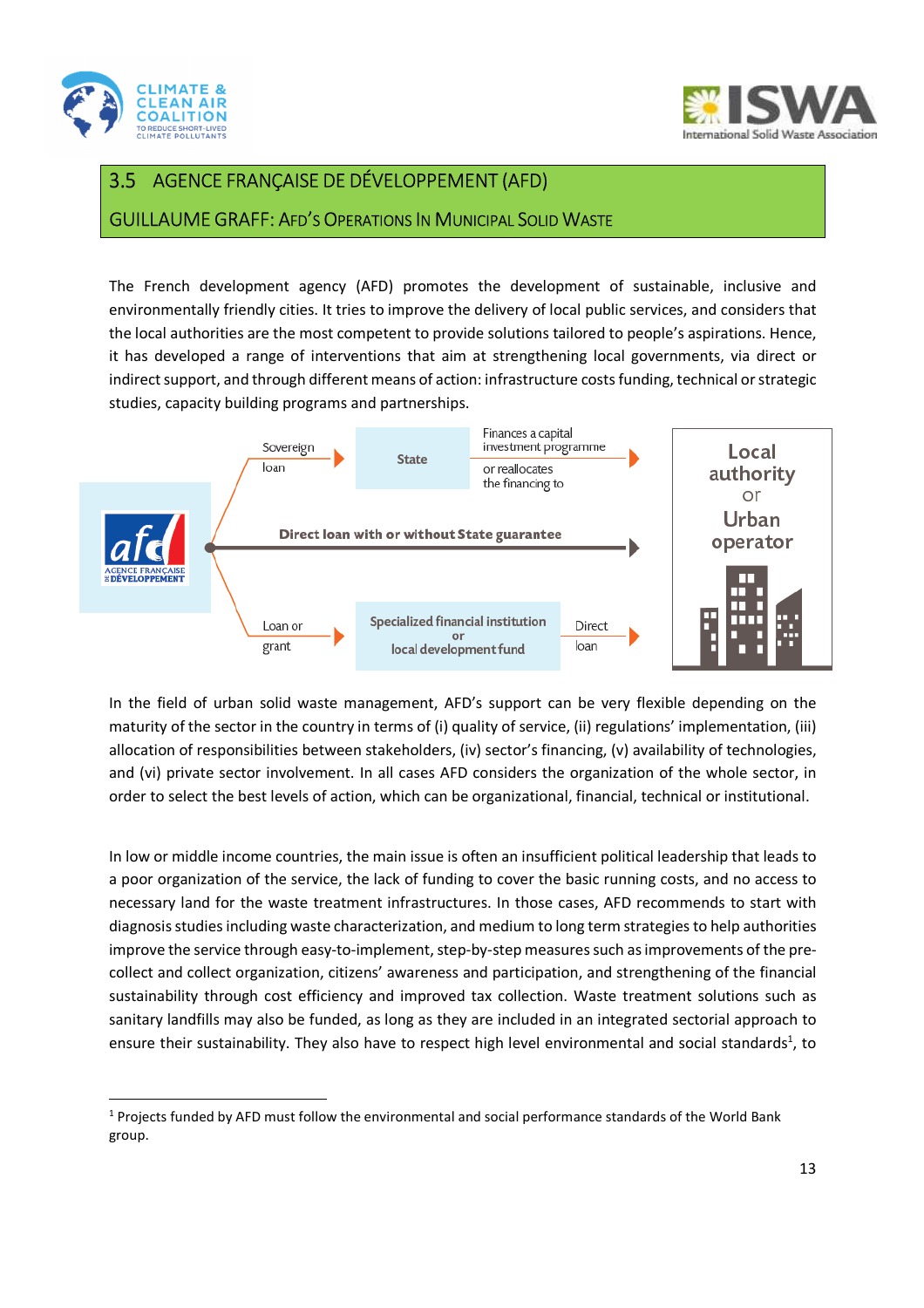



avoid or mitigate negative impacts (dispersion of liquid and gaseous effluents, negative impacts on informal employment, etc.).

In emerging countries, our aim is to improve the quality and efficiency of the service provided. It can be achieved at different stages: upstream (through measures on regulation or initiatives to improve selective sorting), or downstream (through setting-up of waste recovery solutions, funding high efficiency treatment infrastructures such as bioreactors, implementing waste-to-energy projects, or fostering production of refuse derived fuel, etc.).

AFD promotes approaches that aim at reducing the amount of "final waste" (waste that cannot be reused, recycled nor turned into energy), primarily through prevention, as "*the best waste is the waste which is not produced*". Waste recovery will also be promoted as long as the operation is economically relevant, financially sustainable and has no environmental or social negative impact. If the legal environment is appropriate, AFD may promote public-private partnerships (PPP). However, delegating waste management to a private actor requires being able to control it. Private companies may have advantages in terms of efficiency, but they are usually not driven by general interest: public authorities must be strong enough to effectively lead the relationship, through contract management, investment planning, costs control, and default sanctioning.

**Contact details:** 

Guillaume GRAFF - graffg@afd.fr

## C40 CITIES CLIMATE LEADERSHIP GROUP

## JAMES ALEXANDER: FINANCING SUSTAINABLE CITIES

James Alexander emphasized the importance of cities as drivers of the economy, places where future happens and hubs of innovation and political will. However, cities are also extremely vulnerable and are major carbon emitters and as such, a part of the problem. Thus, cities need to invest great efforts in order to achieve global emission reduction targets and mitigate climate change.

……

By now, half of the world's population is urban. Cities represent 66% of energy consumption. Just 500 cities will contribute to 60 % of GDP and 50 % of GHG emission growth by 2030. 98 % of the C40 member city mayors agree that climate change is an actual risk to their cities. Local leaders have shown a greater propensity to act and work together. C40 Cities was created as a city network when the mayors of key cities globally decided to take action. The network includes 500 million people (10 % of the world's population) and 25 % of the global GDP – and thus the emissions made by its cities is also enormous. C40 Cities is also partnering the Climate Clean Air Coalition (CCAC) in the Finance Initiative (FI) and the Municipal Solid Waste Initiative (MSWI).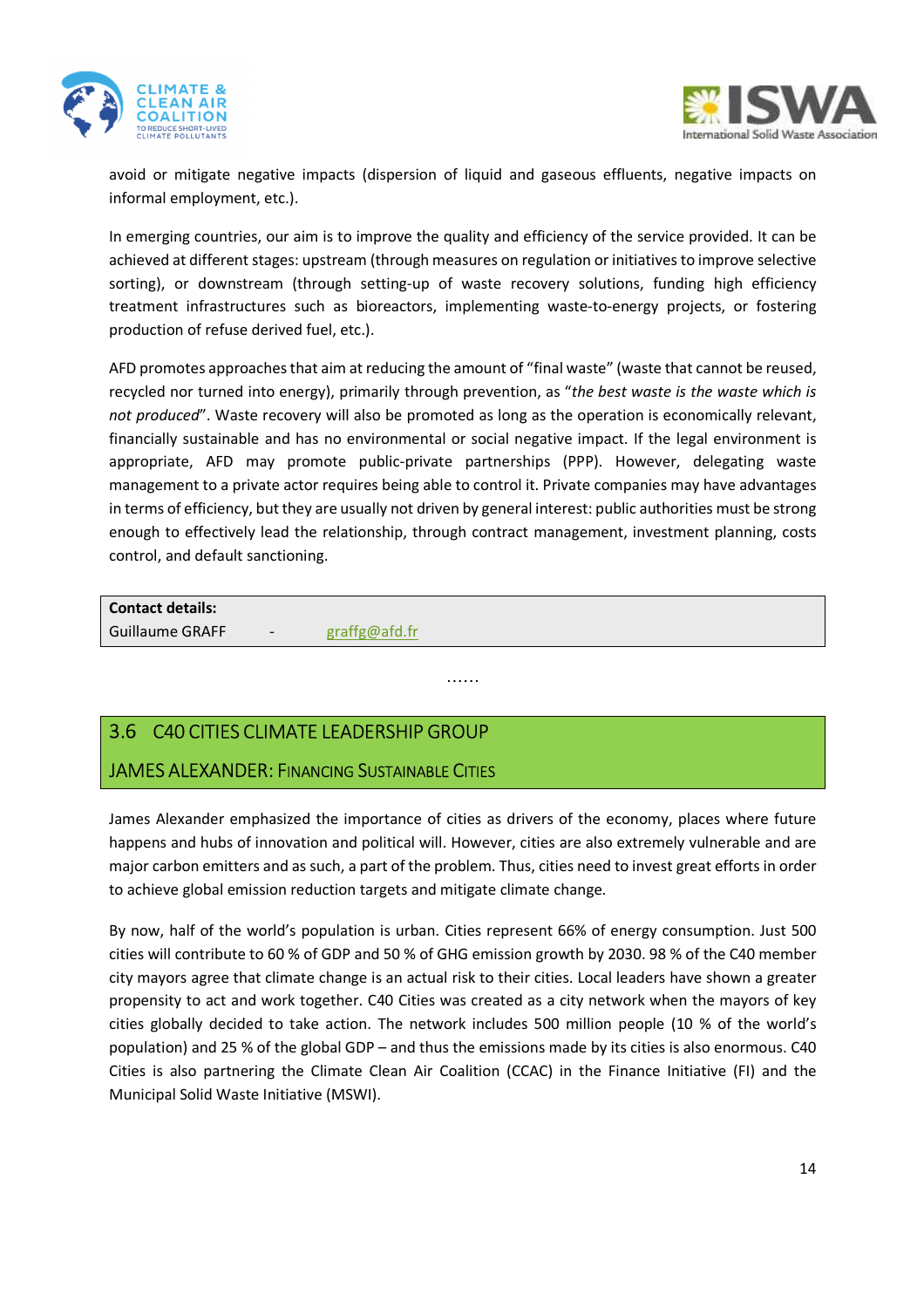



Most of the cities have a sense for responsibility, willingness to take action and power to find solutions in areas such as transport, water, or waste management. However they usually miss resources related to financing. There are four big challenges what cities face in terms of municipal solid waste financing:

**The first challenge is to find support to prepare projects for investment.** There is often enough money in the system, especially when both public and private capital are included. Many times cities also know what projects would be the most beneficial for them, but they have difficulties to prepare bankable project plans. Furthermore, cities usually do not have the capacity or resources to access capital and climate finance. Therefore, C40 Cities is currently developing plans to establish a project preparation facility which would help cities develop well-structured projects. The organization is also sharing best practices and success within its Finance Network.

**Secondly, cities need access to capital and / or be enabled to raise capital.** Cities would need to have direct access to international climate finance. This could happen through:

- Development banks open specific windows for cities. To have a direct access to funds is rather a long term alternative which would raise many challenges, although this option would significantly accelerate cities' access to climate financing.
- Cities would need to strengthen their ties with development agencies to have access to climate funds, such as the Green Climate Fund (GCF) or the Global Environment Facility (GEF).

Additionally, cities need to have more authority to raise capital. For example, cities with more economic power should be authorized to take on debt and /or issue bonds. C40 does actively work on gaining insights of the power profiles of cities and engages on the international level (e.g. COP21 or partnering the UN Cities Climate Finance Alliance) to leverage the best possible opportunities to achieve results.

**Thirdly, reducing the costs of capital is another challenge to tackle.** C40 is supporting cities in reducing their capital costs, as cities suffer disadvantages from not being rated. However the underlying reasons of this fact, such as maximizing revenues through effective tax collection, are more important than the rating itself. The creditworthiness academy is meant to train city officers on how to tackle these issues.

Capital investment planning is a creditworthiness challenge on which cities welcome support, so as to know how to structure projects according to a well-defined strategic framework. C40 is developing a tool to assess appropriate business models and financing mechanisms with Citi and WRI.

To foster the pursuit for identifying the most appropriate financing mechanisms for urban infrastructure C40 is publishing a report about climate finance mechanisms available to cities.

**Finally, cities are trying to achieve scale.** There is a need to move from pilot to transformative projects. In this transitioning, cities need to consider aggregation of projects to reduce investor risk and capital costs. However, it is a challenge to create consistent project types and business models and make projects more or less homogeneous in order to do investments in the most effective way.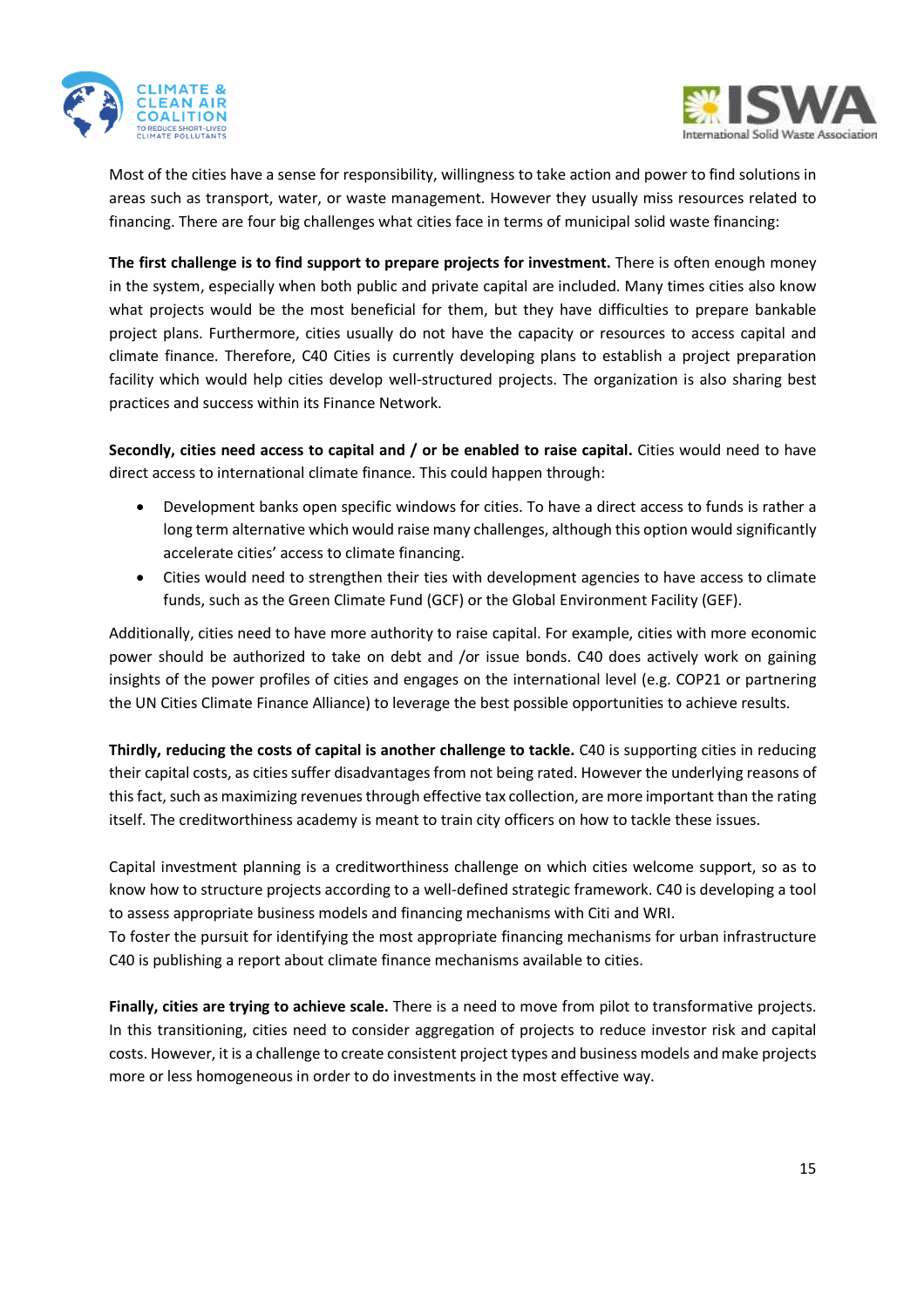



**James Alexander presented some reflections on the Creditworthiness Academy** which C40 Cities conducted for its city network. Three major focus areas were identified for all cities to focus on in the future:

- Maximizing own-source revenues
- Sorting out accounts and budgets and
- Climate smart capital investment planning

Moreover, it was recognized that cities need more support on specific infrastructure projects. Creditworthiness is the key to establish such ventures, but it is only the first step towards the success. Therefore, C40 is assisting cities with ongoing technical support and is planning focus more strongly on financing, for example by organizing so called Financing Academy capacity building trainings.

**Contact details:**  James ALEXANDER - jalexander@c40.org

## UNITED CITIES AND LOCAL GOVERNMENTS (UCLG) COMMITTEE ON LOCAL FINANCE AND DEVELOPMENT

……

## NATHALIE LE DENMAT & CHARLOTTE LAFITTE: HOW TO IMPROVE LOCAL GOVERNMENTS' **FINANCING**

The United Cities & Local Governments (UCLG) is a global network of regional governments. The network represents more than 50% of the global population. It is organised as a bottom up association. On the first level are the cities and local governments, on the second level the national association of local electorates and the third level is built up of continental organisations. UCLG is present in 136 of the 191 UN Members States, in 7 world regions. The UCLG headquarter is in Barcelona, Spain.

The committee on local finance is a technical group within the UCLG, which is chaired by the city of Rabat, Morocco. The Committee has the mandate to encourage information exchange and experience in key areas of fiscal decentralisation. UCLG's main focus is to improve local resource mobilisation. The areas of potential consist of local taxation, transfers, land value capture and external funding.

Local finance is a complex subject, especially considering that 99% of the governments are local. Local governments are very diverse - thus, in order to talk about local finance, it is necessary to refer to the political, economic, cultural and legal frameworks of a city. Finance is closely related to governance, economics, accountability, capacity and competencies. The UCLG has some generic principles on financing, however solutions can be very diverse as cities try to adapt instruments to their context. The diversity brings more flexibility and more potential for innovation within the system.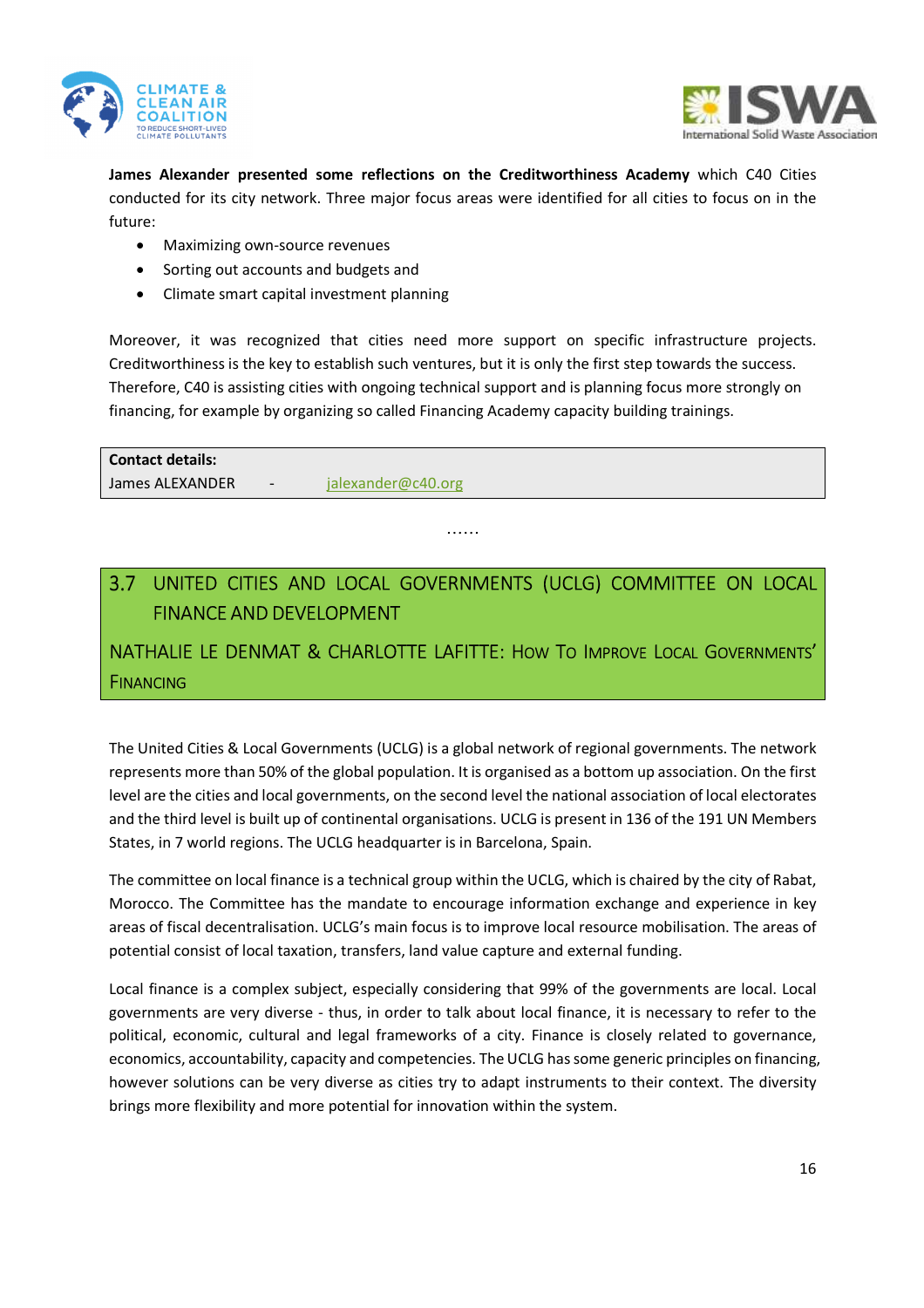



Local taxation is one of the means for funding local governments. Local taxes are often the most difficult to collect, such as the property tax. The extent of autonomy plays a significant role in how local governments handle taxes, especially in developing countries, as local governments are often not very autonomous in these. A further difficulty is the repartition of powers and the overlap of local, regional and national governments responsibilities, which makes it more difficult to assess the local needs and to provide funding.

Another tool to mobilise resources are transfers. Transfers refer to the equitable sharing of national resources between territories in the same country. Equalisation mechanisms need to be in place together with transparency, predictability as well as clarity and the assessments of competencies that are devolved to the local level (such as waste management).

Land value capture is an endogenous financial instrument that is used in developed and emerging economies. This tool does not have a wide-spread application in developing countries yet. There are risks associated with this financial mechanism, but with good regulations in place, land value capture may be a tool to fill the gap between the needs and the available funding.

Long-term external resources may be tapped into when endogenous resources and user fees are not sufficient. This includes loans, PPPs or climate finance and it is funding that usually can be leveraged quickly, but must be repaid by the local government. In developing countries the possibility to access external funding is still limited. Local capacities, legal and judicial framework, assessment mechanisms and accountability are all important to ensure sustainable operating services.

Synergies between the national and local government are necessary. It is very difficult for local governments to act and implement local policies, if there are no national frameworks in place. The cost of inaction is an impediment to economic growth at national and regional levels. Two important points are to improve the information available on finance for local governments and improving the human and management capacities of local governments.

The main activities of the UCLG to reach its goal to elaborate and disseminate the advocacy on local finance include the creation of a global network of Chiefs Financial Officers (CFO) of local governments, establish a global observatory on local finance and a 2-steps study on the conditions for mobilisation of local resources for sustainable development. The initiative to establish a Global Network of Chiefs Financial Officers of local governments started with the regional network CGLUA in Africa. The plan is to launch a Latin-America network in Bolivia in the first quarter of 2016.

A new initiative is planning to set up a global observatory on local finance. It has started with the launch of regional observatories, which was achieved in cooperation with Revue Africaine des Finances Locales. 150 Africa cities took part in the pilot project. An ongoing project with the AFD and the OECD aims to review 80 countries and collect data on local finance. such as revenues, expenditures, or debts.

A comprehensive 2-steps study on the conditions for mobilisation of local resources for sustainable development is currently being undertaken to provide a more in depth analysis on the optimisation of specific financing instruments and local context. The first step included a literature review on the three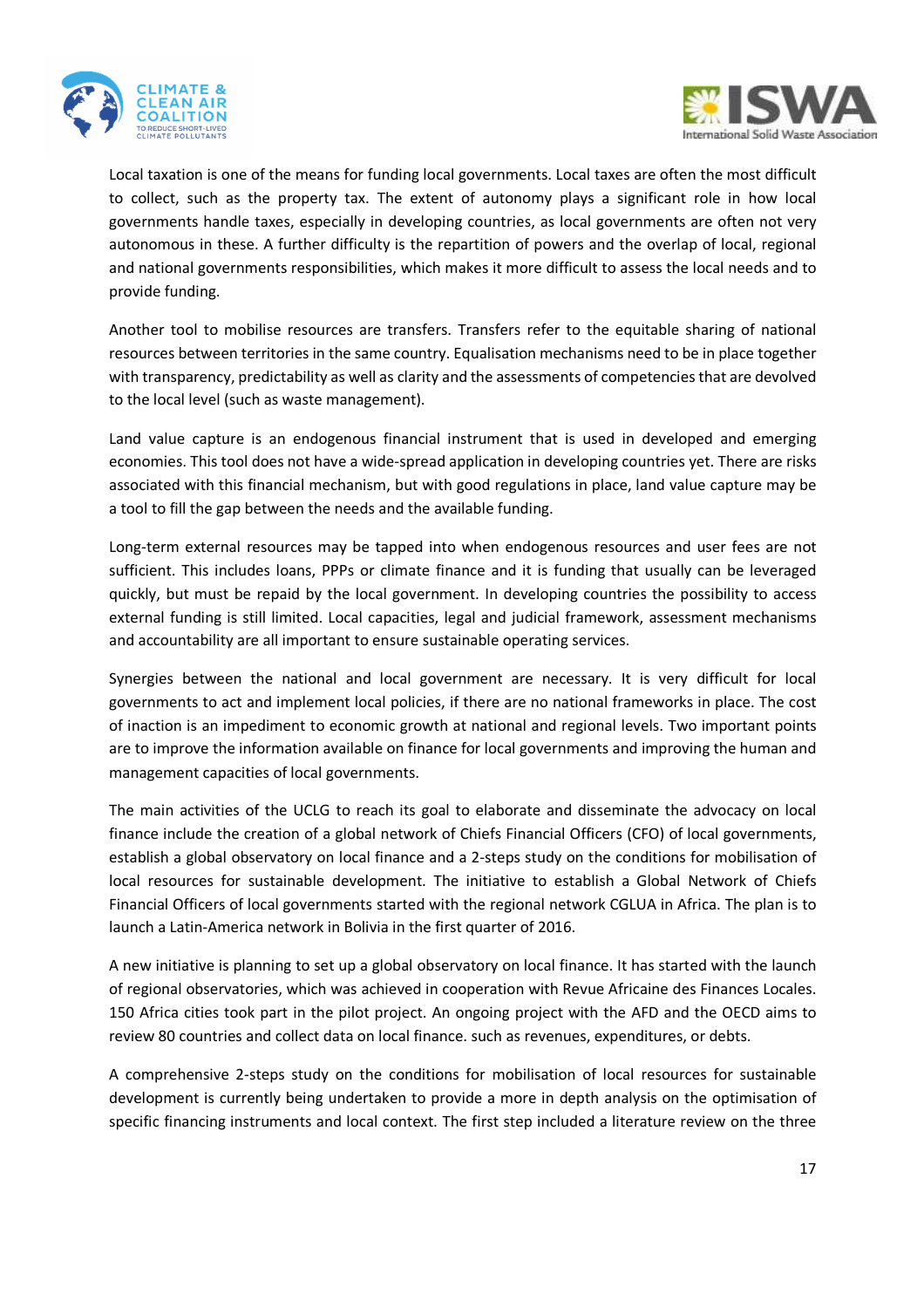



main components; local taxation, land-based finance and external resources. Step two is a comprehensive analysis of endogenous factors, through undertaking case studies in 15 cities in cooperation with a team consisting of students and experts. The aim is to bring new arguments to the advocacy of local governments.

| <b>Contact details:</b> |                          |                     |  |  |
|-------------------------|--------------------------|---------------------|--|--|
| Nathalie LE DENMAT      | $\overline{\phantom{a}}$ | n.ledenmat@uclg.org |  |  |
| Charlotte LAFITTE       | $\overline{\phantom{a}}$ | c.lafitte@uclg.org  |  |  |

……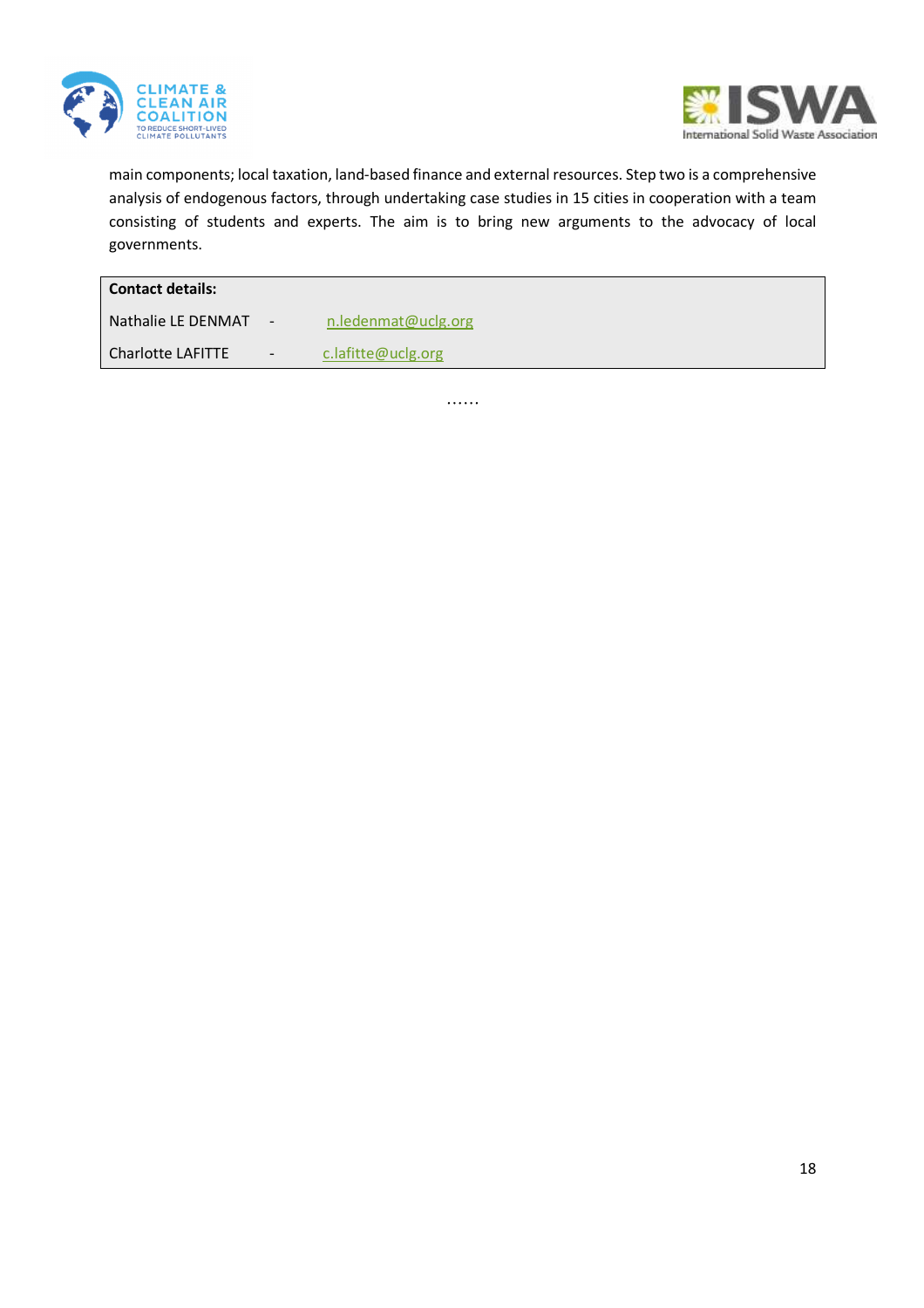



## 4 SUMMARY OF WORKSHOP DISCUSSIONS

### PROBLEMS AND BARRIERS TO MUNICIPAL SOLID WASTE FINANCE

During this breakout session the various problems and barriers of municipal solid waste financing were discussed from the cities' perspective. The issues raised can be divided into political/regulatory barriers, financial barriers, technical and social barriers.

#### Political / regulatory barriers

On many government agendas waste management is usually positioned lower than other sustainable development areas, such as transportation, sanitation, wastewater management or healthcare.

The **regulatory environment is often either incomplete or not conducive**, for example when laws and regulations are not permissive, or when local government does not have enough authority to access grants. Additionally, the lack of **political will** can also greatly hinder investments and limit the potential for projects.

There is a **lack of strategic planning both for political and fiscal regulatory tools**. Existing policies can be insufficient and there is often reluctance to centralize or decentralize solutions according to the local conditions (e.g. 'translation' of National standards in order to apply them on the local level).

**The impaired dialogue with the central government** can lead not only to a lack of political support, but also to cities not being aware of the changing legislations or on-going lobby activities they could join. Central governments can fail to understand the problems on the local level and if this situation becomes aggravated with a lack of cooperation between governments, the opportunities for progress become very narrow.

Furthermore, communication and achieving success at the national level can be too bureaucratic, cumbersome or entail a very difficult and long approval process. However, in most of the cases the **donor relationship** is **in the hand of the central government**. Most international financial institutions can not lend money directly to municipalities (with a few exceptions, such as AFD – The French Development Agency).

Sometimes cities / municipalities understand the necessary changes to be made to their waste management activities, but they do not have the ability to set tariffs, such as waste management services or gate fee. This can be due to the **little delegation of responsibilities from the national to the local level** or inadequately regulated private sphere activities (e.g. privately owned landfill where gate fees are set by the private owner and not negotiated between stakeholders).

The **lack of information on financing options and / or a lack of capacity and knowledge** can also prevent local governments from being able to access finance. Additionally, as a result of ineffective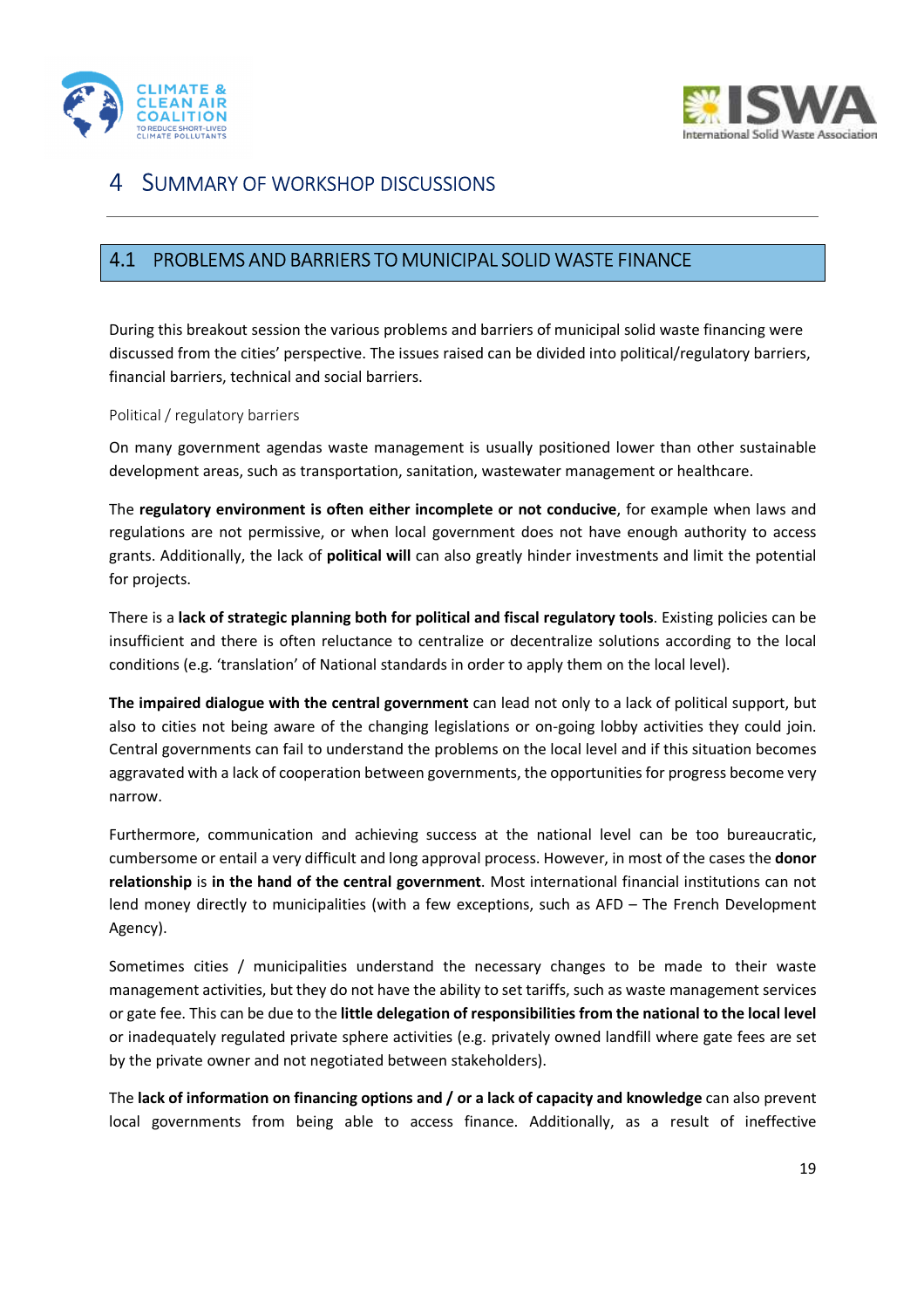



communication, cities might be unaware of funds available at the national level, even if it would be accessible to them. Therefore, a dialogue between cities and national treasury is essential.

#### Financial barriers

**The low amount of available funding for the solid waste management sector** is a general barrier in most developing countries. The total solid waste management development finance in 2012 was 510 million USD which is only 0.3 % of the overall development finance.

From the cities' perspective a big barrier is the lack of general creditworthiness (the likelihood that a borrower will default on his or her debt obligations). This can prevent receiving external funding for investments at both national and local level.

It is hard to tap into funding through **existing funding mechanisms** as these usually target the national level and are **hard to access for municipal / city governments** especially for smaller scale projects. Cities are frequently not granted the opportunity to contribute to negotiations with donors or loan providers.

The financial packages and minimum volumes of carbon finance/funds, **special credits and loans** on offer by the international community and the banks are **often too large to be handled in the scope of the municipal budget**. Furthermore, local authorities (borrowers) usually develop waste management projects that allow for a stepwise approach in correlation with their ability to re-finance and develop, whereas the lenders wish to support full-scale and high-investment projects. Hence, the **minimum volumes of carbon finance/funds, special credits and loans are often too high for the municipal budget**. This pushes the municipalities towards full-scale and high-investment projects, which they might not be able to implement on a sustainable and financially viable way.

Another main obstacle of municipal solid waste financing is that the municipal budget is often insufficient, due to **poor financial planning and management.** Inadequate collection of revenues result in insufficient municipal resources to meet financing needs. **Basic operational deficiencies**, such as lack of efficient accounting system for solid waste management revenues or **failing to balance costs and revenues** can also lead to insufficient profit levels, even though enough income could be generated by the system would allow to generate sufficient income when operating properly.

The ability of the waste generator (households) to pay their waste fees is a decisive factor for re-financing municipal solid waste expenditure. This is particularly challenging in low income countries where only a small share of the disposable income can be spent on financing basic services such as waste management services. This limits the budget available to improve waste management and often results in only partial coverage of the waste management operation costs. At the same time, the service fee recovery can be difficult because of the low awareness or little willingness and resistance of the citizens to pay in exchange for receiving basic services. This low motivation to pay for waste management might be a result of an insufficient cost/value ratio of the service (e.g.: households pay the waste fees, but regular service is still not provided); it may also be due to the lack of proper public communication as well as political issues.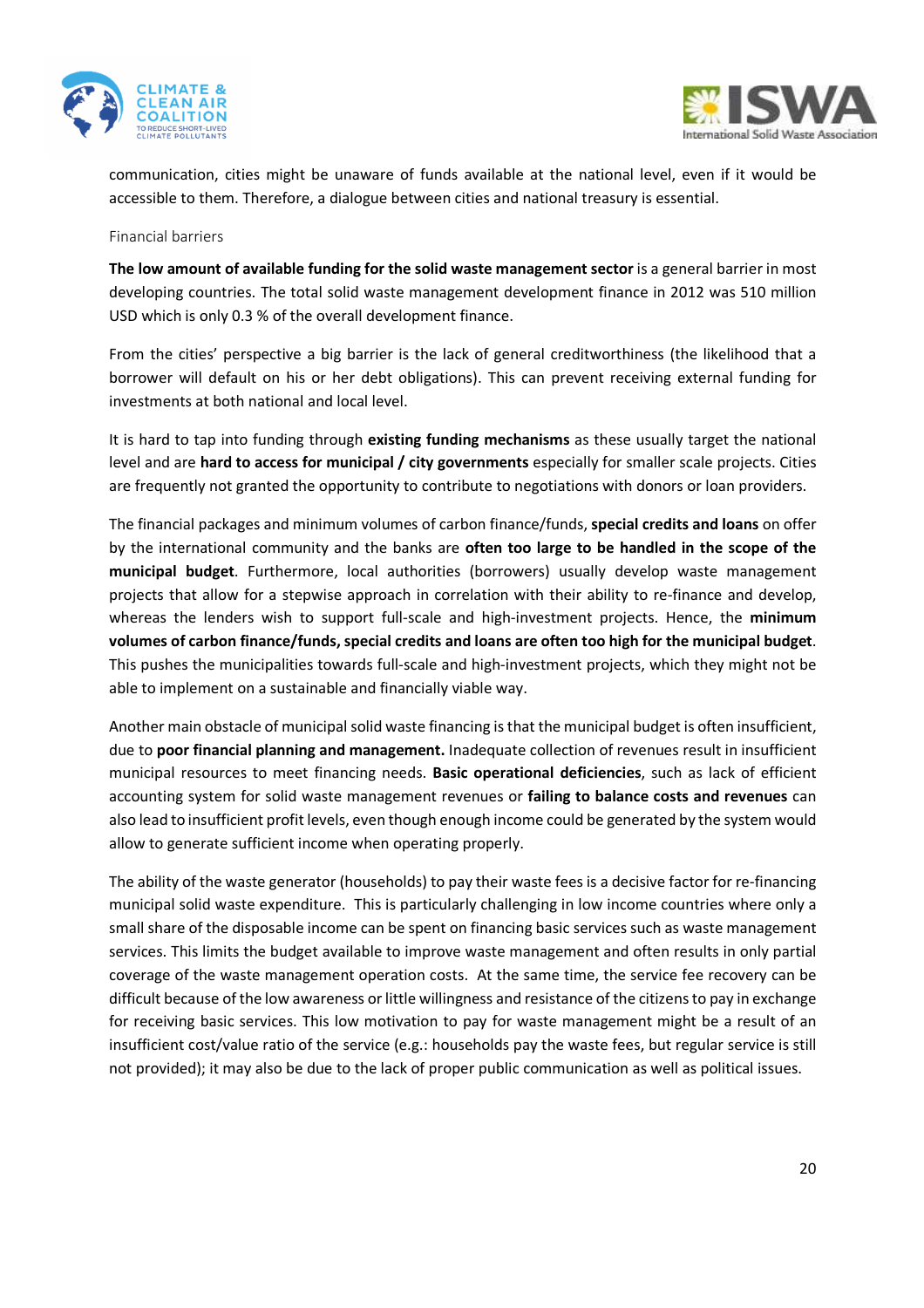



As loans and loaning conditions depend on the ability of the loan seeker to repay the debt, an insufficient revenue from the waste management system increases risks and decreases the chance for potential investments.

In many developing countries' cities **waste services for population with low and marginal income needs to be subsidized**. Without it, the service quality falls back and eventually can lead to a total failing of the service.

The cities can receive initial assistance from multilateral funds, which might also include technical assistance (e.g. Cebu received such assistance from JICA for plastic waste management technologies). Furthermore, cities can cooperate with waste companies for support on technical details. However, **for the financing structure of a certain project the city relies on the treasury department** - where there is often no specific capacity or competence for financing or structuring financial plans.

Although **metropolitan areas often contribute a larger share to the national budget, they receive less fund through national budget transfers in return**, as the central government is financing regional development projects in other areas as well. In many cases metropolitan region and mega-cities are not entitled to borrow directly from capital markets or issue bonds. Thus, urban agglomerations often do not have sufficient financial means to invest in waste management infrastructure and improved service provision, despite their higher level of economic power.

**Private equity funds typically seek significant rates of return on capital and secure guarantees for revenues/interest and loan repayment.** They usually lock and distribute their funds through specific secured bank deposits and with strict guiding principles. So using funding for waste infrastructure development through private equity can be very challenging for cities and only the most creditworthy and experienced ones might be in the position to leverage funding through these sources.

### Technical barriers

The existing urban **infrastructure is often insufficient**. As solid waste management is a cross-cutting issue, the success of operation highly relies on external factors, such as adequate road quality, structure and accessibility.

**Existing contracting practices** with the service provider can result in low quality waste management service with a limited perspective for improvement (e.g. in Dar es Salaam, PPP contracts run for only one year term, which causes a very instable environment for the private sector and thus decreases their willingness to invest in equipment.)

The **lack of good quality waste data** and statistics (such as lack of information on waste generation and composition, little availability and low quality data of waste management processes, the lack of accessibility or reliability of industrial data or the lack of data on available technology / technology performance) poses a huge barrier to investments, since it prevents accurate planning.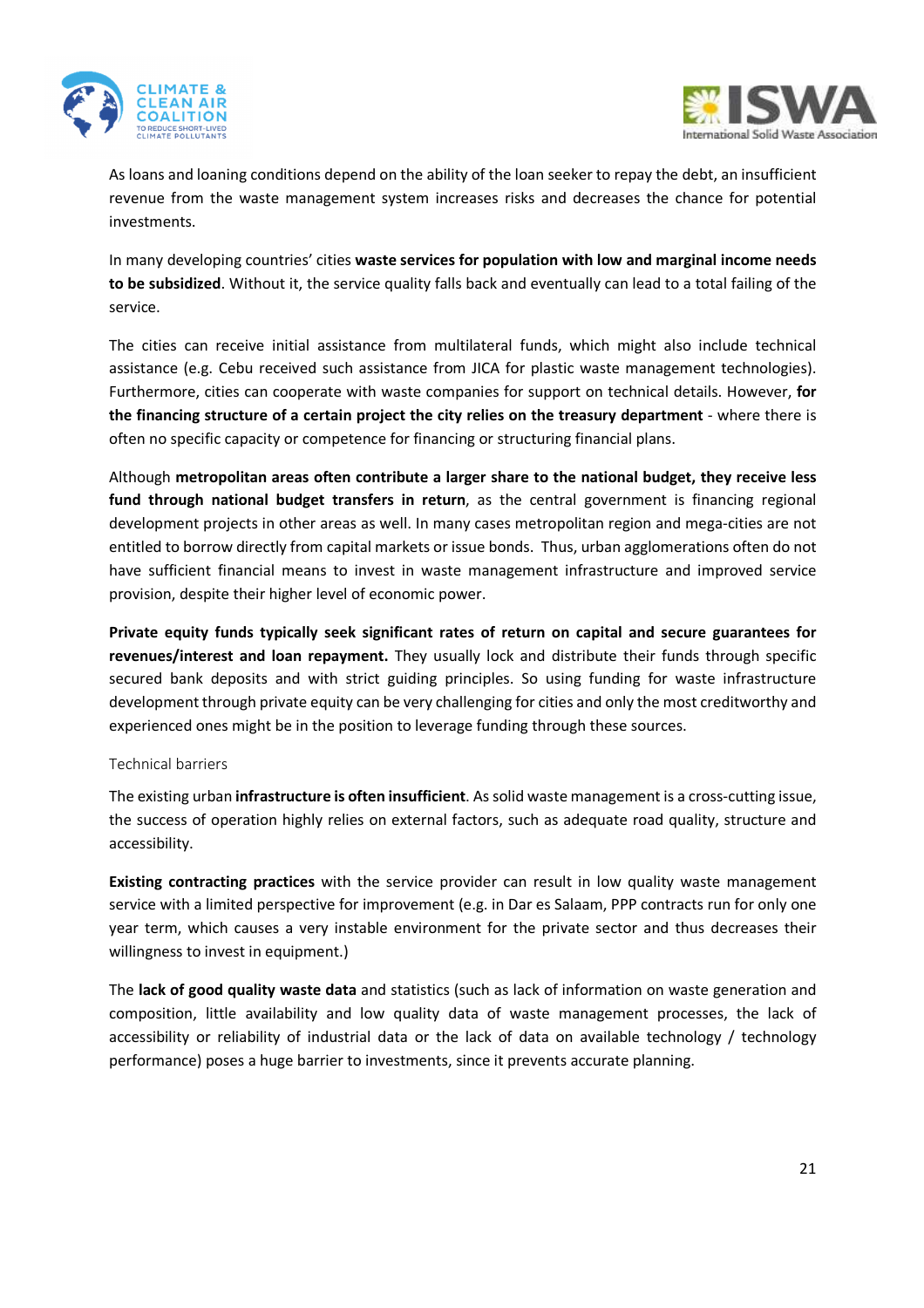



In order to receive loans, city projects need to be supported by **feasibility studies** – however **cities usually lack resources to conduct this** research. If the cities lack in-house expertise, they have to involve external know how which can overburden the project budget due to the high costs of consultants.

When looking for new waste management sites within densely populated cities, **land constraints or land ownership is another key barrier**. Typically for developing countries, a lack of a reliable land registry is also a major impediment.

Sometimes cities fail to properly manage their **relations with other cities**, thus they miss out on sharing resources and experience, lobby power or any other means of cooperation.

Additionally, cities face challenges in formalizing the **informal sector's collection activities** and incorporating them into mainstream social programs.

## 4.2 HOW TO OVERCOME DIFFICULTIES AND BUILD BANKABLE PROJECTS?

The break out groups also tried to find the answer on how previously listed municipal solid waste financing problems and barriers which cities face could be overcome. The participants debated necessary criteria for building bankable projects.

**Basic overall criteria such as political stability** within the country has to be fulfilled, so that normal investment and operational risks can be assured (as political instability significantly raises investment costs). In addition**, institutional cooperation**, functioning implementation units and sufficient in-house human resources capacity need to be ensured before the project inception.

According to what has been discussed the most frequent financing mechanisms should be:

- Service fees
- Funding from the budget of the city
- Public Private Partnerships (PPPs)
- Multilateral banks
- Bonds, issued by the city

The breakout groups also discussed **the right order to look for a donor or lender of capital**.

- In case of **grants/technical support** cities should turn to**:**
	- 1. National Governments
	- 2. Bilateral aid agencies
	- 3. Multilateral aid agencies
	- 4. Charitable foundations
	- 5. High-net worth individuals/corporate (CSR)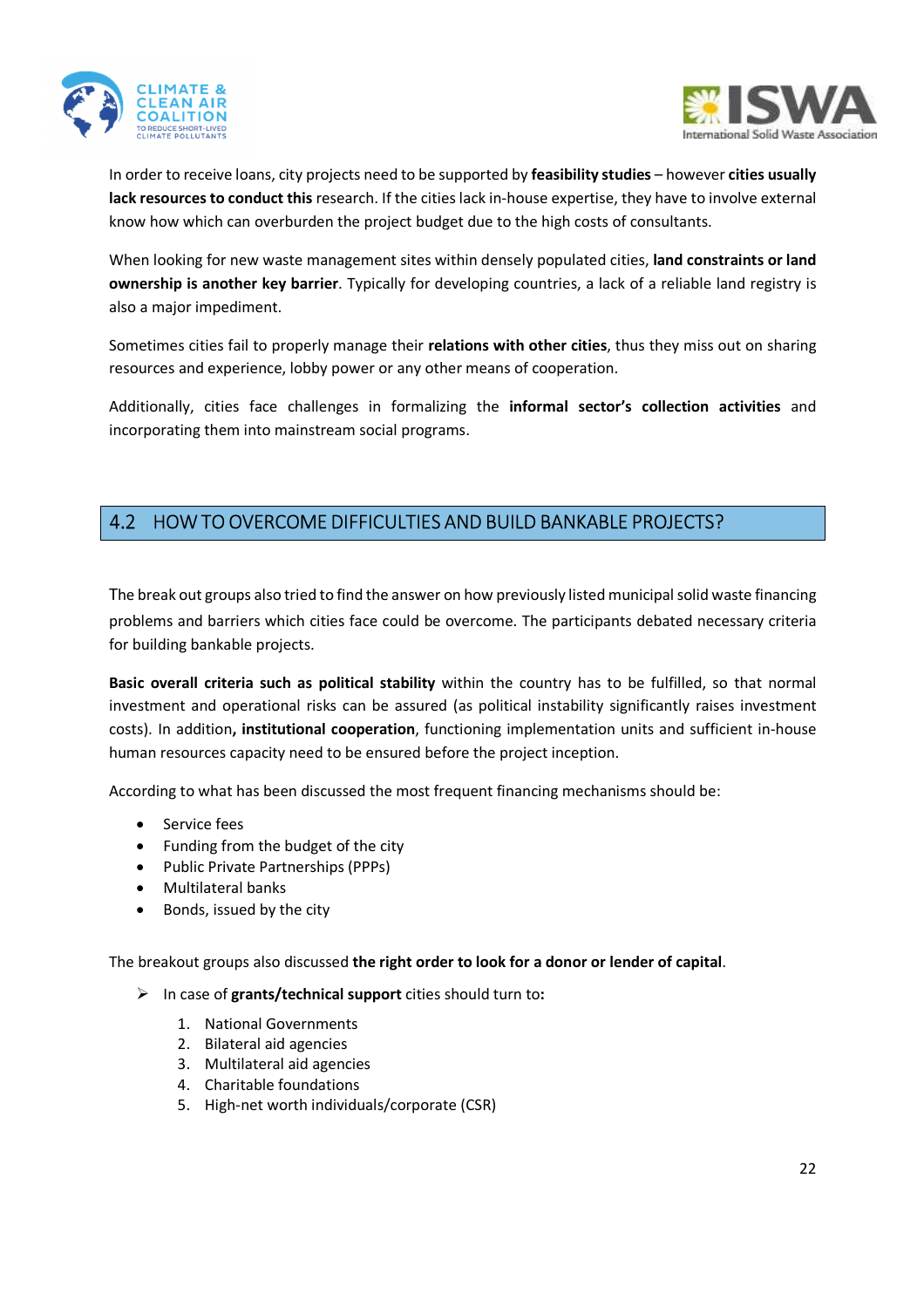



- In case of **lending/capital sources** the priority order of obtaining funds should be:
	- 1. Municipal/local development funds / private capital (city networks can be useful for sharing relevant information)
	- 2. Other national resources available for municipal/regional development
	- 3. National banks, lending in local currency
	- 4. Development banks with special credit conditions
	- 5. International banks, lending in hard currency (potentially with guarantee)
	- 6. Export-Import Banks (less common for MSW capital-intensive projects)
	- 7. Bonds (via institutional investors)

The ideal order to borrow would be from National funds and regional/municipal development funds, followed by borrowing from multilateral development banks, and finally private financing alternatively with bond options. In general, own resources followed by government budget allocations and national development banks should be the basic institutions for financing investment - climate funds can be considered as an additional support.

Each stakeholder involved in the process of financing has a different **role and responsibility** that has to be clarified. Disagreements in debates among key stakeholders need to be resolved before the inception of the project.

**Investor confidence** is an important part of any project. It is based on the creditworthiness of the City, its indicators include the enabling legal environment, the trust in the successful implementation, governance and in some cases capability in making profits in the cases that the lender seeks profit in the investment.

**Strategic waste management objectives** have to be decided **at the local or national level** and since waste is a cross-sector problem additional objectives need to be established, such as social inclusion or health related goals, etc.

If waste management has been granted a political priority at the metropolitan level, ideally prioritized and supported by the Mayor, there is a good chance to influence national considerations.

According to the World Bank the principal approach of cities should be to obtain money through their national governments via loans (e.g. from World Bank, or the Japan International Cooperation Agency). It is important that cities run their projects well to ensure the continuation of the loan provision. In addition, politicians tend to fund projects they believe in, thus it is advisable that the city obtains support from the civil society, which results in a higher chance of receiving national funds. Bankable projects can appear differently to different investors. For example, 'bankable' for the World Bank has to be environmentally friendly (e.g. only engineered landfills are acceptable). Therefore, it is of the cities' interest to understand their funding partners' requirements.

It is important that the specific municipal solid waste project generates sustainable and long-term revenues. The project expenses should remain feasible and overspending needs to be avoided. There has to be a **demand for the project output**, product or service, in order to realize sustainable financing.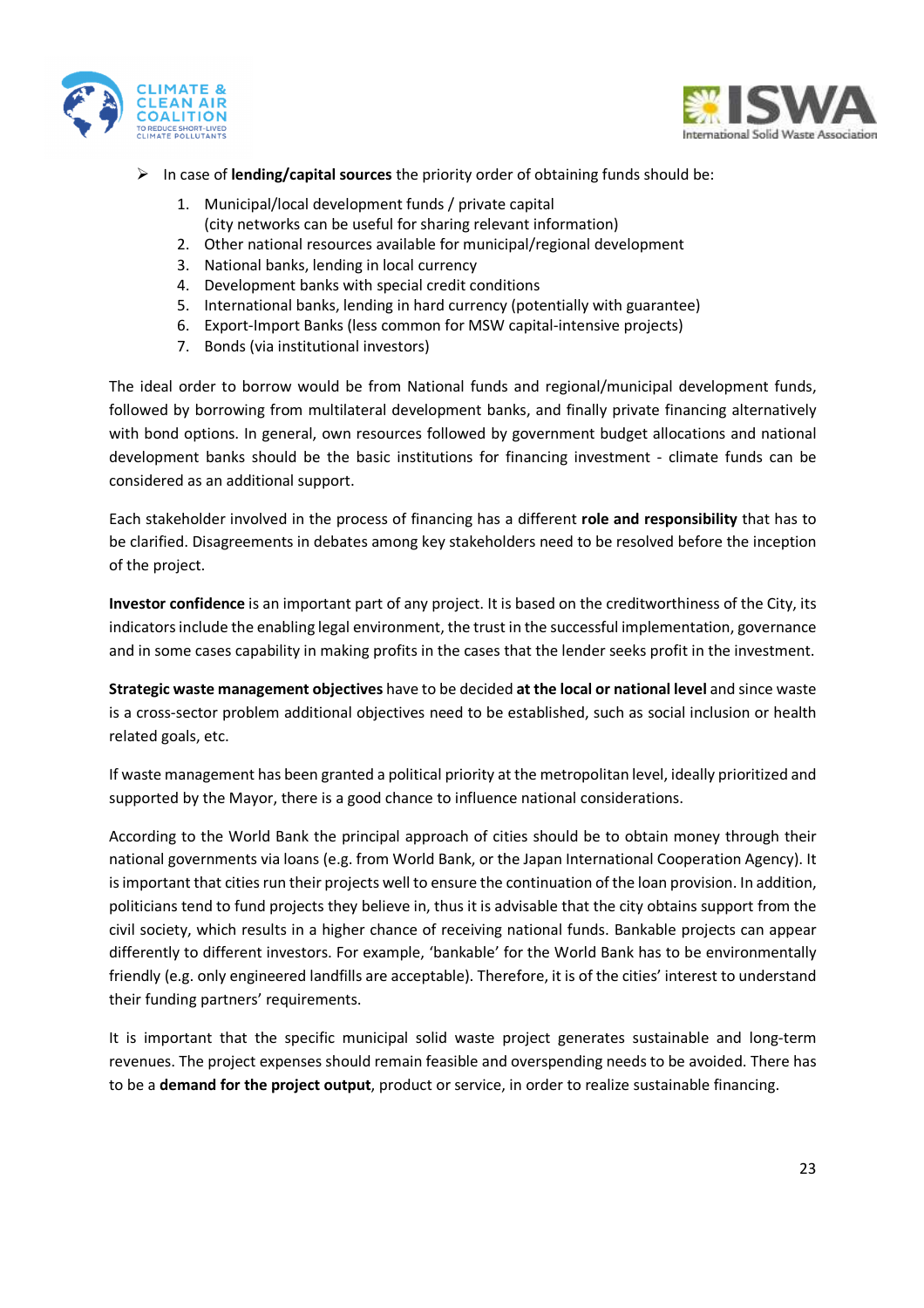



The regular practice of **basic accounting** and calculation of the total returns to be expected from the municipal waste management system can be sometimes challenging for the city administration.

Generally 0.7 % of **guarantees** should be assigned to cover political risks. Partial guarantees can be provided on maturity and time frame extension, commercial risks, land guarantees (although this is a controversial discussion with banks). Credit guarantees and foreign currency risks and guarantees by the government also have to be accounted for at the financial project planning.

Project financing in developing countries is usually a mixture of loans and grants. Amongst others, the level of the grants received on the investment could decrease the service fees charged and make waste management services more affordable. Loans should be directly provided to cities **without a sovereign loan guarantee**.

To issue **municipal bonds** an enabling environment is needed paired with adequate capacity at the municipality. The type of financing needs and revenue flows have to be decided. Cost effectiveness is an important criteria – and at the same time falling into the debit pitfall must also be avoided. Three important criteria should be assessed to decide whether the City can use a bond:

1) Factors for enabling environment (e.g. good governance, able management, legislative

- framework and enforcement)
- 2) Municipal leadership
- 3) Investor appetite for the specific project(s).

Not enough efforts have been invested to secure **land-based guarantees**. Experts expressed concerns about the negative public image of such tools or the inability to use, sell, or manage land associated with loan defaults and confiscation of collaterals. Although some experts at the workshop said they would support land-based guarantees, the World Bank did not recommend cities to use public land as collateral.

**Pilot projects** are a crucial source of expertise and experience and through them there is potential for improvements in case of a scale up. Pilot projects also have a great value in demonstrating good practices and can serve as point of reference regionally or on a global scale (such as the large scale composting plant project in Dhaka). However, pilot projects can usually be financed to a limited extent only.

**Stakeholder workshops**, initiating or fostering contacts between development banks / multilateral agencies / national level governments / private donors and cities and/or municipal governments. Also **direct matchmaking** with donors and networking with Funding Institutions.

Applying **smart technologies for data collection** on the waste management system, for example waste generation, composition, management activities, waste amounts treated and amount disposed, is recommended.

Applying **one stop-shop waste solutions** (integrated waste management, usually one provider offering solutions for a wide range of waste streams) could be planned for already at the project preparation phase in order to have a better chance of obtaining finance for the project.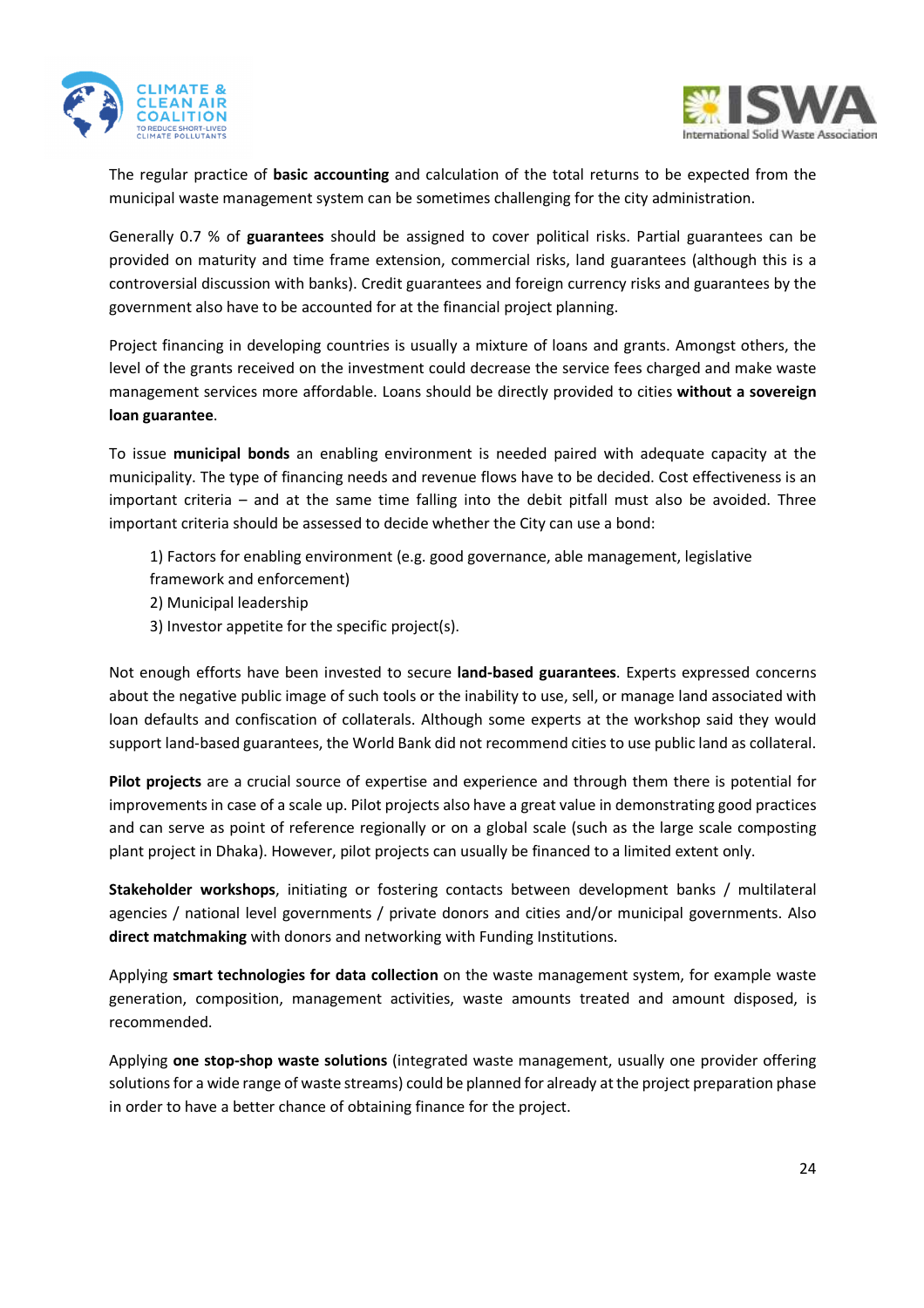



#### $4.3$ HOW COULD EXPERTS HELP?

Financing Institutes have **literature, studies and resources** available which can be used by cities as a list of recommendations.

Experts could **build a closer relationship with the cities** and have more in-depth discussions with the city's financial managers, acquiring information about the city's financial indicators, in order to decide whether the city has the capacity to operate a project.

According to the Global Funds for Cities Development (FMDV) there could be a need for **local intermediaries for smaller projects** so that multilateral development banks and carbon/climate funds would be willing to fund small projects as well. However, establishment of reliable local intermediaries may be challenging for the cities and require good cooperation with the public and private sectors.

**Cities need a stronger voice** so that they can achieve an easier access to funds. They can receive support by national, regional and global city networks to have their problems and requests brought to the agenda of influential politicians and financiers.

## WHAT CAN CITIES DO?

Cities should put **laws/regulations** in place **to foster waste management**, such as rules on segregation and collection of waste, and **ensure enforcement through regular investigations and monitoring. Penalties and fees** can be applied to non-compliant actors.

Cities could also lobby for **project aggregations within a country. This means** to structure similar projects in the same way and replicate them across the country. This strategy could be applied effectively especially in mid-size cities.

Some overarching aspects have to be taken into consideration when preparing project proposals: apart from a good concept and a well-structured proposal willingness for inter-departmental cooperation (as municipal solid waste often does not belong under the finance ministry's responsibility) is needed. **A person with thorough understanding about finance at the city government should be assigned to liaise with finance experts**.

In order to obtain access to financing, cities have to work towards an **improved revenue generation capacity** so that they can secure own funding for operational and maintenance costs.

When **guarantees** are discussed**,** investors need to be confident that the invested money will be paid back. Cities can build confidence through local capacity building and applying an effective policy framework. However, carefulness is necessary at looking for guarantees as costs can be higher than the interest. Unfortunately, the question remains whether sub-national governments will be permitted to borrow money and thus receive funding.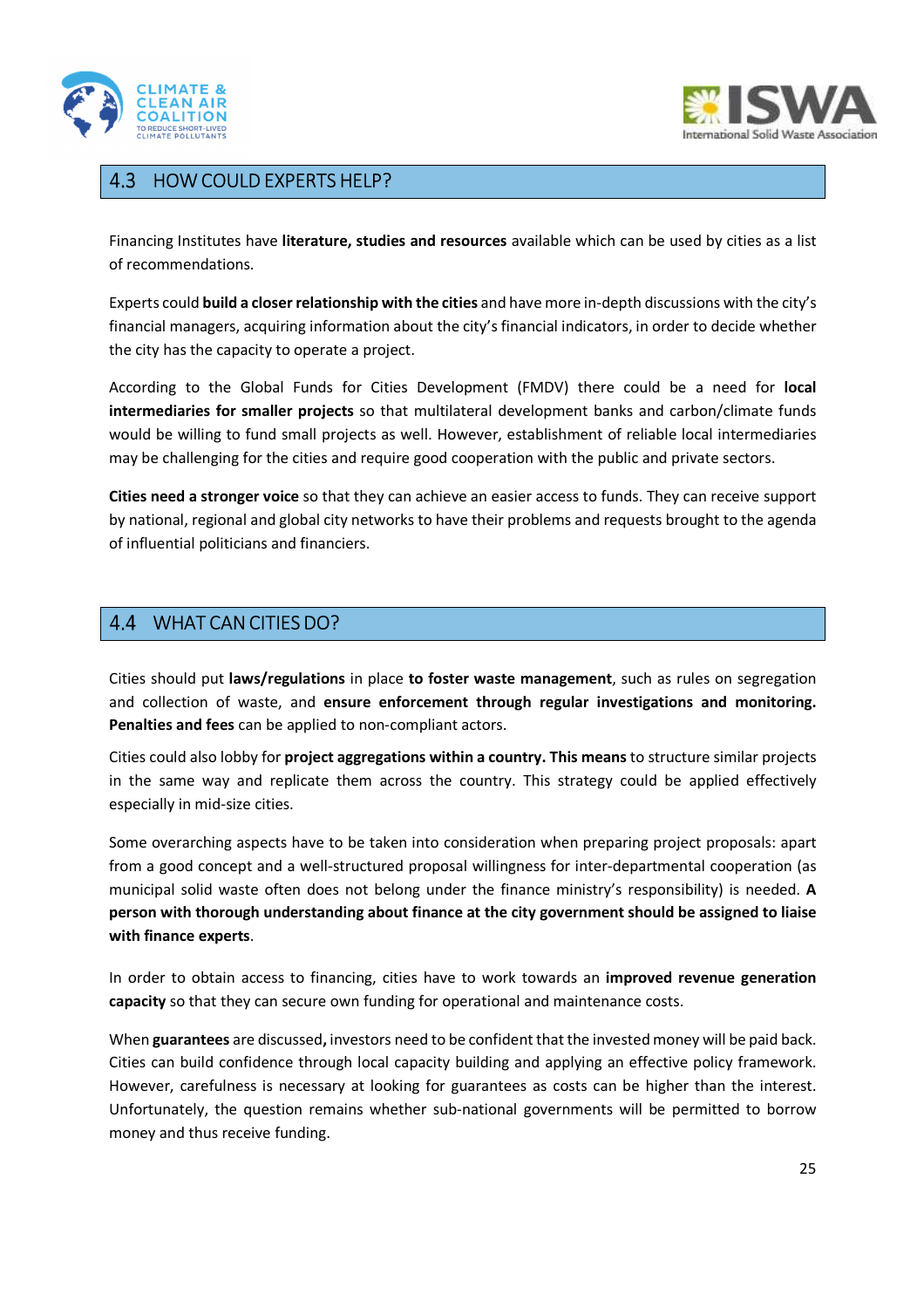



City government should **account for external challenges and risks** which are outside of the city's control, such as foreign currency risk.

Cities could start engage in programmes such as the Credit Worthiness Academy which helps them to focus on maximizing their own source revenues, sorting out accounts and budgets and conduct capital investment planning.

Cities should establish a **special purpose vehicle** to be able to train and hire civil servants with higher salaries to avoid governmental aid or staff losses.

The city should choose a feasible and achievable project scope for which it has appropriate capacity and which can be operated in the long term.

Cities should ensure that they have **reliable feasibility studies** for the projects they wish to undertake as this is a basic requirement for many funding entities.

Supplementary **technical assistance** is often provided with **grants**, once the conditions are met. Even if it is not, cities should explore the possibility from the grant provider.

The **replicability** of the project is a crucial feature and should already be considered in the planning phase.

Equity needs to be upheld. A new site selection has to include compensation of squatters and resettlement and environmental considerations. Resettlement and environmental policies have to be ensured and their absence can be a deal breaking matter for many multi-lateral development banks.

In addition, cities should conduct **awareness raising** campaigns to improve source separation of waste and inform citizens regularly about waste management activities in the city.

Furthermore, cities need to account for the **informal sector** and make efforts to formalize them.

## WHAT ARE THE NEXT STEPS FOR THE CCAC?

The following are suggestions for CCAC actions that were raised in the break-out sessions.

CCAC can **assist cities** in various ways such as with enhanced advocacy, media communication and direct matchmaking. It can be the suitable organisation for **bridging the gap between** the **cities and** the source of **finance institutions**. The strengthening of the relationship between the key parties could also happen on the international level, for example through international events, workshops, conferences or direct matchmaking.

Furthermore, CCAC could **become an Accredited Entity** or partner up with an Accredited Entity in order **to access funding from the Green Climate Fund (GCF),** and also leverage opportunities with other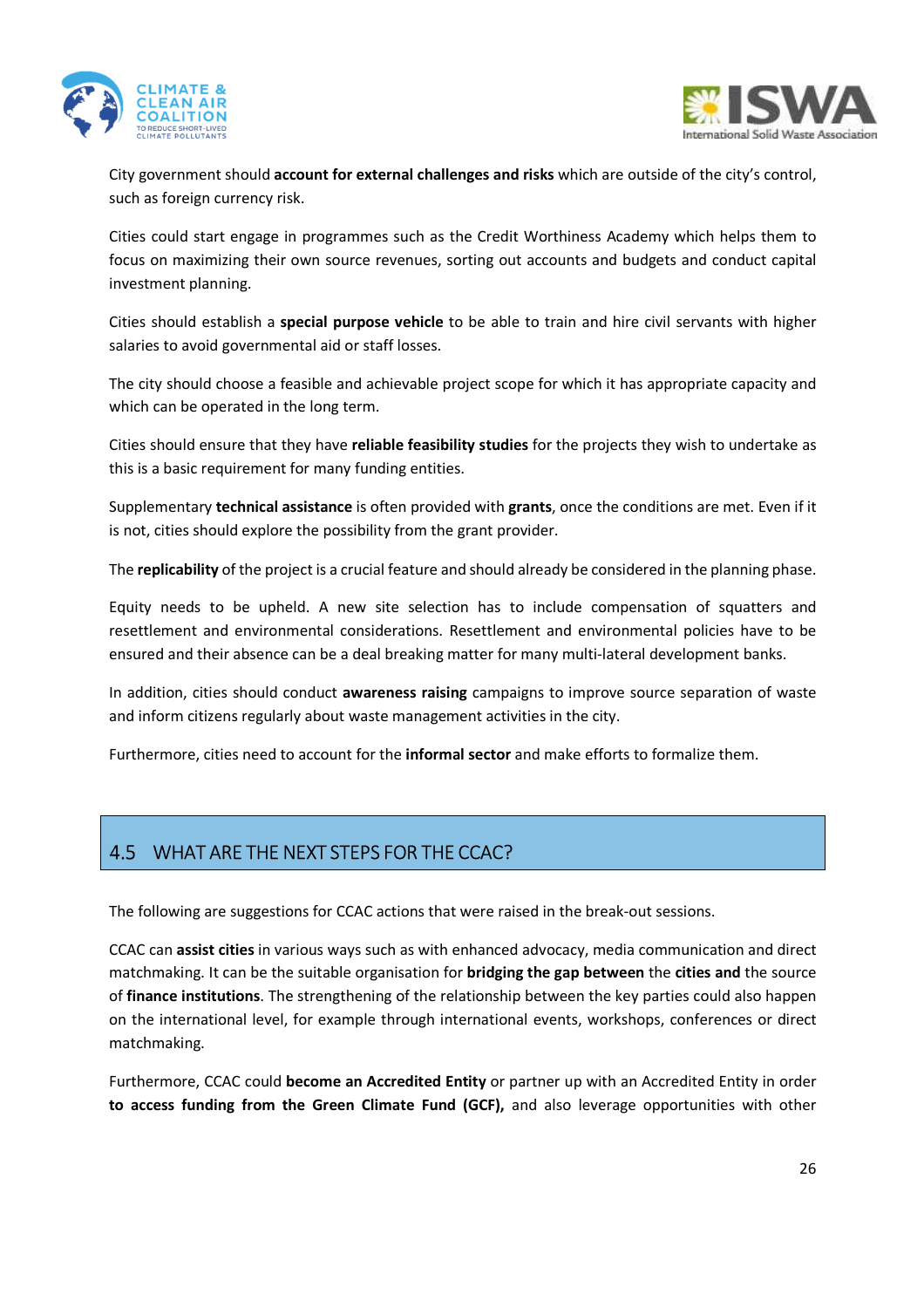



financing sources. The CCAC could help to identify appropriate indicators for city municipal solid waste projects to make them suitable for the GCF funding or other funds.

### The CCAC could **benchmark already existing knowledge products**.

CCAC could play a role of an **information clearinghouse**, so that cities could approach it with their financing problems and receive guidance to be directed toward the right actions and suitable funding opportunities. CCAC could provide **policy advice** directly or organize expert consultations to revise local PPP policy. Alternatively, it could broker other partnerships such as **outsourcing experts** to assess a specific city's financial preparedness.

The Coalition could foster targeted **capacity building** for cities on specific aspects of solid waste management finance. This way knowledge sharing could be individually tailored to the needs of the particular city.

**Organizing further workshops and webinars** with invited finance experts from major international finance institutions would be another important task for the Coalition. In addition, the private sector should be involved as it can play an important role in project negotiations. The next workshop could be dedicated to bringing together foundations and other donors so that they share their priorities and funding requirements. A generic comment from participants was that workshops would be more effective if experts would **focus on only 1 or 2 CCAC cities** and analyse their situations in depth rather than making a general assessment for more cities. It would be beneficial to have a template with a series of questions that cities gather information for.

**Sharing lessons learned** is useful at the local and the national level. This can happen through CCAC and other international organizations, their websites such as the CCAC MSWI Knowledge Platform, city networks and direct networking.

The promotion of the CCAC MSWI Knowledge Platform is important. Through the effective use of the website cities could gain technical expertise and learn about experiences from other cities.

### **MSWI partners should look at the GCF Strategic Impact Areas and highlight in which areas MSWI has potentially applicable projects.**

CCAC could establish a roadmap on how cities in different regions could leverage funding, either through CCAC or on their own.

The Coalition could use its connections and influence to **advocate on behalf of cities** at national governments and at international meetings.

CCAC could assist in establishing and supporting **local think tanks** with relevant information and connections, as they might not have the capacity to bring stakeholders together.

Furthermore, the Coalition can **help to ensure better access to data and transparent information on solid waste management** in its supported cities.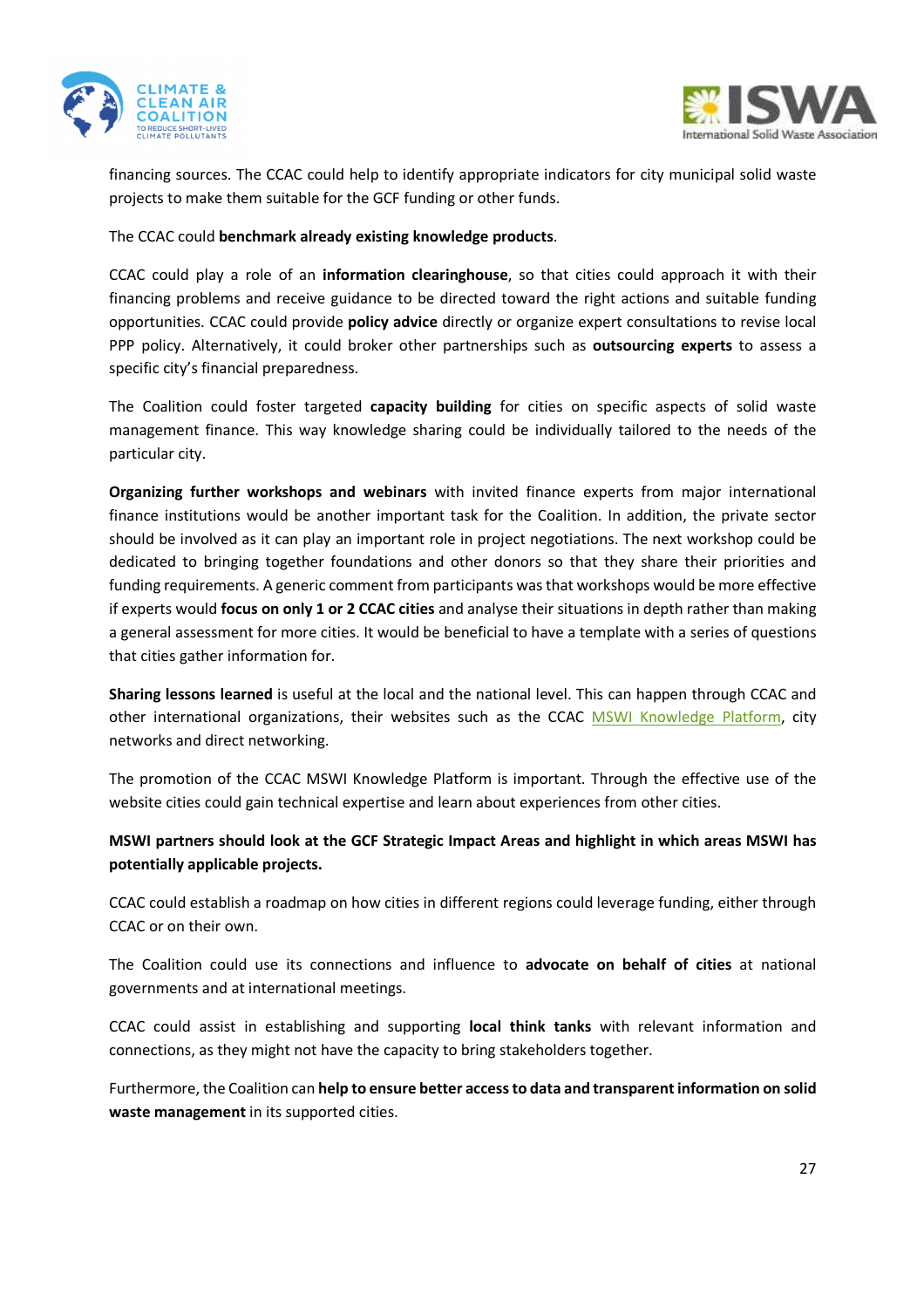



CCAC could also **help to evaluate the technology offers received** by a specific city. The assessments could be conducted through capacity building in the form of workshops and webinars or connecting experts with the city directly.

Additionally, CCAC could **tailor creditworthiness academy for solid waste management** and organize for such targeted trainings in the supported cities.

CCAC could also arrange knowledge and **learning exchange such as study tours** between cities seeking funding and cities who already achieved positive project results.

The Coalition **could support pilot projects in municipal solid waste financing** either at the national or the city level. The latter is possible through supporting implementers to integrate financing project elements in City Projects, such as Work Plans and Implementation Plans.

On the long term, the CCAC could consider **developing a tool which helps identify funding sources and select best options** through multi-criteria decision analysis.

All of these suggestions will be discussed within the MSW and Finance Initiatives. The actions will be prioritised and proposed for funding according to CCAC Procedures.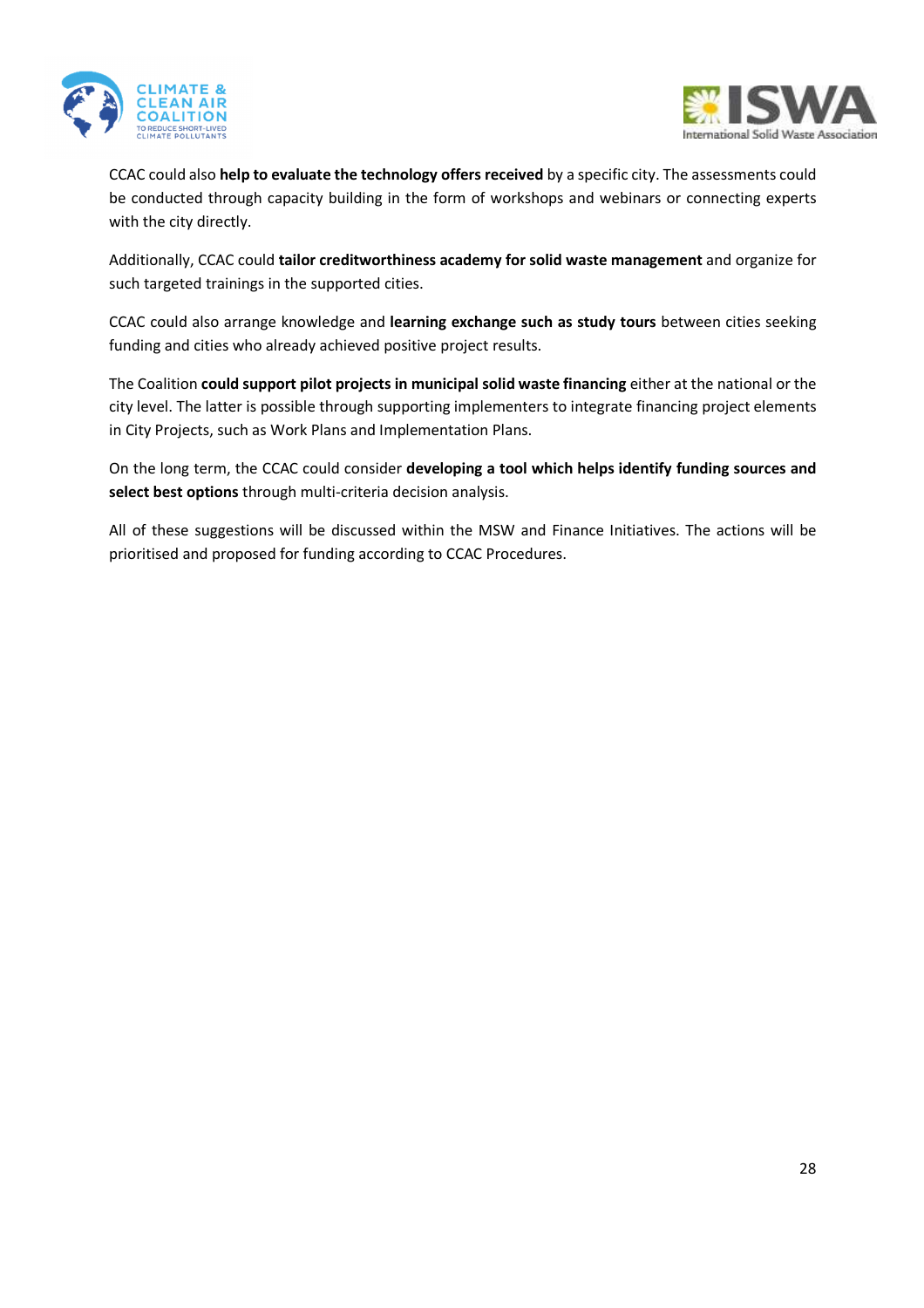



## 5 ADDITIONAL RECOMMENDATIONS FROM FINANCE EXPERTS

## 5.1 ASH SHARMA - NORDIC ENVIRONMENT FINANCE COROPORATION (NEFCO)

### *Recommendations on how NEFCO could support CCAC cities*

NEFCO has extensive experience with the project based mechanisms (CDM and JI) in the waste sector, but this is focused on specific investments (landfills and composting plants), and supporting these through carbon finance. However, whilst this has been supported for many years by our carbon funds, demand is constrained by the current status of the carbon market and uncertain outlook going forward. Unfortunately, our funding for landfills in cities such as Bogota, Sao Paolo, Manuas and Belem has been allocated – but we do experience here that we can contribute.

NEFCO does have experience through the NAMA development process which is ongoing in Peru and Mozambique (just started in Q4, 2015), which it could share through workshops, targeted technical assistance etc. We see there is great potential for waste sector NAMAs but recognize that effecting transformative change is a lengthy process, which demands high level of country ownership, inclusiveness, institutional and financial capacity and a long term commitment by donors to support policy, regulatory, tariff and market reforms. We could contribute here also.

### *Specific recommendation to CCAC*

- Closer cooperation between the two initiatives (note NEFCO is applying to be a lead partner in the FI, and can make specific contributions to the MSW).
- Specific handholding support to government's preparing waste sector NAMAs, or applying for implementation funding through the Green Climate Fund or other sources.
- Updating partner cities on finance and new market developments as related to waste management.
- A focus on African cities (we have been working this year in Beira, Mozambique, Uganda, Kumasi, Ghana, Khartoum, Sudan and see the challenges are quite different – a focus on moving towards full collection and elimination of opening burning and uncontrolled disposal.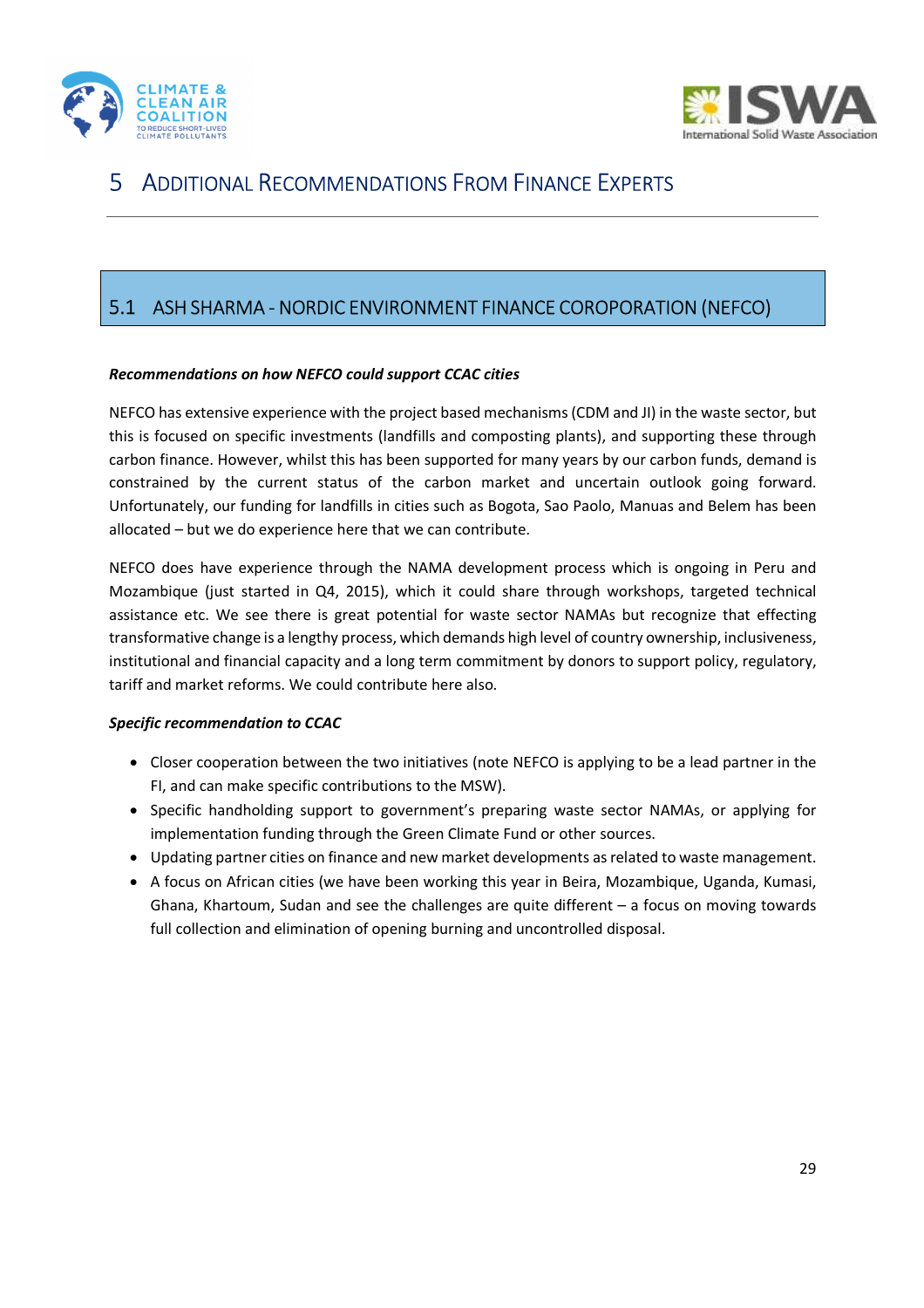



## GUILLAUME GRAFF - AFD (FRENCH DEVELOPMENT AGENCY)

### *Recommendations for municipal solid waste management projects*

*1. Start with a full diagnosis of the sector* 

Decision makers need to be well informed in order to plan relevant and cost-effective medium to long term public action. This is particularly true in the field of solid waste management. Any attempt to improve the service must start with an in-depth, reliable, context-adapted feasibility study in order to estimate the best organizational, institutional or infrastructural improvements according to the specific context. The goal is to identify long shot objectives and their financial implications, but also quick win solutions, and cheap organizational improvements that can make a real difference at short term.

Concretely, waste characterization is the first step to any waste management project, in order to get rough data which is very often missing. It shall allow identifying the quantity and quality of waste produced on the considered territory. It shall also include a prospective outlook, taking into account demographic growth and economic perspectives. This characterization must be accompanied by a thorough analysis of the organization of the sector and its institutional set-up, including public and private actors, informal and non-governmental organizations. Existing infrastructures and ways of collecting and treating waste must be analyzed as well as any on-going improvement project to ensure good coordination. It is also important to understand the financial structure of the sector, the budget that the local authority is currently spending on the service, the fiscal recovery rate and the reforms that may be implemented to improve it. The study should show the economic relevance of the project, what value it intends to add in the sector, and show its positive and negative externalities, including means of mitigating the latter.

AFD will always request that a feasibility study be produced before funding a specific project. In some countries, AFD may fund the study itself through project preparation funds.

### *2. Aim at financial sustainability*

Solid waste management sector is characterized by its very high running costs, which are usually not covered by donors such as AFD. One of the main measures in order to improve the service is to enhance cost efficiency both by decreasing expenses and by increasing revenues. Smart planning is a good way to start: finding the best spot for the treatment facilities and the transfer points may avoid expensive fuel consumption; using equipment that may be repaired locally with spare parts available avoids expensive renewal (and it increases local employment); reducing the amount of waste collected by public awareness campaigns, financial incentives or improving source separation are also ways of decreasing the burden on public finance.

In terms of revenues, tax control is often out of the local authorities' hands. In that case, maintaining a strong dialogue with national authorities should lead to improve effective funding of service. Cost-benefit analysis is a good tool to show the advantages of an improved solid waste management collection in terms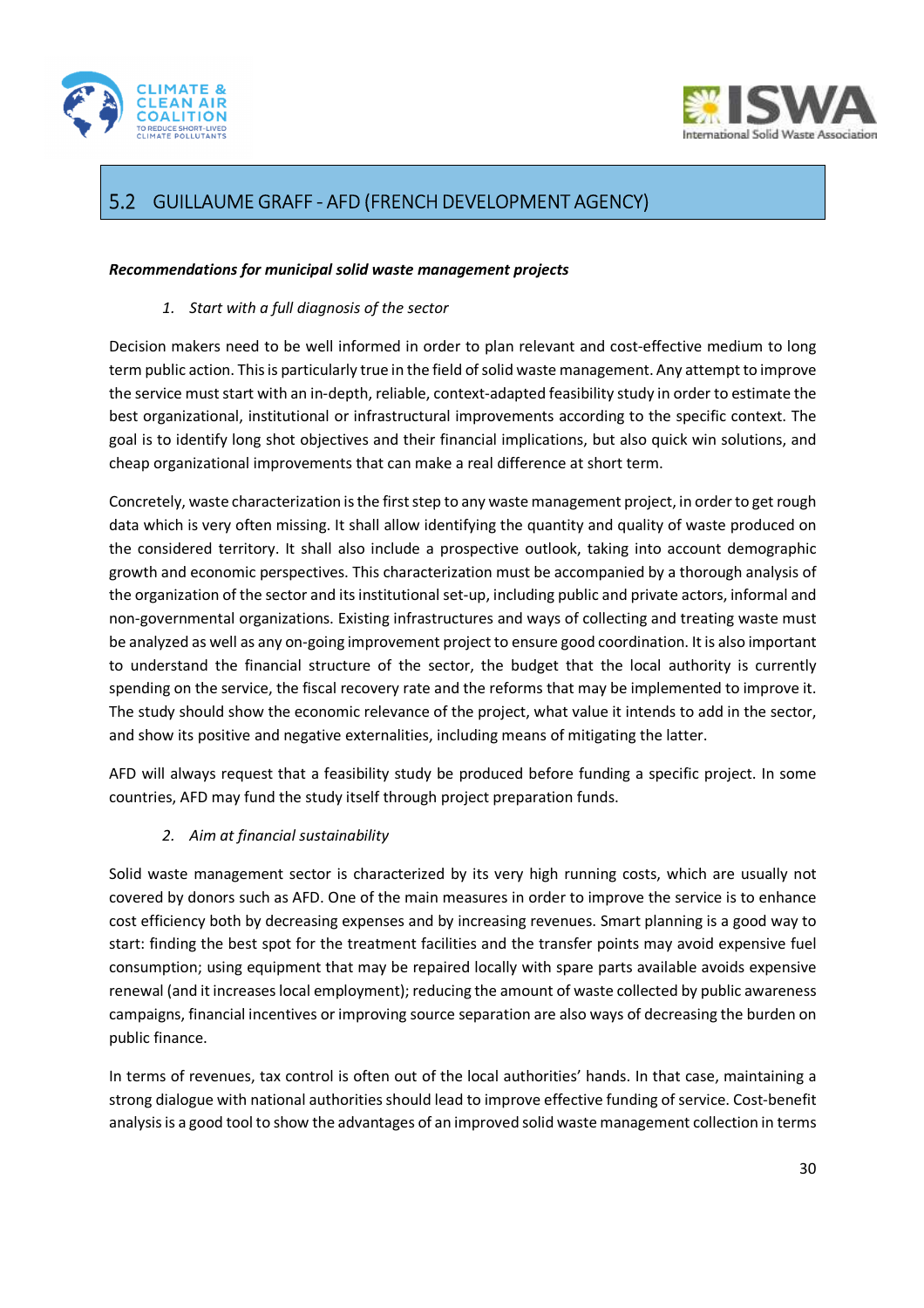



of public health, employment, environmental impact, etc. Users' fees directly recovered by the local authorities may also be implemented, and mixed with incentives to reward users (in cash or in kind) for the waste they recycle. It is not advisable to make the service free of charge, in order to maintain the idea that collecting waste has a price, and that reducing the amount of waste is profitable. But prices shouldn't be set too high, or users could prefer dumping their waste in uncontrolled sites instead of having it collected and treated. Earnings may also be searched through waste recovery, by selling secondary raw material, biogas, compost, refuse derived fuel, energy, heat, etc. However, these potential earnings shouldn't be overestimated in a financial plan. Indeed, they depend on a number of parameters that aren't always easy to maintain: quality and quantity of incoming waste to ensure production is stable, quality of the output product, existence of a market and of good purchase prices, etc. Incomes generated by waste recovery may hence participate to the cost recovery of the service, but usually won't cover on its own capital and operating expenditures.

### *3. Follow a clear and long term strategy that involves all the actors in the project*

Solid waste management is a complex issue that includes many actors with interests that may be contradictory. It is why it is important to set up a long term strategy, with a systemic, public policy approach. AFD may accompany the project's promoters with financial and technical capacity, but it is the responsibility of the collectivity to plan the development of its service and coordinate actions with the different stakeholders. Consulting and maintaining dialogue, setting clear goals that are understood and endorsed by all stakeholders, communicating on measures taken and next steps ahead are a way of creating a collective momentum and minimize the risks of social reactions against the project.

### *4. Prefer step-by-step improvements*

Pre-collect and collect present high running costs, and improvement is usually to be found in terms of organization and institutional set up. In that matter, big progress can be achieved through capacity building, exchange of experience and change management. The main technological progresses are situated at the waste sorting and treatment phase. Sorting plants, recycling units, waste-to-energy solutions, compost and methanisation units, mechanical biological treatment processes are all interesting solutions to be considered. However, they always have to be inserted in an integrated approach of the sector, and in relationship with the whole chain of value. There are no miraculous solutions in terms of waste management, and any technological upgrade requires regulations' evolution, control power by the public authority, and financial means to cover the running costs.

### *5. Don't overestimate the benefits of a public private partnership and build capacities to manage it*

Private sector involvement is inevitable in most cases in the sector, through formal or informal actors. However, delegating the service to private actors can only be a sustainable solution if national regulation is appropriate and if contracts are properly managed and controlled by public authorities. Fair and regular competition between different operators must be insured. Precise, measurable indicators must be implemented to monitor the quality of service, and significant financial sanctions must be applied in case of failure.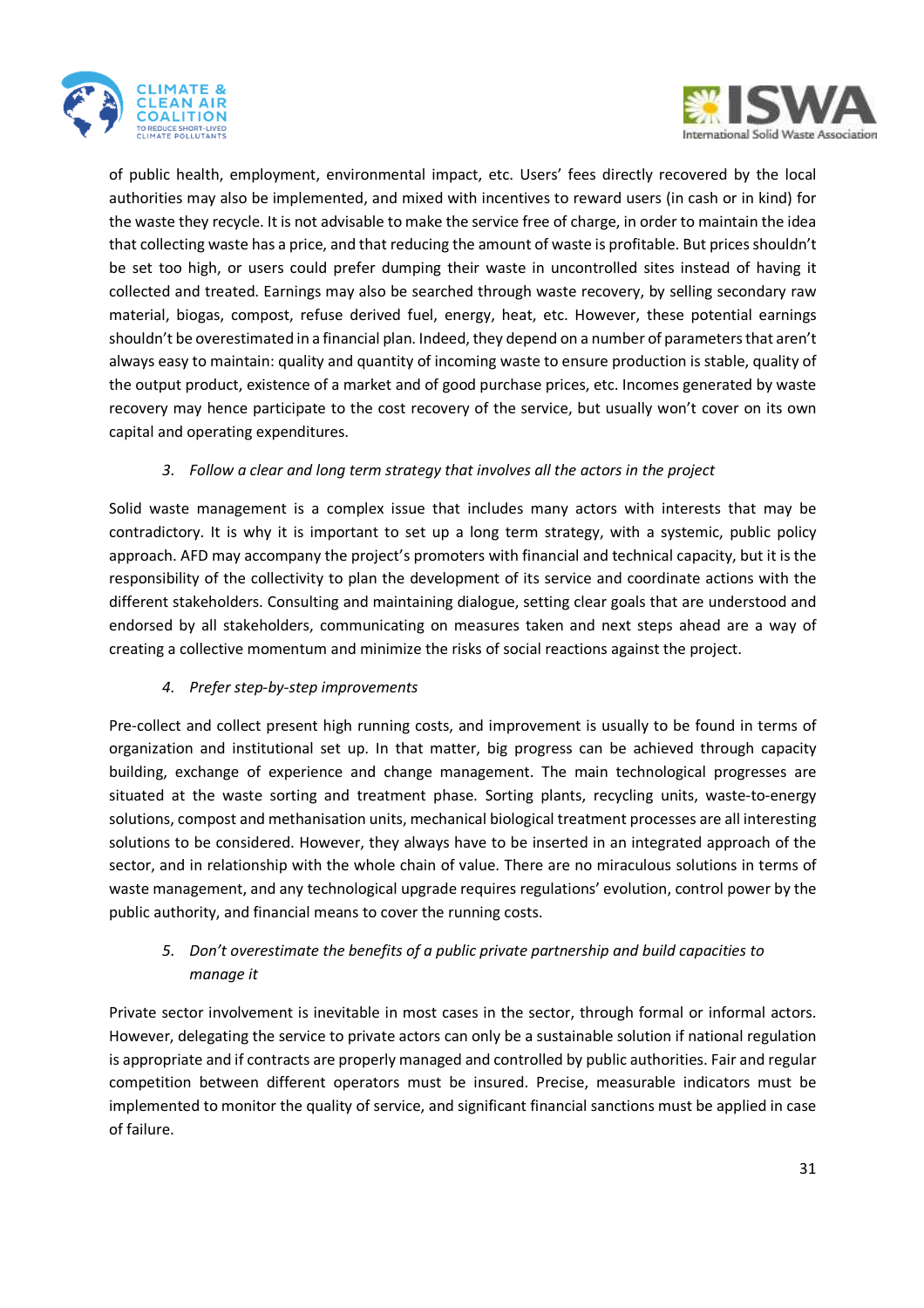



AFD can help local authorities with adapting regulations, building capacities of local teams in terms of contract preparation and management, and sharing experiences with peers.

### **Specific recommendation to CCAC cities**

AFD's projects identification is performed bottom-up, through our field agencies. CCAC cities interested in AFD's support should contact the local representative to start a dialogue, and present their programs and projects. AFD being a bilateral governmental organization, its operations must be endorsed by national partner states. However, AFD can fund directly local authorities without state guaranty, when it is allowed by local regulations, and when the borrower is financially sustainable. Its loans to the states (sovereign loans) may also be on-lended to local authorities. AFD may also participate in co-financing with other public or private, national or international funding organizations. In emerging countries and when the public financial management structure is strong enough, it may intervene through budgetary support. In that case, our added value will be at the level of public policy dialogue, through specific expertise mobilization, partnership and capacity building. The financial conditions of AFD depend on a number of factors such as the country of intervention, the type of project, its financial sustainability, its social and environmental impact, etc.

France has a long tradition of city-to-city dialogue and partnership ("*jumelage*" or twin town cooperation). In this context, a recent law has set-up a specific mechanism, "*1% déchets*" (1% waste), that promotes international cooperation towards French local authorities in the specific field of solid waste management. CCAC cities may investigate further on the mechanism and encourage their French counterparts to use it to support solid waste management projects in their cities. Further information on the mechanism may be found in the documentation provided by Amorce, the organization that promotes the mechanism in France (cf References below). AFD is not a direct actor in that mechanism, but it promotes the development of city-to-city partnerships, through supporting cities networks such as Cités unies france – the federation of French local and regional governments involved in international relations of french cities, or ICLEI-Local Governments for Sustainability. It may also facilitate the development of relationships through provision of budget lines within the framework of a project.

AFD is also managing the French global fund for environment (Fond français pour l'environnement mondial – FFEM) that provides grants to support protection of the local environment in developing countries. One of its five strategic priorities is the promotion of sustainable urban territories, which includes actions on solid waste management. FFEM's projects are sourced via AFD local agencies, and CCAC cities may also benefit from it.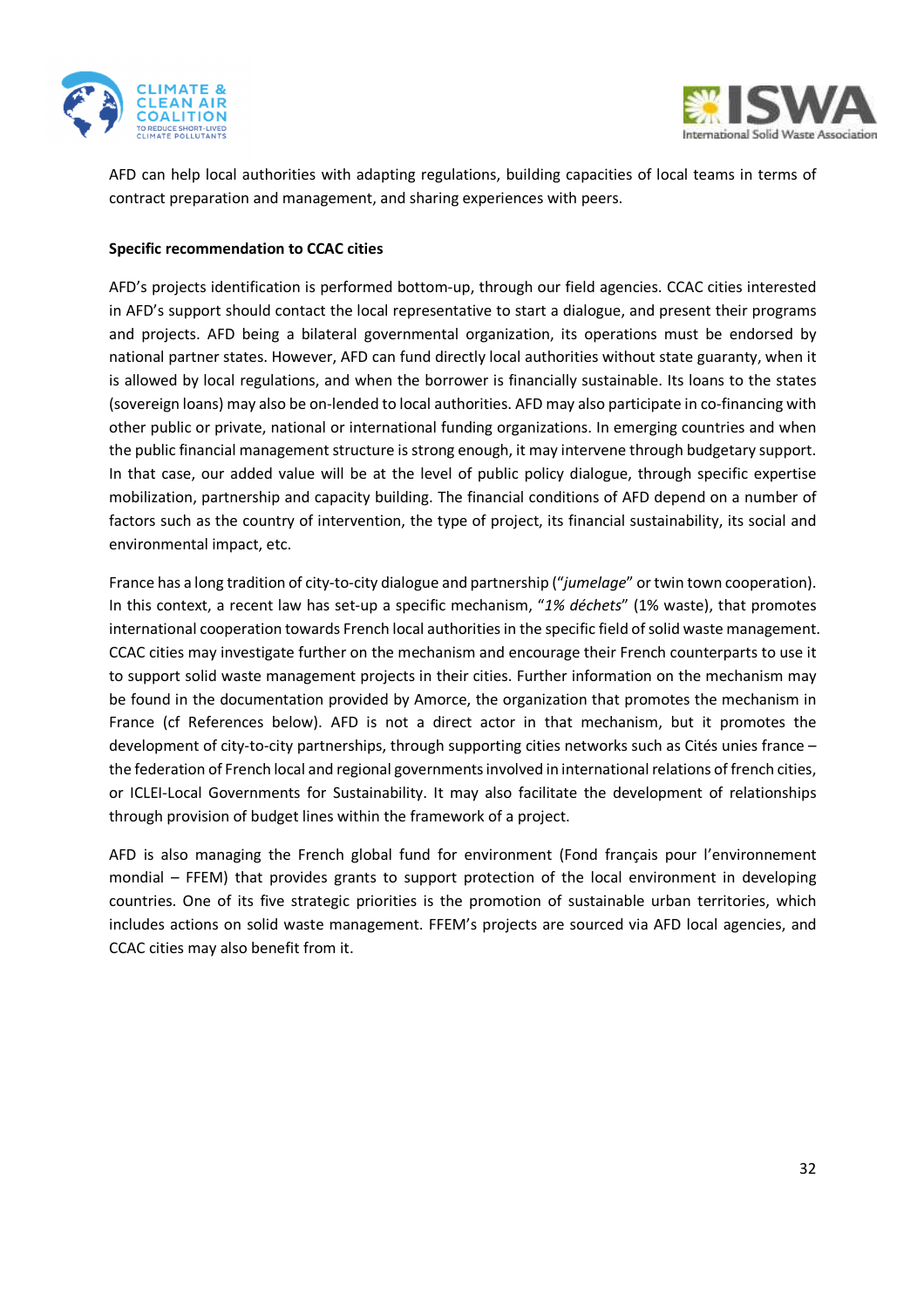



## 6 CITY CASE STUDIES

Five cities - Buenos Aires, Argentina; Amman, Jordan; Cebu, Philippines; Addis Ababa, Ethiopia and Battambang, Cambodia - who joined and have been supported by the CCAC Municipal Solid Waste Initiative were invited to the CCAC Finance Workshop. Four of the five cities have presented their case studies, which are available on the MSWI Knowledge Platform.

One of the difficulties at the evaluation of the introduced cases was that cities are at very different stages at improving their solid waste management activities. The lack of time prohibited the in depth analysis of the particular local situations and thus experts were not able to make detailed recommendations. Therefore, recommendations made to these cities were included in into the generic recommendations listed in Chapter 4.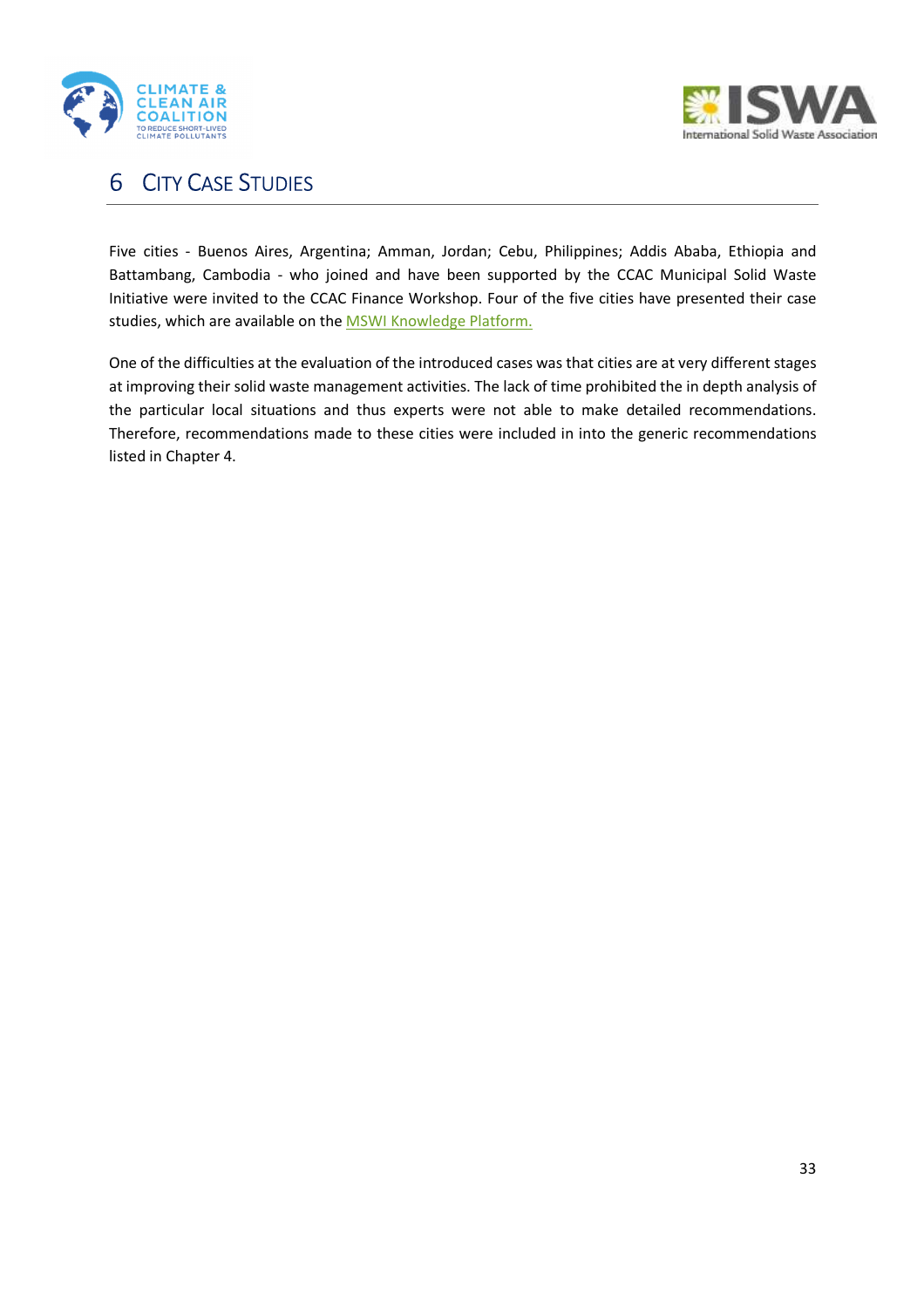



## 7 WORKSHOP RECOMMENDATIONS

Most of the participants found the workshop very valuable and benefited from the networking opportunity created by the event. Since CCAC supported cities were linked up with multiple financial experts and public institutions the discussions were very dynamic, multi-perspective and efficient as stakeholders were enabled to communicate directly. The group discussions also allowed participants to analyse some of the city case studies in better detail and establish a better understanding of common obstacles.

It is intended to organise similar Finance Workshops in order to provide substantial support on municipal solid waste finance for CCAC cities.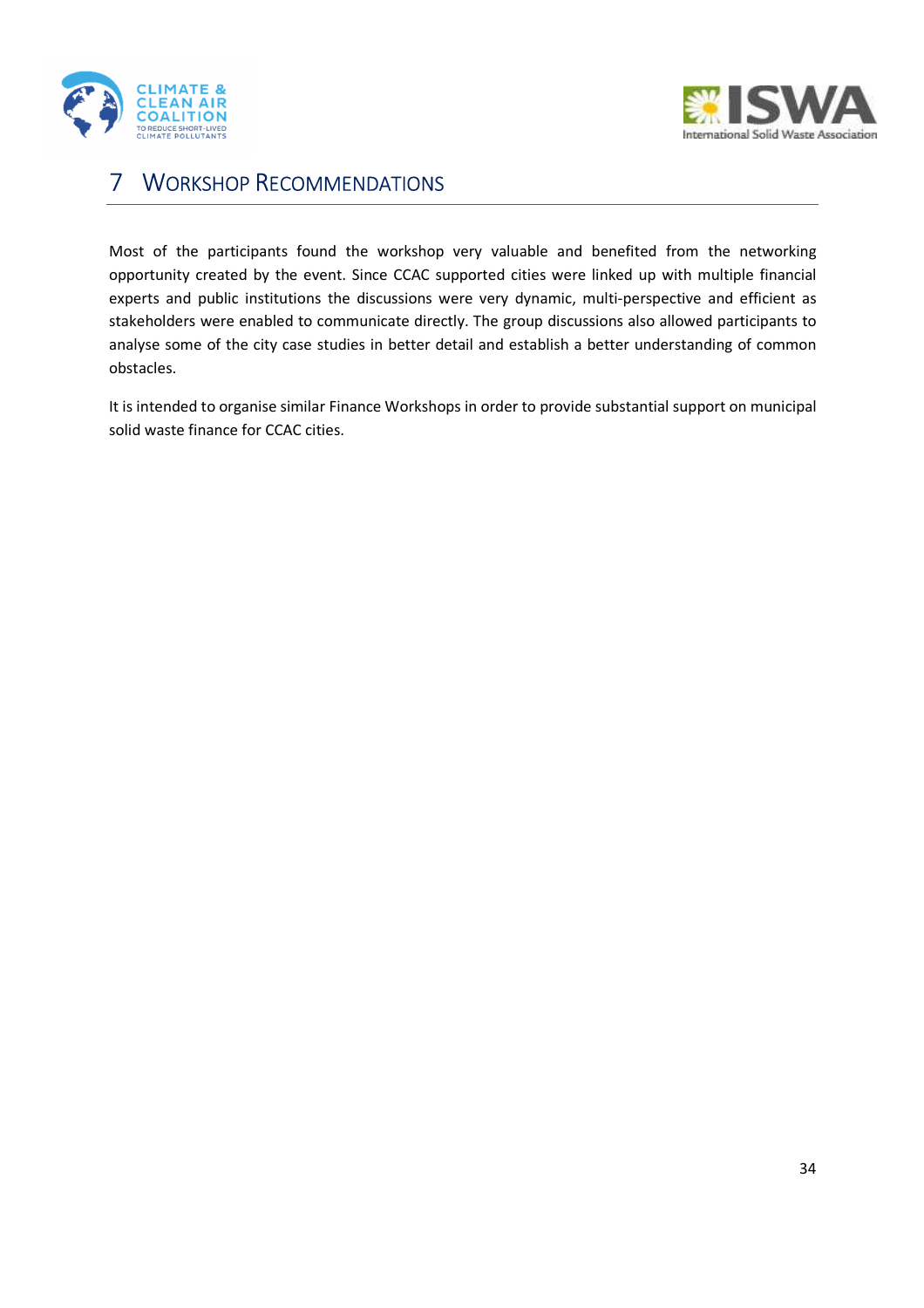



## 8 FURTHER REFERENCES AND USEFUL LINKS

### **Websites**

ADEME : the French environment and energy management agency, with a special focus on waste management

Agence française de développement

Fonds français pour l'environnement mondial

Green Climate Fund: http://www.greenclimate.fund/home

Plateforme Re-sources : full of practical and useful information on solid waste management.

Tax administration Diagnostic Assessment Tool (TADAT): developed by international development partners and institutions including the European Commission, Germany, International Monetary Fund (IMF), Japan, Netherlands, Norway, Switzerland, United Kingdom and the World Bank.

### **Articles, practical guides and key documents**

**Proparco** (2012), "Waste: the challenges facing developing countries", Private sector and development, n°15, October 2012.

**Amorce** (2015), « Plaquette d'information sur le dispositif 1% déchets : Collectivités locales, agissez pour améliorer la gestion des déchets dans le monde ! », Lyon.

**Amorce** (2015), « Guide coopération décentralisée », Lyon

**Ademe** (2013), "French know-how in the field of waste management".

**Institut de la francophonie pour le développement durable** (2005), « Guide pratique sur la gestion des déchets ménagers et des sites d'enfouissement technique dans les pays du Sud »

**African Development Bank, Asian Development Bank, European Bank for Reconstruction and Development, European Investment Bank, Inter-American Development Bank, International Monetary Fund, World Bank Group** (2015), "From Billions to Trillions: Transforming Development Finance Post-2015 Financing for Development: Multilateral Development Finance" (notes from the April 2015 Development Committee meeting)

**UN General Assembly** (2015), "Outcome of the Third International Conference on Financing for Development"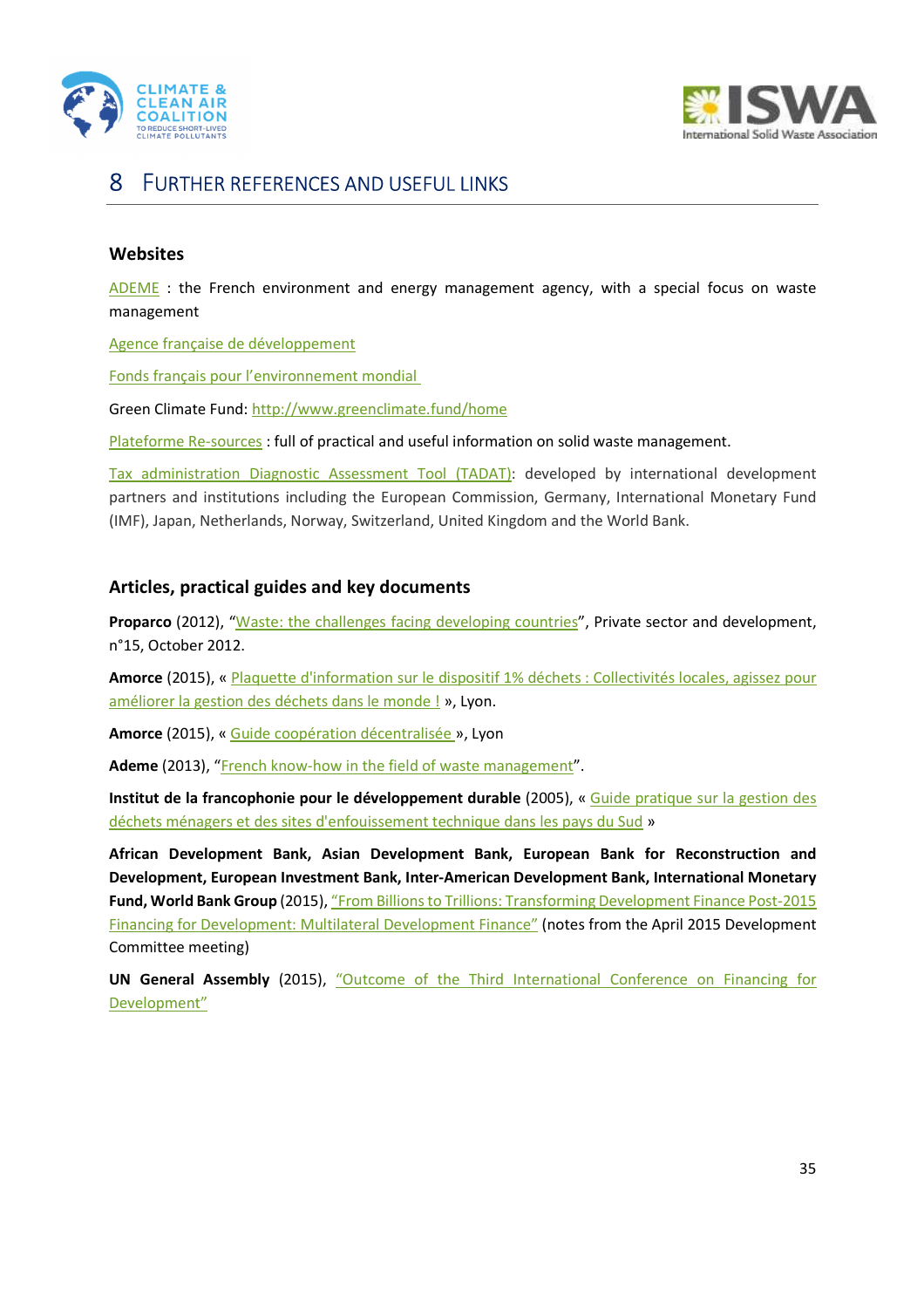



## 9 ANNEX II.

### **9.1 SPEAKER BIOGRAPHIES - FINANCE EXPERTS**

### **ALEXANDER, James**

### *Head of the Finance and Economic Development Initiative, C40 Cities*

James Alexander is Head of the Finance and Economic Development Initiative for the C40 Cities Climate Leadership Group. In this role, James is responsible for facilitating city action, and helping cities address their challenges through peer-peer networks on Green Growth, Sustainable Infrastructure Finance and City Creditworthiness, sharing best practices and lessons learnt.

James is also leading on the development of financing support for C40 cities, working to deliver a project preparation facility and working at the international level to address the systemic financing barriers impacting on cities.

Prior to joining C40, James served the **Scottish Council for Development and Industry**, advising the Scottish Government and other key stakeholders on economic growth in Scotland. As a major part of this role, James worked with the Leaders of Scotland's cities to develop the Cities Strategy for Scotland and setup and lead a new Scottish Cities Alliance focused on delivering additional investment, jobs and growth in Scotland's cities.

As well as experience in economic development and sustainability, James also has a background in the education sector, including two years as President of the National Union of Students in Scotland.

## **GORELICK, Jeremy**

*Director of Capital Markets at the Affordable Housing Institute Lead Technical/Financial Advisor, Dakar Municipal Finance Program* 



Jeremy Gorelick, Managing Director of Capital Markets at the Affordable

Housing Institute, has more than ten years of experience in structuring municipal finance transactions in sub-Saharan Africa, Latin America and Eastern Europe. Since 2011, he has been the lead technical and financial advisor to the City of Dakar's Municipal Finance Program, which was endowed by the Bill &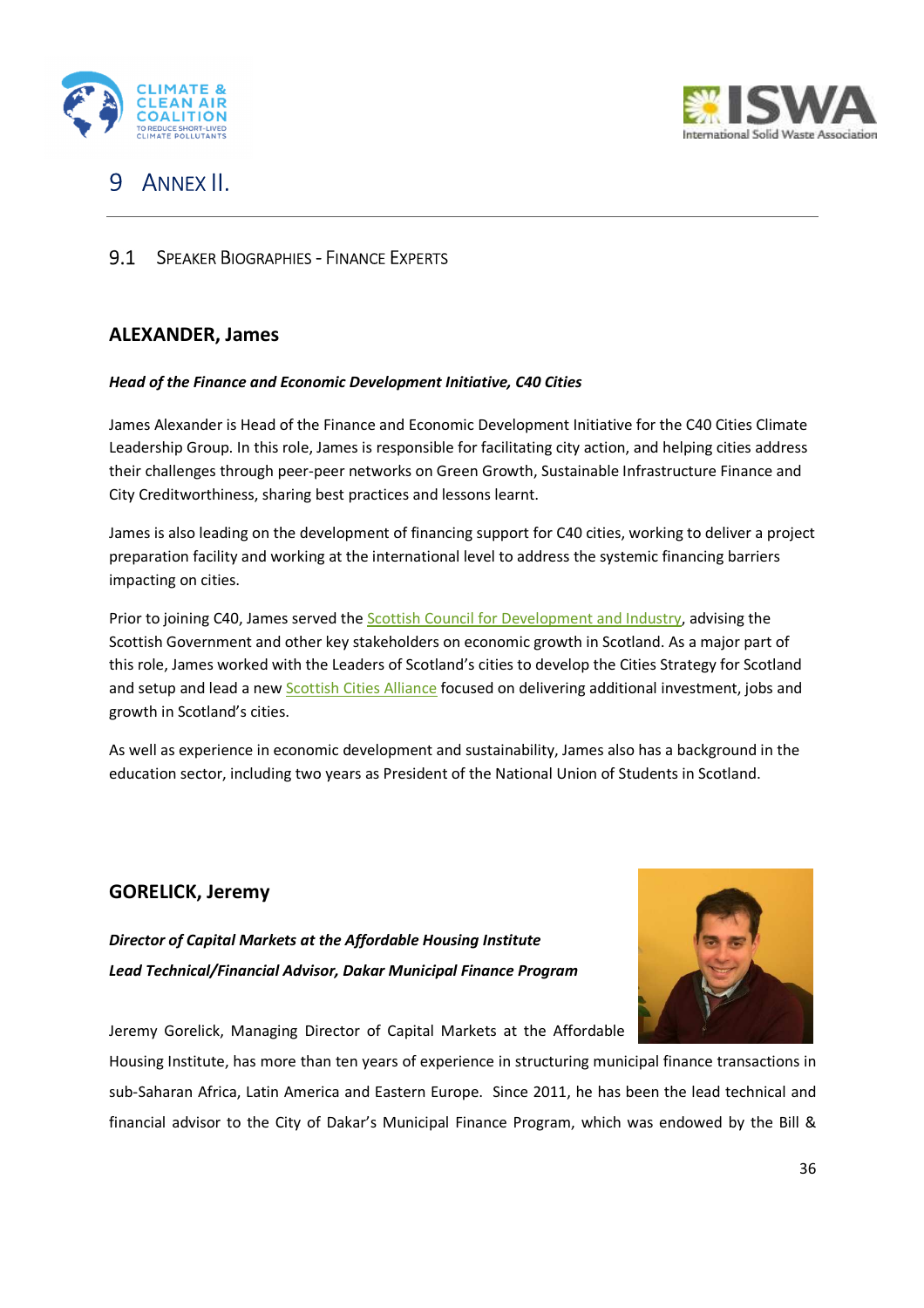



Melinda Gates Foundation to support the city in its efforts to launch the region's first municipal bond. He previously worked at BNP Paribas (New York) and Dresdner Kleinwort Wasserstein (London) in fixedincome emerging markets sovereign and sub-sovereign bond origination. He has also consulted, as a municipal finance and local development advisor, to the World Bank, the United Nations Capital Development Fund, Homeless International, Water and Sanitation for Africa, and Water and Sanitation for the Urban Poor. He received his undergraduate and graduate degrees in international studies and emerging markets at the Johns Hopkins University. He is currently an adjunct professor at the Whiting School of Engineering teaching classes on business analytics and has previously taught at the Cornell University College of Architecture, Art and Planning and the Johns Hopkins School of Advanced International Studies.

### **SHARMA, Ash**

## *Special Adviser for Climate Change to the Nordic Environment Finance Corporation (NEFCO)*



Ash Sharma is NEFCO's lead specialist on climate finance and policy, founder of the climate department and a former Vice President at the bank. He was

responsible for the development and management of climate finance products and funds at NEFCO during 2005 - 2014. He now focuses on broader climate finance initiatives and financial aspects of new market mechanisms, and has been in the steering groups of several international, multi-stakeholder climate initiatives. He is NEFCO's focal point to the CCAC, UNFCCC, Green Climate Fund and other fora. He is the Fund Manager of the Norwegian Carbon Procurement Facility and also takes responsibility for the NEFCO climate portfolio in Latin America.

Mr Sharma has been engaged with solid waste management practice, policy and strategy and finance for over 20 years, in industry, consulting and financial sector. He has worked with waste management projects, investments and corporate development on all six continents. Currently he is managing CDM projects in Brazil and Colombia, and solid waste NAMA programmes in Peru and Mozambique.

He is a chemist by training and holds postgraduate qualifications in marketing and finance with studies in France, Spain, Germany and USA.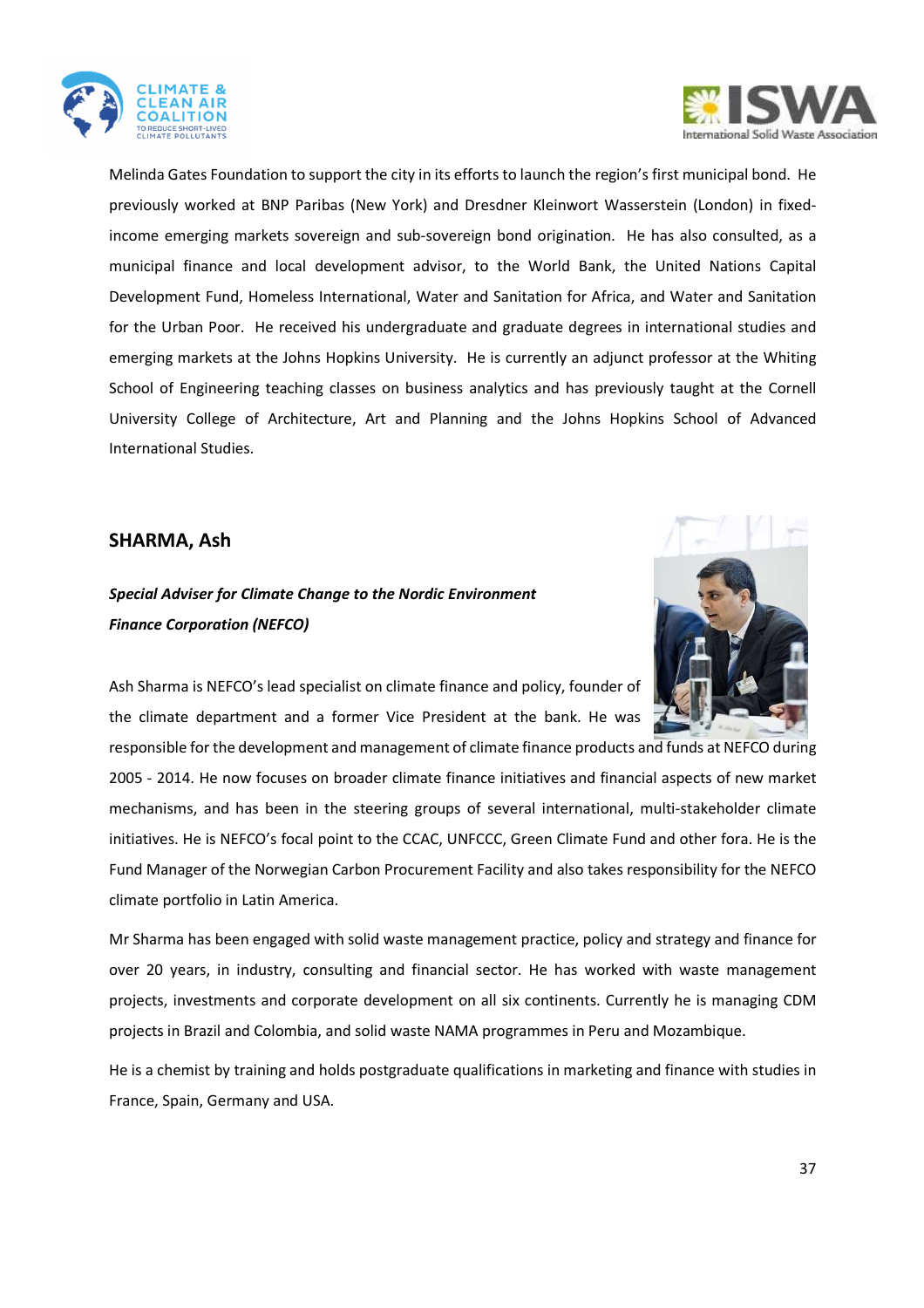



Mr Sharma is also an adviser to the European Commission, a Director of African Initiatives Limited, an international development charity working on social justice and women's empowerment in Ghana and Tanzania, and Chair of the Board of Trustees of the Bath & West Community Energy Fund.

### **GRAFF, Guillaume**

## *Project Manager – Local Government and Urban Development unit French Development Agency*



I have joined the French Development Agency (AFD) in 2009, where I currently hold a position of project manager in the "Local Government and Urban Development" unit. Through my portfolio, I supervise urban development

funding operations in Nigeria, Togo and Ivory Coast. I also play an internal advising role on the topic of municipal solid waste management. At AFD's headquarters, I was previously a country officer for Madagascar, Comoros, Mauritius and Seychelles. I also have coordinated AFD's operations in Sri Lanka during one year based in Colombo. Before joining AFD, I have worked for several NGOs in Sri Lanka and in Colombia.

I am graduated in political science ("Sciences Po"), and have a master's degree in "International cooperation, humanitarian action and development policies" from La Sorbonne in Paris. I also followed on-going training in Sustainable urban development at the Conservatoire des arts et métiers (CNAM) in Paris. I am a casual panelist for workshops and professional trainings on urban solid waste management in developing countries, and urban development projects management. I speak French, English and Spanish.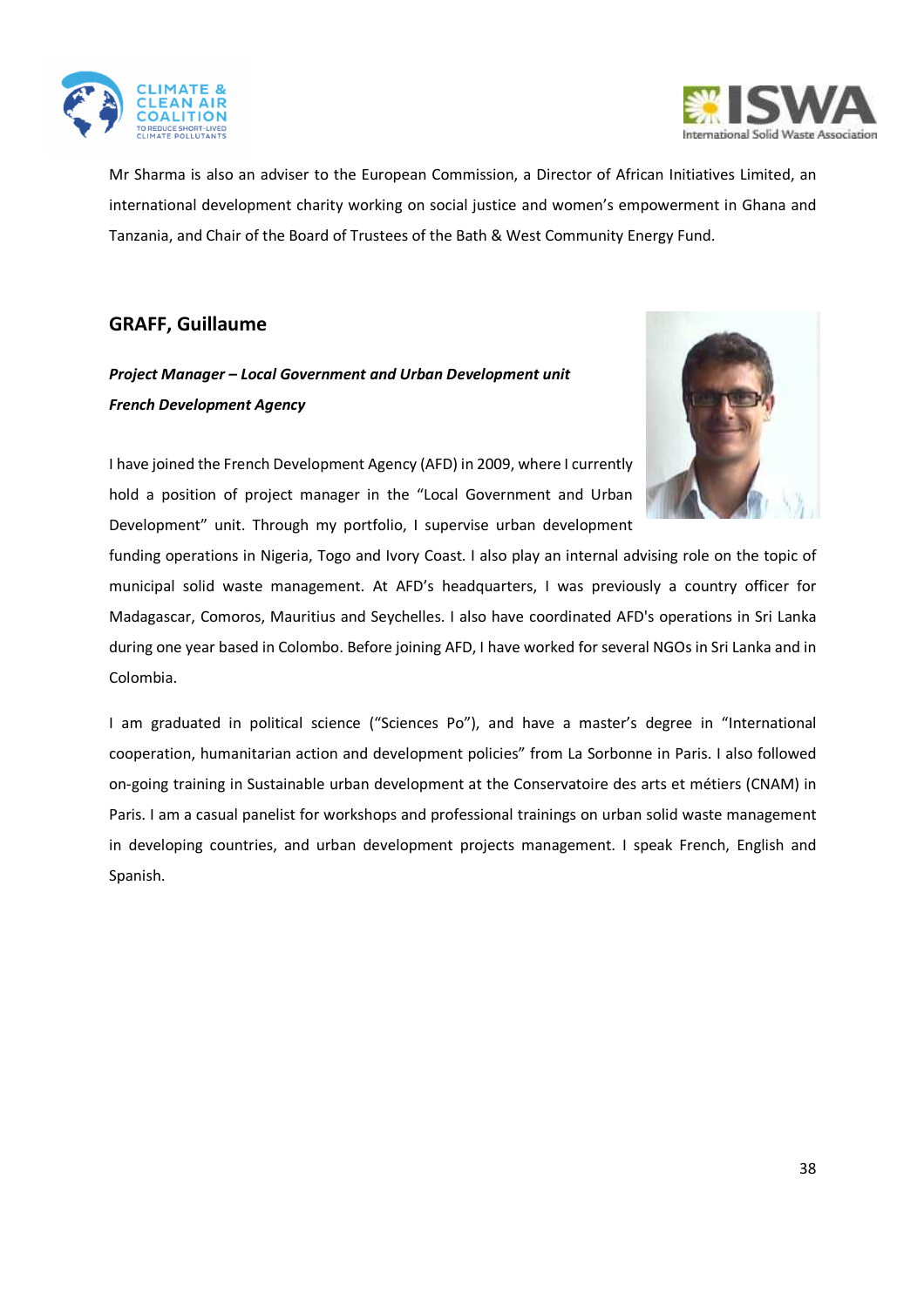

## **LE DENMAT, Nathalie**

*International Technical Expert United Cities and Local Governments In charge of the Committee on Local finance for Development* 

Professional career

- 2012-2015: United Cities and Local Governments (UCLG). In charge of the Committee on Local finance for Development, expert UN for the preparation of Habitat III:
	- definition and implementation of the strategy;
	- organization of high-level workshops on local finance issues;
	- management of a worldwide network of city CFOs;
	- leading the global observatory of local finances project;
	- research on the conditions of mobilization of local resources for sustainable urbanization;
- 2006-2011: French Agency for Development AFD. Head of the department « Local Authorities and Urban Development »
	- Implementation of the AFD's strategy on urban projects and direct loans in favor of local governments;
	- management of the team, supervision and monitoring of projects;
	- management of the relationships between partners on the subject of local finances and urban development;
- 2002-2006 : Regional court of accounts of Ile de France : Financial Magistrate
	- assessment of local authorities' policies ;
	- judgment of the accounts of the local public accountant;
- 1984-2000: Local government of Hérault-France (county): Welfare service
	- management of the social workers' team;
	- assistance to families, social and professional integration;
	- intervention in favor of children at risk;
	- NGO coordination area.

University courses

- 2000-2002 : French National School of Administration (ENA) ;
- 1977-1984 : philosophy and sociology



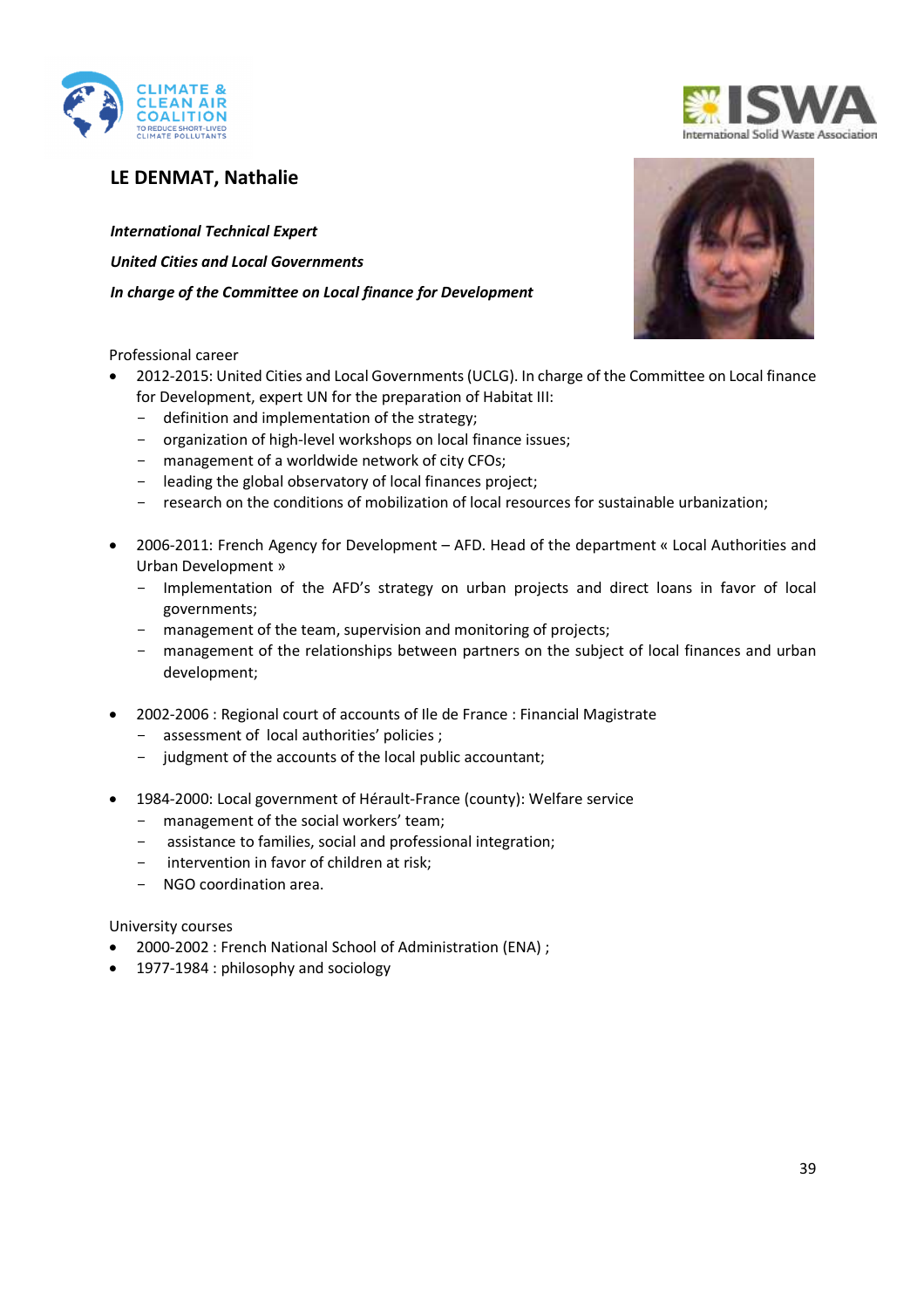



## **9.2 ATTENDEE LIST**

## **CCAC City Participants**

| <b>Name</b>                               | <b>Position</b>                                                                                                                                                    | City                                 |
|-------------------------------------------|--------------------------------------------------------------------------------------------------------------------------------------------------------------------|--------------------------------------|
| Ms Alejandra Acosta                       | Operations Manager,<br>Ministry of Environment and Public Space Government<br>of the City of Buenos Aires                                                          | Buenos Aires, Argentina              |
| Mr. Chek Noy                              | Officer, Beautification And Waste Management Office                                                                                                                | Battambang Municipality,<br>Cambodia |
| <b>Mr Dawit Ayele</b><br><b>Habtewold</b> | General Manager, Addis Ababa Solid Waste<br><b>Management Agency</b>                                                                                               | Addis Abbaba, Ethiopia               |
| <b>Mr Hagos Kahesay</b><br>Araya          | <b>Gulele Sub City Manager</b>                                                                                                                                     | Addis Abbaba, Ethiopia               |
| Ms Immaculate N<br>Simiyu                 | Senior Compliance & Enforcement Officer<br>Section Head and Basel Convention desk officer<br>Waste Management Section<br>National Environment Management Authority | Nairobi, Kenya                       |
| <b>Ms Nida Cabrera</b>                    | Counselor, Chair of Environmental Committee                                                                                                                        | Cebu City                            |
| <b>Mr Samer Yasin</b>                     | Deputy City Manager For Financial Issues                                                                                                                           |                                      |
| <b>Mr Zaidoun El Qasem</b>                | Senior Environmental Advisor                                                                                                                                       | Amman, Jordan                        |

### **Finance Experts**

| <b>Name</b>               | <b>Position</b>                                                                                        | Organisation                                                                                    |
|---------------------------|--------------------------------------------------------------------------------------------------------|-------------------------------------------------------------------------------------------------|
| <b>Alexander Koch</b>     | Associate Programme Officer, UNEP                                                                      | <b>UNEP</b>                                                                                     |
| <b>Ash Sharma</b>         | Special Adviser for Climate Change to the Nordic<br><b>Environment Finance Corporation</b>             | NEFCO (Nordic Environment<br><b>Finance Corporation)</b>                                        |
| Carlos de Freitas         | Director of Programs                                                                                   | FMDV (Global Fund for<br>Cities Development)                                                    |
| <b>Charlotte Lafitte</b>  | Committee on Local finance for Development                                                             | <b>UCLG</b> (United Cities and<br>Local Governments)                                            |
| <b>Guillaume Graff</b>    | Project Manager - Local Government and Urban<br>Development Unit                                       | <b>AFD</b>                                                                                      |
| <b>James Alexander</b>    | Head of the Finance and Economic Development<br>Initiative                                             | C40                                                                                             |
| <b>Jeremy Gorelick</b>    | Director of Capital Markets at the Affordable<br>Housing Institute<br>Lead Technical/Financial Advisor | Capital Markets and<br>Economic Development<br>Initiative<br>Dakar Municipal Finance<br>Program |
| <b>Nathalie le Denmat</b> | International Technical Expert<br>In charge of the Committee on Local finance for<br>Development       | <b>UCLG</b> (United Cities and<br>Local Governments)                                            |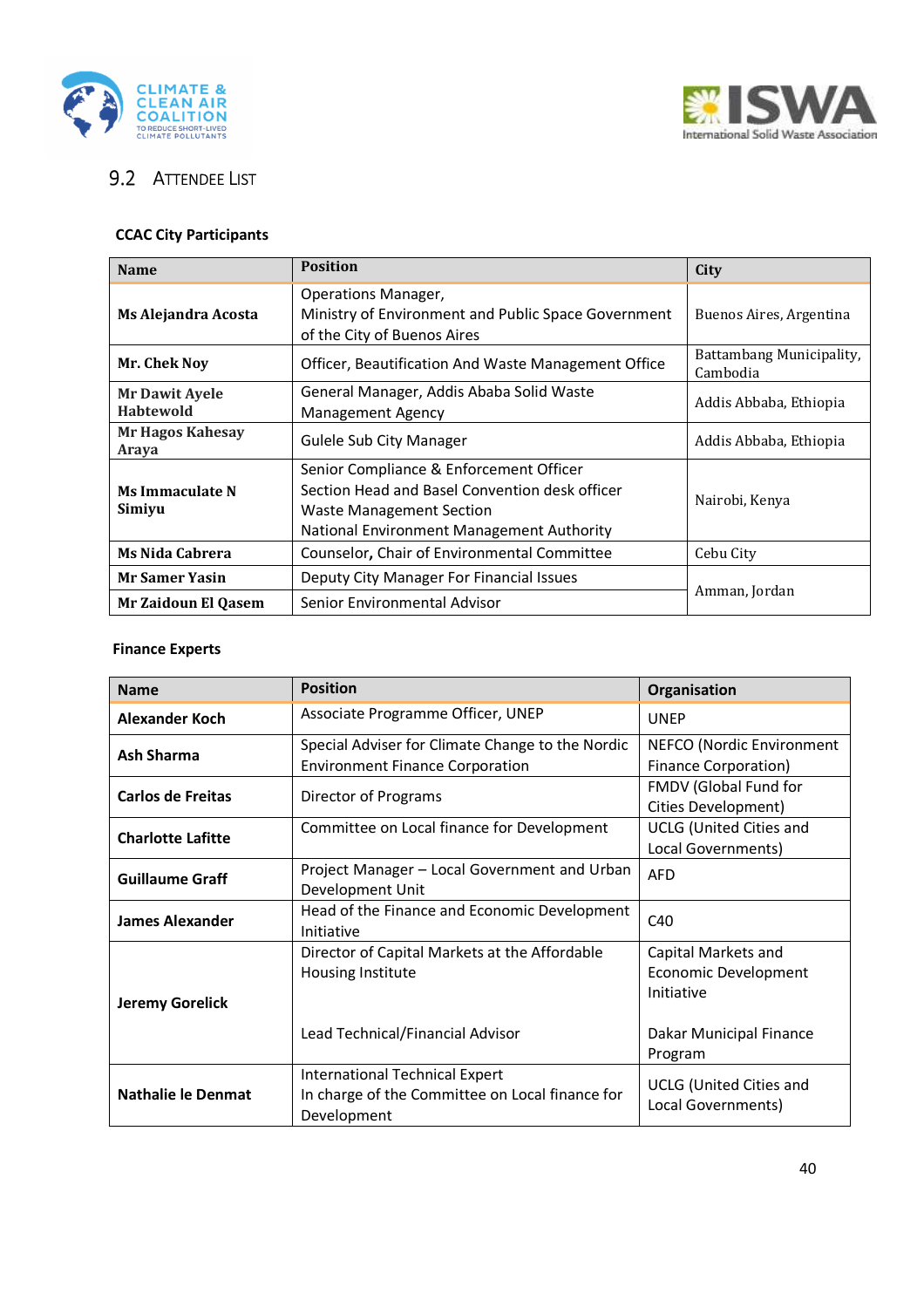



| <b>Paul Kriss</b>          | Global Leader for City Infrastructure and Services,<br>World Bank            | World Bank                                    |
|----------------------------|------------------------------------------------------------------------------|-----------------------------------------------|
| <b>Stefanie Lindenberg</b> | Coordinator National Capital Finance Facility at<br>European Investment Bank | EIB Environment, Climate<br>and Social Office |

### **CCAC MSWI / FI Representatives**

| <b>Name</b>                | Position                                                                                                                                                          | Affiliation                                 |
|----------------------------|-------------------------------------------------------------------------------------------------------------------------------------------------------------------|---------------------------------------------|
| <b>George Scott</b>        | Consultant, Climate Change                                                                                                                                        | UNEP-FI                                     |
| Amrita Sinha Kataria       | Network Manager, Sustainable Solid Waste<br>Systems                                                                                                               | C <sub>40</sub> Cities                      |
| Anja Schwetje              | Senior Expert Waste Management and Data                                                                                                                           | Umweltbundesamt (UBA),<br>Germany           |
| <b>Christopher Godlove</b> | Landfill Methane Outreach Program (LMOP)<br>Global Methane Initiative (GMI)<br>Waste and Wastewater<br>USEPA, Climate Change Division                             | <b>US EPA</b>                               |
| <b>Daniel Purchase</b>     | Office Manager                                                                                                                                                    | <b>ISWA</b>                                 |
| <b>Gary Crawford</b>       | Board Member, Chair of ISWA Working Group<br>on Climate Change and Waste Management<br>Vice President - International Affairs<br><b>Public Affairs Department</b> | <b>ISWA</b><br>Veolia                       |
| <b>Julie Cerqueira</b>     | Senior Advisor, Office of the Special Envoy for<br>Climate Change                                                                                                 | U.S. Department of State                    |
| <b>Kata Tisza</b>          | <b>Technical Manager</b>                                                                                                                                          | <b>ISWA</b>                                 |
| <b>Yekbun Gurgoz</b>       | Coordinator                                                                                                                                                       | <b>CCAC</b> Secretariat (FI<br>Coordinator) |
| <b>Ylva Engqvist</b>       | Coordinator                                                                                                                                                       | <b>CCAC Secretariat (MSW</b><br>Initiative) |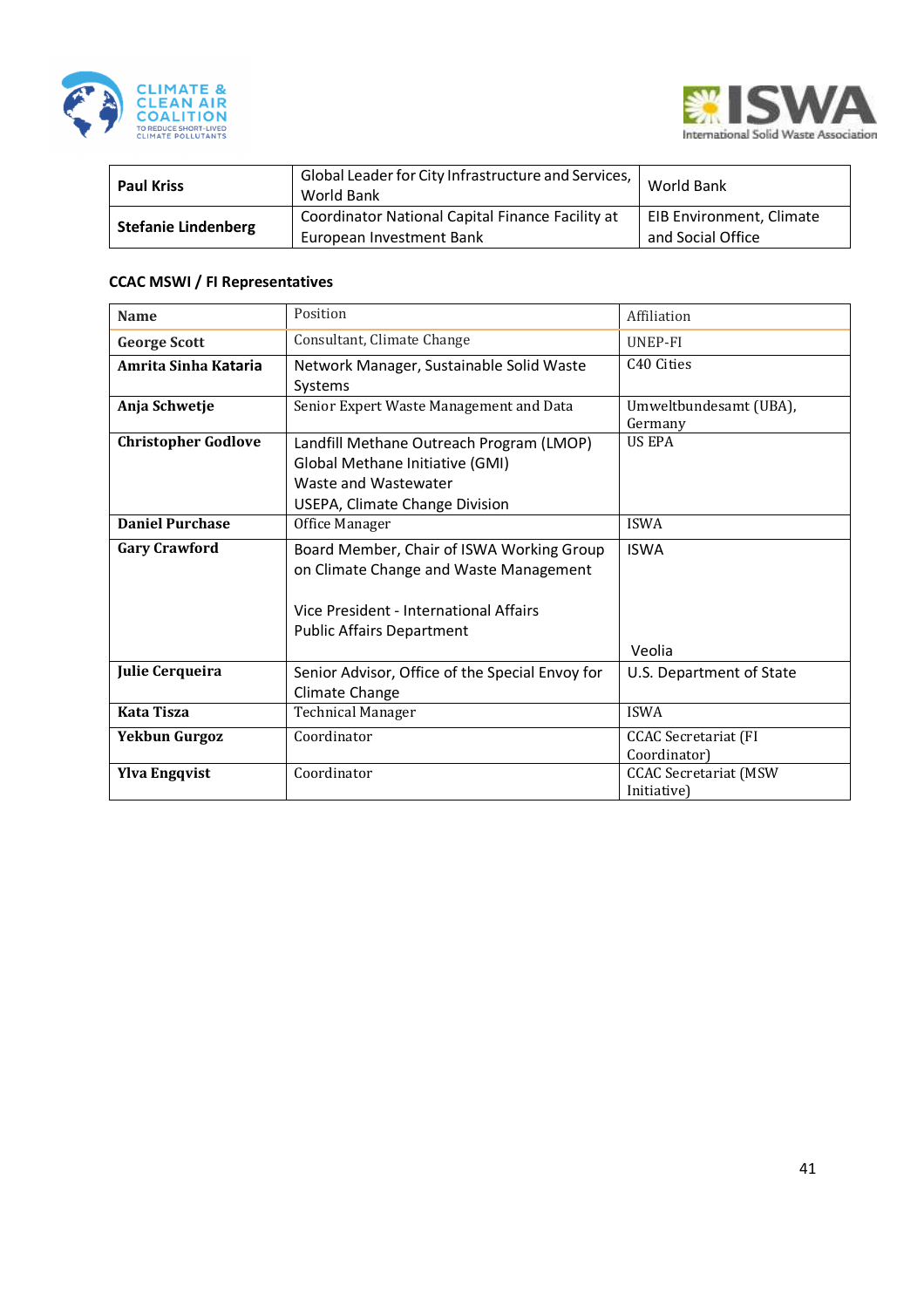



## 10 ANNEX III. WORKSHOP AGENDA

### WORKSHOP AGENDA

| DAY 1 - September 10  |                                                                                                                                                                                  |                                  |                            |  |  |
|-----------------------|----------------------------------------------------------------------------------------------------------------------------------------------------------------------------------|----------------------------------|----------------------------|--|--|
| Time                  | Session                                                                                                                                                                          | Facilitator                      | Duration                   |  |  |
| 12:00 -14:00          | <b>Registration &amp; networking</b>                                                                                                                                             |                                  |                            |  |  |
| 14:00                 | Workshop opening<br>Welcome and opening remarks<br>Brief introductions of participants                                                                                           |                                  | $10 \text{ min}$<br>20 min |  |  |
| 14:30                 | SHORT INTRODUCTION OF THE CCAC AND OVERVIEW OF THE MSW<br><b>INITIATIVE - YLVA ENGQVIST, CCAC SECRETARIAT</b>                                                                    | Gary<br>Crawford,<br>Veolia/ISWA | $10 \text{ min}$           |  |  |
| 14:40                 | CITY CASE STUDY 1. (SETTING A GOOD EXAMPLE FOR MSW<br>FINANCING) - BUENOS AIRES, ARGENTINA                                                                                       |                                  | 20 min                     |  |  |
| 15:00                 | CITY CASE STUDY 2. (SETTING A GOOD EXAMPLE FOR MSW<br>FINANCING) - AMMÀN, JORDAN                                                                                                 |                                  | 20 min                     |  |  |
| 15:20                 | Q&A for case studies                                                                                                                                                             |                                  | $10 \text{ min}$           |  |  |
| Coffee break<br>15:30 |                                                                                                                                                                                  |                                  | $20 \text{ min}$           |  |  |
| 15:50                 | <b>Expert presentation - Alexander Koch, UNEP</b>                                                                                                                                |                                  | $10 \text{ min}$           |  |  |
| 16:00                 | SESSION 1: IDENTIFYING FINANCING PROBLEMS AND BARRIERS -<br><b>BREAKOUT SESSION (WITH 3 GROUPS)</b><br>Group discussions on city problems/questions and raising<br>new questions | Garv                             | 50 min                     |  |  |
| 16:50                 | Summary and discussion of breakout session                                                                                                                                       | Crawford,<br>Veolia/ISWA         | 35 min                     |  |  |
| 17:25                 | Expert presentation - Jeremy Gorelick, Capital Markets and<br><b>Affordable Housing Institute</b>                                                                                |                                  | $15 \text{ min}$           |  |  |
| 17:40                 | Q&A Session                                                                                                                                                                      |                                  | 20 min                     |  |  |
| 18:00                 | End of day 1. & Dinner                                                                                                                                                           |                                  |                            |  |  |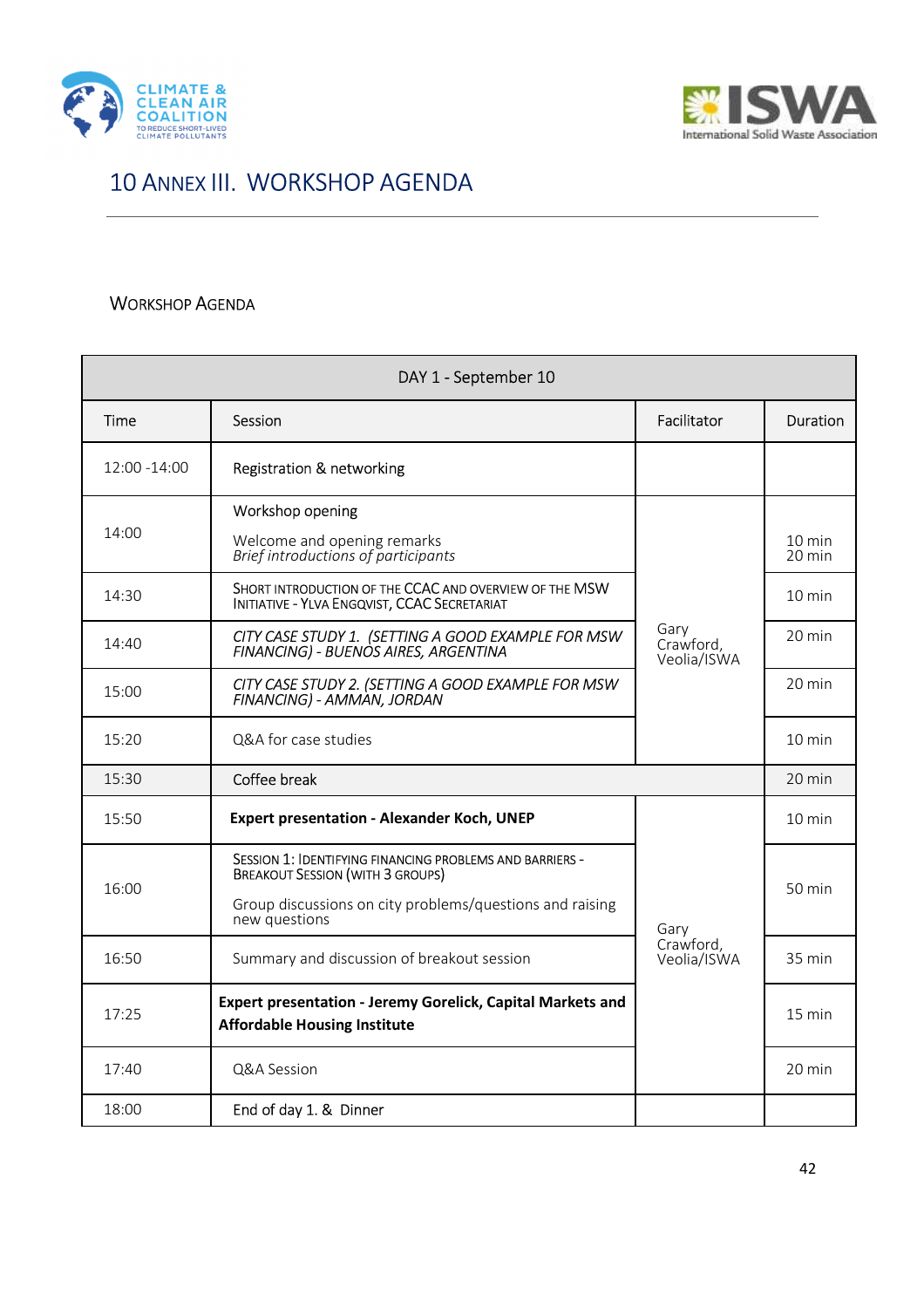



|       | DAY 2 - September 11                                                                                                                                                                                                                                                                                                                                                                                                                                                                                                                                                                                                                                                                                                                                                                                                                                                                                                                           |                               |                  |  |  |  |  |
|-------|------------------------------------------------------------------------------------------------------------------------------------------------------------------------------------------------------------------------------------------------------------------------------------------------------------------------------------------------------------------------------------------------------------------------------------------------------------------------------------------------------------------------------------------------------------------------------------------------------------------------------------------------------------------------------------------------------------------------------------------------------------------------------------------------------------------------------------------------------------------------------------------------------------------------------------------------|-------------------------------|------------------|--|--|--|--|
| Time  | Session                                                                                                                                                                                                                                                                                                                                                                                                                                                                                                                                                                                                                                                                                                                                                                                                                                                                                                                                        | Facilitator                   | <b>Duration</b>  |  |  |  |  |
| 9:00  | Agenda and objectives of day 2.                                                                                                                                                                                                                                                                                                                                                                                                                                                                                                                                                                                                                                                                                                                                                                                                                                                                                                                | Gary Crawford,<br>Veolia/ISWA | $10 \text{ min}$ |  |  |  |  |
| 9:10  | CITY CASE STUDY 3. - CEBU CITY, PHILIPPINES                                                                                                                                                                                                                                                                                                                                                                                                                                                                                                                                                                                                                                                                                                                                                                                                                                                                                                    |                               | 10 min           |  |  |  |  |
| 9:20  | CITY CASE STUDY 4. - ADDIS ABABA, ETHIOPIA                                                                                                                                                                                                                                                                                                                                                                                                                                                                                                                                                                                                                                                                                                                                                                                                                                                                                                     |                               | $10 \text{ min}$ |  |  |  |  |
| 9:30  | Q&A Session                                                                                                                                                                                                                                                                                                                                                                                                                                                                                                                                                                                                                                                                                                                                                                                                                                                                                                                                    |                               | 10 min           |  |  |  |  |
| 9:40  | <b>Expert presentation - Paul Kriss, World Bank</b>                                                                                                                                                                                                                                                                                                                                                                                                                                                                                                                                                                                                                                                                                                                                                                                                                                                                                            |                               | $10 \text{ min}$ |  |  |  |  |
| 9:50  | <b>Expert presentation - Ash Sharma, NEFCO</b>                                                                                                                                                                                                                                                                                                                                                                                                                                                                                                                                                                                                                                                                                                                                                                                                                                                                                                 |                               | $10 \text{ min}$ |  |  |  |  |
| 10:00 | SESSION 2. SOLUTIONS: HOW TO OVERCOME DIFFICULTIES AND HOW<br>TO BUILD BANKABLE PROJECTS?<br><b>Facilitated discussion:</b><br>What are the most appropriate finance sourcing and<br>$\bullet$<br>instrumental tools for MSW initiative projects?<br>What is the differentiation by country/region?<br>$\bullet$<br>What do banks need to know to consider a project is<br>$\bullet$<br>bankable?<br>What could be the most suitable investment size for<br>$\bullet$<br>cities?<br>How is it most feasible to channel the funds - how to<br>$\bullet$<br>structure loaning system (small or medium scale<br>loaning, or pooling, etc.)?<br>What type of projects are the best to be founded<br>$\bullet$<br>(e.g. EIB is focusing on AD, biomass, composting and<br>landfill remediation)<br>What are the main barriers to creditworthiness and<br>$\bullet$<br>which development instruments are needed to<br>overcome these barriers?, etc. | Gary Crawford,<br>Veolia/ISWA | 70 min           |  |  |  |  |
| 11:10 | Coffee break                                                                                                                                                                                                                                                                                                                                                                                                                                                                                                                                                                                                                                                                                                                                                                                                                                                                                                                                   |                               | 20 min           |  |  |  |  |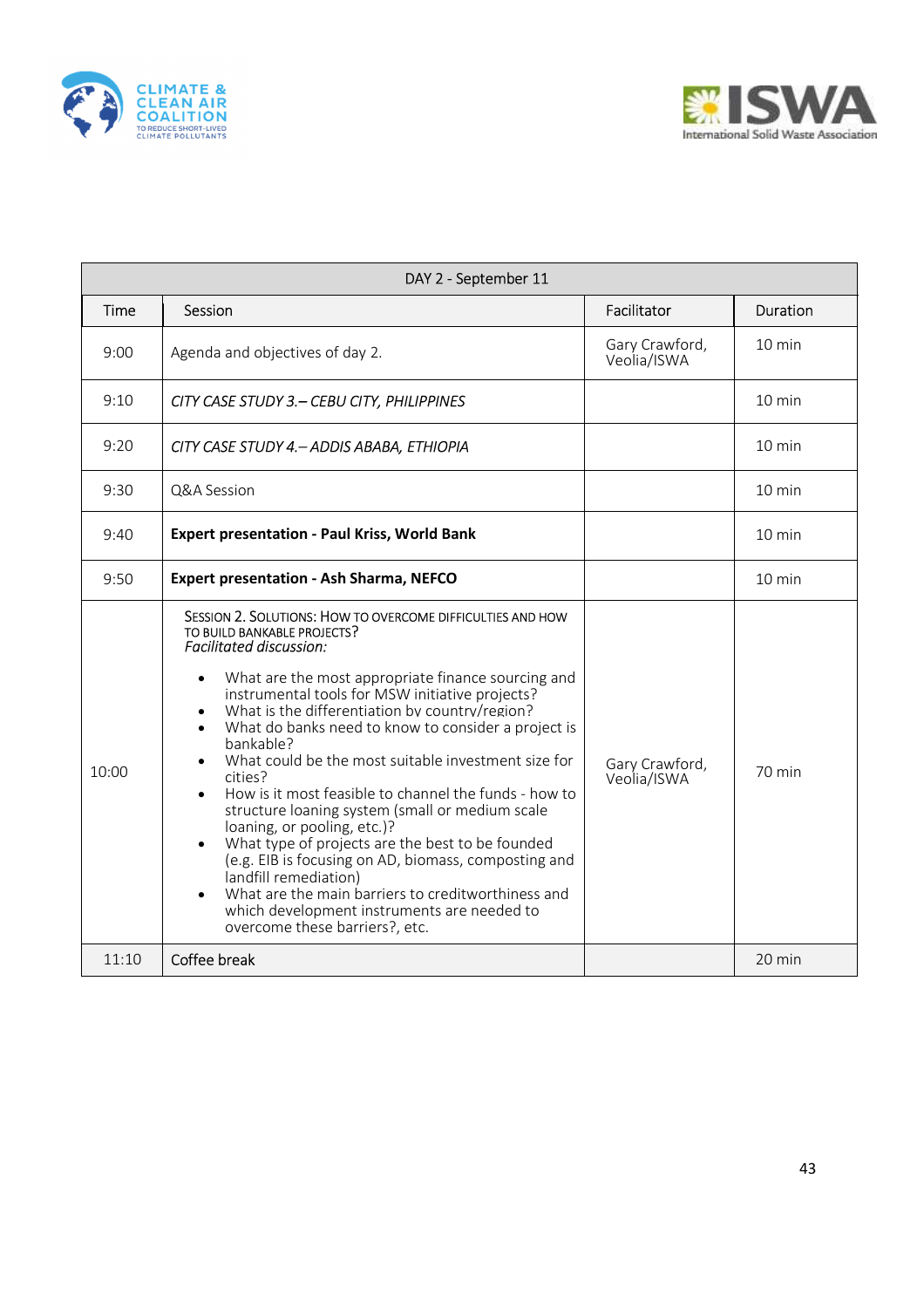



| 11:30 | SESSION 3: GETTING TO THE SOLUTION - HOW CAN EXPERTS HELP?<br><b>Facilitated discussion:</b><br>Which of the projects are good for bonds - and what<br>$\bullet$<br>does to have to improve?<br>Benefits of cities investing in MSW projects - the<br>$\bullet$<br>need for advocacy<br>Which projects would be most suitable for NAMA<br>$\bullet$<br>development?<br>How to find a way to fit WB (or other big donor's)<br>$\bullet$<br>boxes?<br>What is the homework for the national<br>$\bullet$<br>governments to local actors to improve their<br>situation?<br>How could the cities get access to GCF?<br>$\bullet$ | Gary Crawford,<br>Veolia/ISWA | 70 min           |
|-------|------------------------------------------------------------------------------------------------------------------------------------------------------------------------------------------------------------------------------------------------------------------------------------------------------------------------------------------------------------------------------------------------------------------------------------------------------------------------------------------------------------------------------------------------------------------------------------------------------------------------------|-------------------------------|------------------|
| 12:40 | Lunch                                                                                                                                                                                                                                                                                                                                                                                                                                                                                                                                                                                                                        |                               | 1 hour           |
| 14:00 | Summary and discussion of breakout session II.                                                                                                                                                                                                                                                                                                                                                                                                                                                                                                                                                                               |                               | $10 \text{ min}$ |
| 14:10 | <b>Expert presentation - James Alexander, C40</b>                                                                                                                                                                                                                                                                                                                                                                                                                                                                                                                                                                            |                               | 10 min           |
| 14:20 | <b>Expert presentation - Nathalie Le Denmat, UCLG</b>                                                                                                                                                                                                                                                                                                                                                                                                                                                                                                                                                                        |                               | $10 \text{ min}$ |
| 14:30 | SESSION 4: GETTING TO THE SOLUTION - WHAT CAN CITIES DO?<br><b>BREAKOUT SESSION</b><br>What can governments do to improve local actors'<br>$\bullet$<br>situation?<br>How could communication be improved between<br>$\bullet$<br>national and local governmental level?<br>What are potential projects CCAC cities could<br>$\bullet$<br>consider for financing and how to decide what has<br>priority?                                                                                                                                                                                                                     |                               | 60 min           |
| 15:30 | Summary and discussion of breakout session III.                                                                                                                                                                                                                                                                                                                                                                                                                                                                                                                                                                              |                               | 15 min           |
| 15:45 | <b>Expert presentation - Guillaume Graff, AFD</b>                                                                                                                                                                                                                                                                                                                                                                                                                                                                                                                                                                            |                               | $10 \text{ min}$ |
| 15:55 | CITY CASE STUDY 5. - PENANG, MALAYSIA CASE STUDY<br><b>PENANG VIDEO PRESENTATION</b>                                                                                                                                                                                                                                                                                                                                                                                                                                                                                                                                         |                               | 10 min           |
| 16:05 | SESSION 5: GETTING TO THE SOLUTION - HOW TO LEVERAGE FUNDING<br>AND WHAT ARE THE NEXT STEPS FOR CCAC?<br><b>BREAKOUT SESSION</b><br>How can the CCAC MSW Initiative submit proposals<br>$\bullet$<br>to the GCF/EIB/IADB, etc.? (bundling city projects/<br>NAMA-like)<br>What are the recommended approaches for<br>٠<br>capacity building in identifying financing<br>opportunities?<br>What are initial views on the best way forward in<br>$\bullet$<br>terms of financing for both Cities and the MSWI?                                                                                                                 |                               | 90 min           |